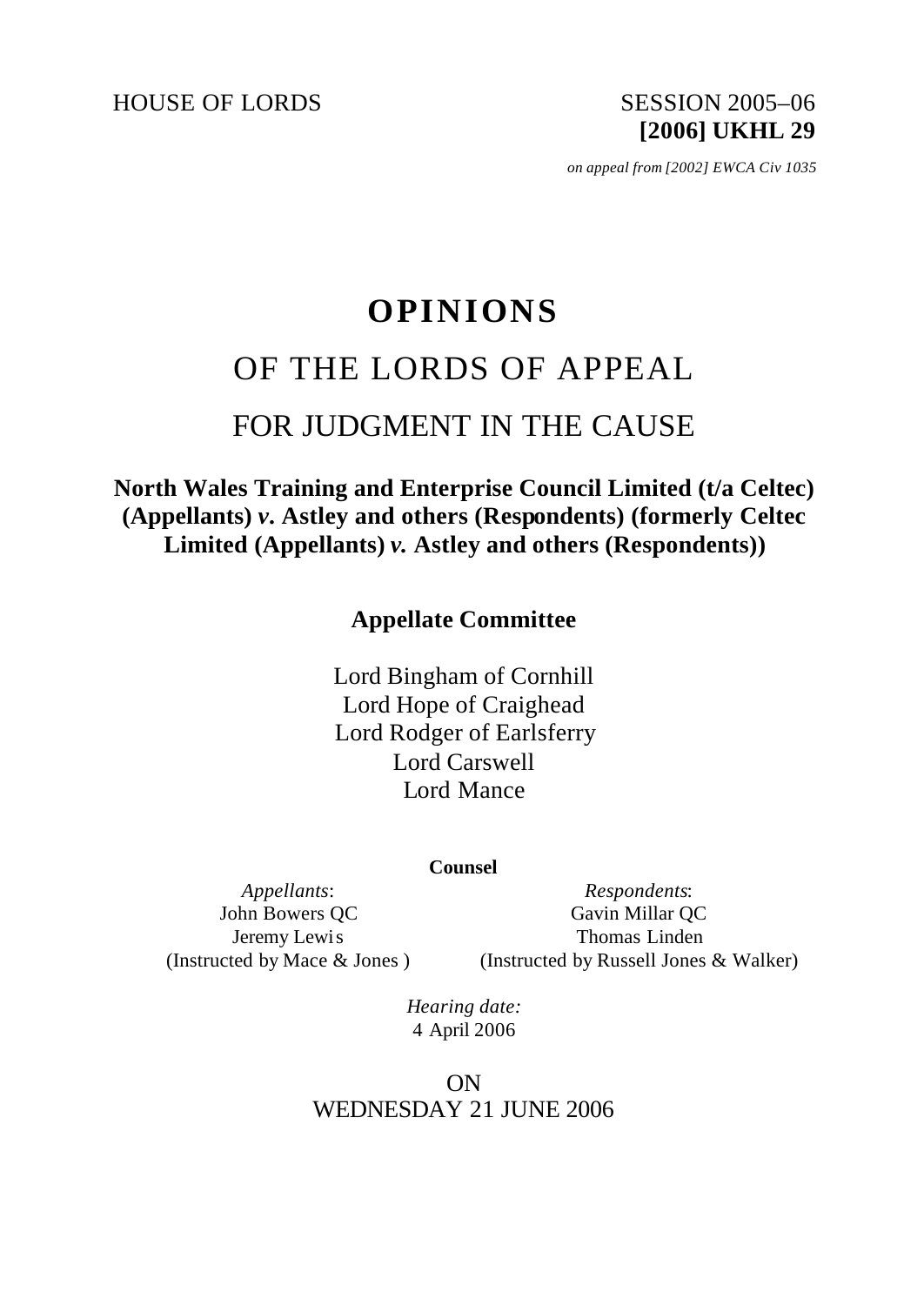#### **HOUSE OF LORDS**

## **OPINIONS OF THE LORDS OF APPEAL FOR JUDGMENT IN THE CAUSE**

## **North Wales Training and Enterprise Council Limited (t/a Celtec) (Appellants)** *v.* **Astley and others (Respondents) (formerly Celtec Limited (Appellants)** *v.* **Astley and others (Respondents))**

#### **[2006] UKHL 29**

#### **LORD BINGHAM OF CORNHILL**

My Lords,

1. I have had the advantage of reading in draft the opinions of my noble and learned friends Lord Hope of Craighead, Lord Rodger of Earlsferry and Lord Mance. I am greatly indebted to them for their summary of the facts, materials and decisions relevant to this appeal, which I need not attempt to repeat. I shall for convenience refer throughout to Celtec, since nothing turns on the transfer from Newtec to it.

2. If an employer transferred his business undertaking to another party, the position at common law of an employee who worked for the first employer before the transfer and for the new employer after it was in principle clear. His previous contract of employment was not varied, because the second contract was made between different parties. But the first contract was the subject of an express or implied novation, involving the termination of the first contract and its replacement by a new contract. This was a readily intelligible and rational analysis. But it could work disadvantageously to the employee in any situation where his rights depended on showing that his employment had been continuous for a given period, since a novation necessarily involved a discontinuity. It was this disadvantage which the legislation now under consideration was intended to obviate. The benign intent of the legislation is not in question. But its effect is, inevitably, to introduce a fictional element into this tripartite relationship, since (where the legislative conditions are satisfied) the employee is treated as having been employed by the new employer all along and ex hypothesi such is not the case. The European Court of Justice [2005] IRLR 647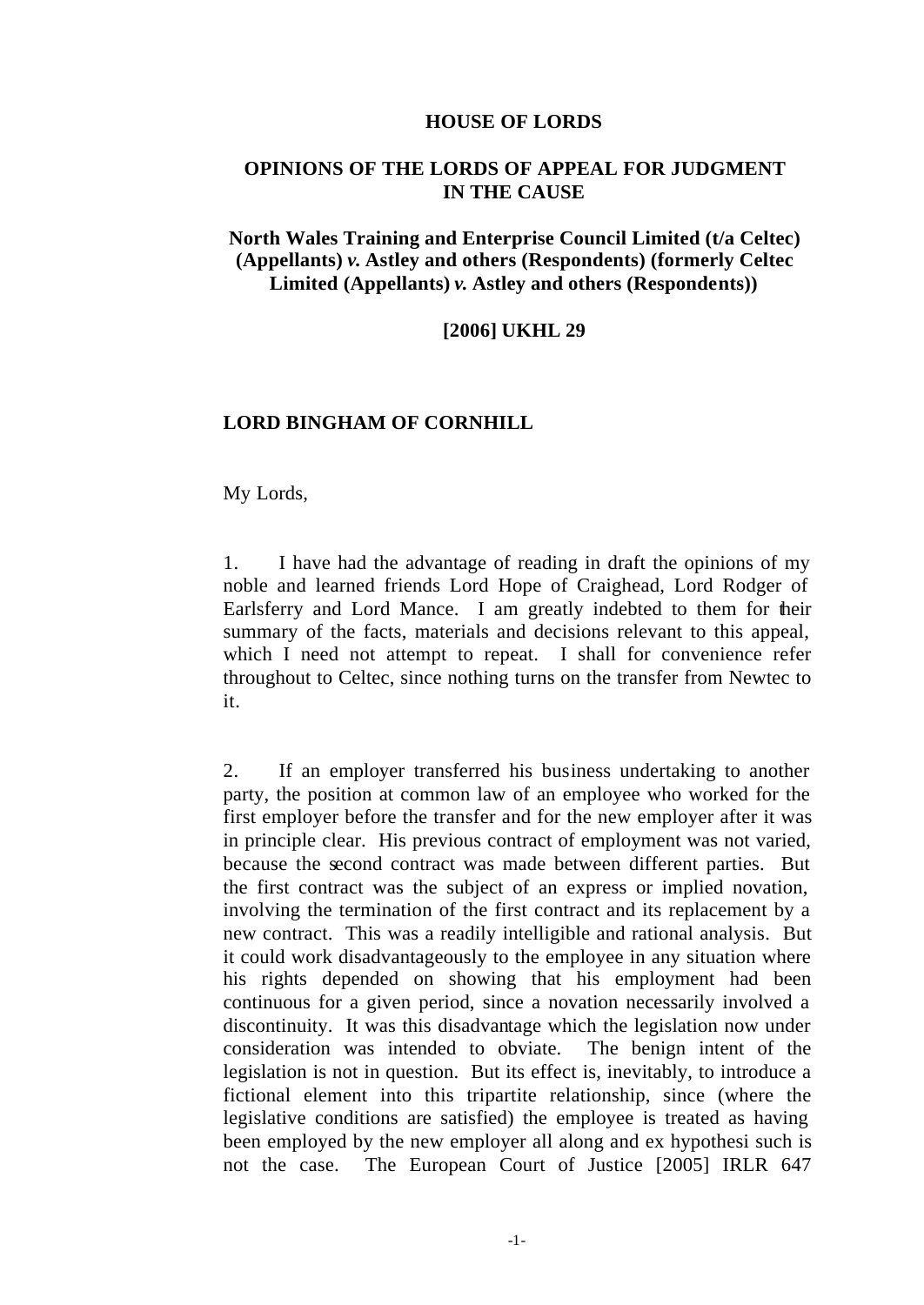acknowledges this in para 43 of its judgment on the reference in this case, when it rules that

"… the workers assigned to the undertaking transferred are deemed to be handed over, on that date, from the transferor to the transferee, regardless of what has been agreed between the parties to the transfer process in that respect."

In legal parlance, a matter is only deemed to be the case when it is not, or may not, in fact be so, or would not or might not be thought to be so if not deemed to be so. The complexity of this case, I think, derives from the fiction which underlies it.

3. Certain very important questions, which were the subject of discussion and argument below, have effectively ceased to be controversial. The employment tribunal began, in a logical way, by seeking to define the undertaking whose transfer was in issue. Its answer (in para 11 of its reasons) was clear:

"the management of the government-funded post-16 vocational training and enterprise activities in England and Wales together with the information systems and database, some staff and some premises. That we think is a recognisable and definable economic entity."

It went on (para 12) to observe that the undertaking in question was a "labour intensive" undertaking, and therefore the movement of staff from the Department to Celtec was an important defining part of the undertaking and transfer. The Employment Appeal Tribunal [2001] IRLR 788 did not understand Celtec to attack this description (para 46 of its judgment) and thought the tribunal's description could not be faulted. The Court of Appeal [2002] ICR 1289, para 7 took the same view.

4. The employment tribunal then asked (para 13) whether the individual respondents were assigned to the undertaking at the time of the transfer commencing. In its view they clearly were. The Court of Appeal considered (para 30) that the tribunal had been fully entitled to conclude that the management skills of such of the Department's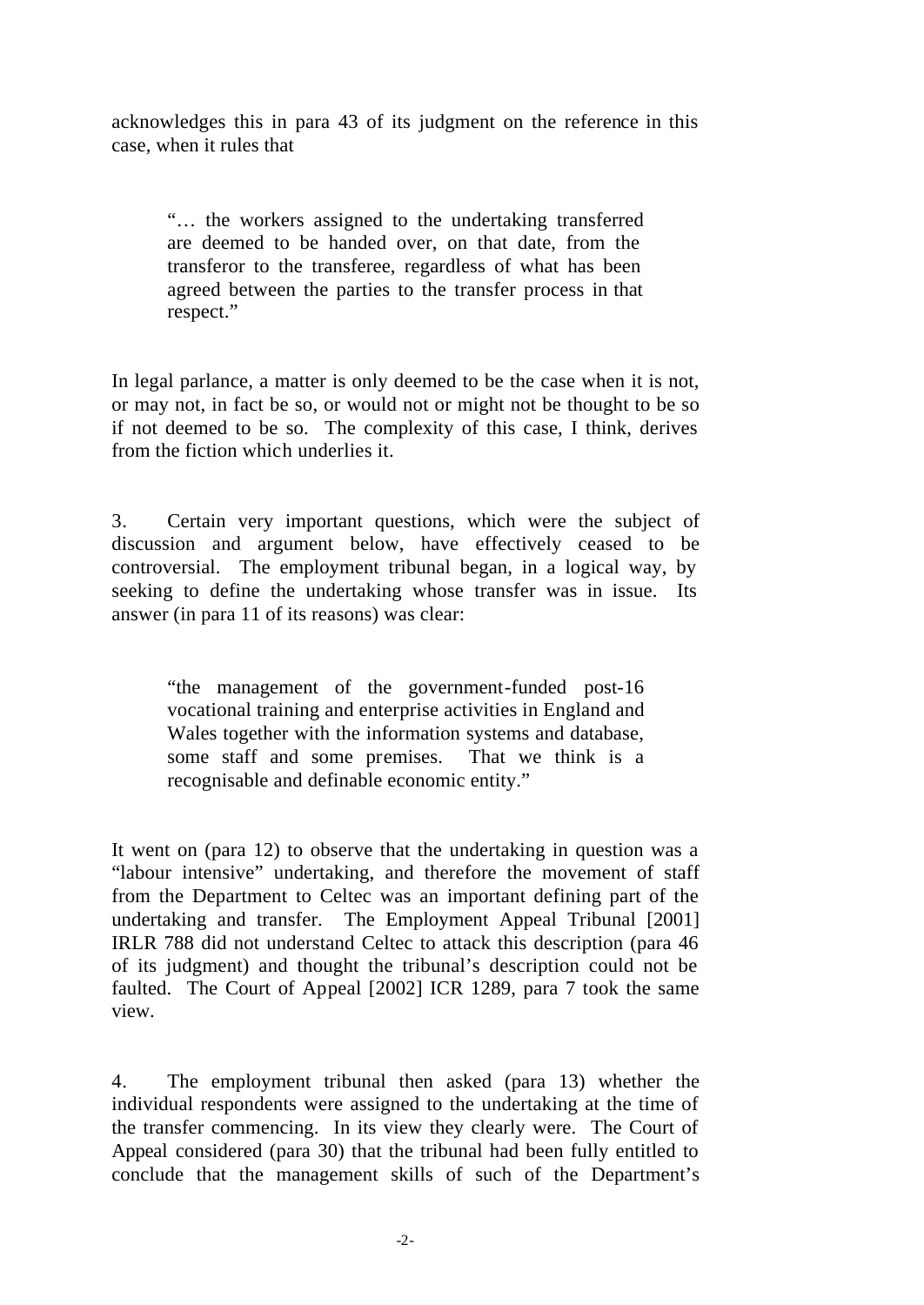employees as were happy to continue in work under the supervision of Celtec formed part of the undertaking which was being transferred.

5. It was of course necessary for the employment tribunal to decide whether the undertaking it had defined had been transferred. It concluded (paras 11-12) that it had. In the EAT (paras 3 and 43) Celtec accepted that there had been a transfer of an undertaking. In the Court of Appeal (para 7(ii)) it was effectively agreed that the undertaking had been transferred.

6. What was and remains the divisive question is when the transfer occurred. The employment tribunal (para 20) assumed that September 1990 when Celtec commenced business was the date on which the transfer commenced, but thought transfer was a long process "starting some time in 1990 as affects these applicants and ending on a national basis some time in 1996". In the EAT the majority view (para 99) was that the tribunal, rightly directing itself, would have concluded that the transfer was probably completed in about September 1990 and certainly long before 1993. The Court of Appeal (para 32) accepted the tribunal's test and its conclusion. In the statement of facts and issues agreed in the House (para 12) it was accepted that Celtec became operational in September 1990. In summarising the essential facts agreed between the parties in its reference to the ECJ the House recorded in para (13) that the respondent employees were "full-time employees whose work was dedicated to the undertaking and they were therefore assigned to the undertaking prior to the transfer", and the summary continued in para (14):

"On the day in September 1990 when NEWTEC commenced operations there was no difference between the work they did and the work they had done as civil servants the day before. They worked from the same desks, in the same building. The programmes which the Government had guaranteed to provide for prospective, and current, trainees had to be continued. The careers of young people depended on these and there could be no interruption of activities. The Government had a responsibility to the trainees which could not be interrupted. A seamless transition was important even if the economic structure was to change with time."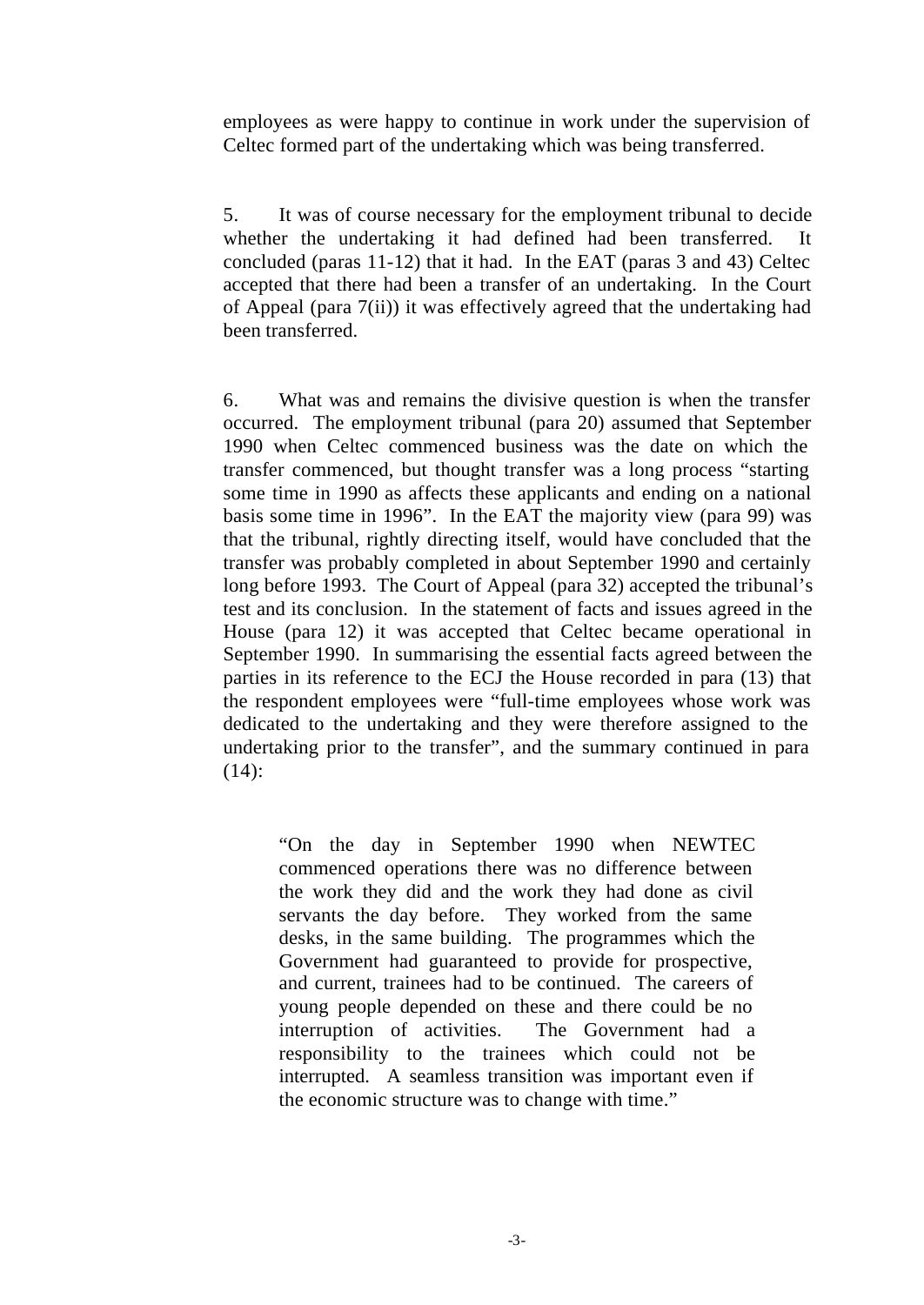In its written case on this appeal Celtec affirms that Celtec "commenced operations in September 1990 when it took over the premises, information systems and databases of the DoE area offices".

7. As the opinions of my noble and learned friends make clear, the arguments of the parties were advanced below on a basis somewhat different from that which they now put forward. Celtec said that the transfer was in September 1990; but the respondent employees were not (in effect) part of what was then transferred; so they cannot gain the benefit of the legislation. The respondent employees contended that the transfer took place over a period, and each of the respondent employees was part of what was transferred from time to time, so that they could claim the benefit of the legislation. The ECJ accepted neither of these approaches, ruling (if I understand the judgment correctly) that transfer must take place on a single date on which responsibility as employer for carrying on the business transferred moves from the transferor to the transferee and that this date cannot be postponed to another date at the will of either. It seems to me to follow inexorably that the transfer took place in September 1990 and the later dates of transfer agreed with the individual respondent employees are to be disregarded.

8. In agreement with my noble and learned friend Lord Hope I conceive it to be the duty of this House to give effect to the law as declared in Luxembourg. But I agree, of course, that if it would unfairly prejudice Celtec to do so without giving it an opportunity to adduce further evidence or argument that course would have to be followed, however reluctantly after the lapse of so many years. In this instance, I agree with my noble and learned friend that such a course need not be followed, for two main reasons:

- (1) Celtec have long accepted September 1990 as the date of effective transfer. This is a matter partly of fact, partly of law. But the factual element is very prominent. The facts cannot be changed because an unforeseen legal argument makes them damaging to Celtec's case.
- (2) It is plain from the findings made below that Celtec set up in business in September 1990 and the employees seconded from the Department were the core of the business: without them there could have been no effective transfer. It is scarcely an exaggeration to say that they were the business.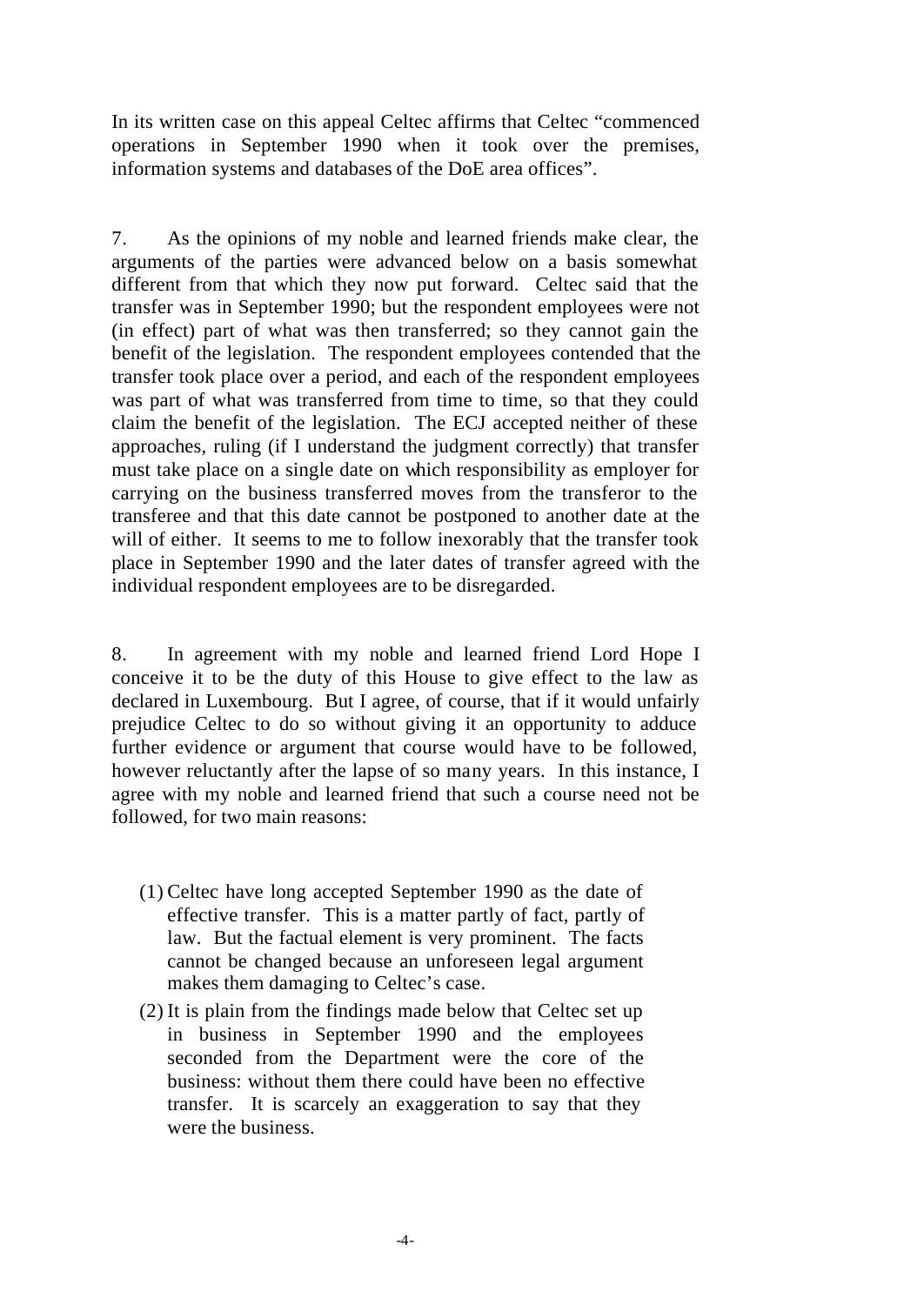I readily accept that the respondent employees did not think that they became employees of Celtec in September 1990, and it was not intended that they should become employees then. There are other potential difficulties and problems in concluding that they did. But these spring from the fiction to which I alluded at the outset, and from the Government's decision to structure the transfer in this unusual way.

9. For the reasons given by Lord Hope, and these brief reasons of my own, I would dismiss this appeal and invite written submissions on costs within 21 days.

# **LORD HOPE OF CRAIGHEAD**

My Lords,

10. This case arises out of a dispute between the appellant, North Wales Training and Enterprise Ltd, trading as Celtec ("Celtec"), and a group of its employees about the length of their continuous employment with the company for the purpose of establishing redundancy entitlements and other accrued rights. The dispute relates to the interpretation and application of article 3(1) of Council Directive 77/187/EEC on the approximation of the laws of the Member States relating to the safeguarding of employees' rights in the event of transfers of undertakings, businesses or parts of businesses ("the Acquired Rights Directive"), which has now been consolidated with subsequent amendments and repealed by Council Directive 2001/23/EC.

11. The respondents, John Astley, Julie Owens and Deborah Lynn Hawkes, were all employed by the Department of Employment ("the DoE") as civil servants before they took up direct employment with a predecessor of Celtec following the transfer of part of the DoE's undertaking to the predecessor as part of a privatisation initiative. They contend that their periods of continuous employment with Celtec and its predecessor should include their periods of service with the civil service prior to the date when they entered into the direct employment of the predecessor. Celtec contend that the respondents' periods of service with the civil service should be excluded from the computation. The respondents raised proceedings for determination of this issue in the employment tribunal as representatives of the group of employees to which they belong. The issue affects a large number of other civil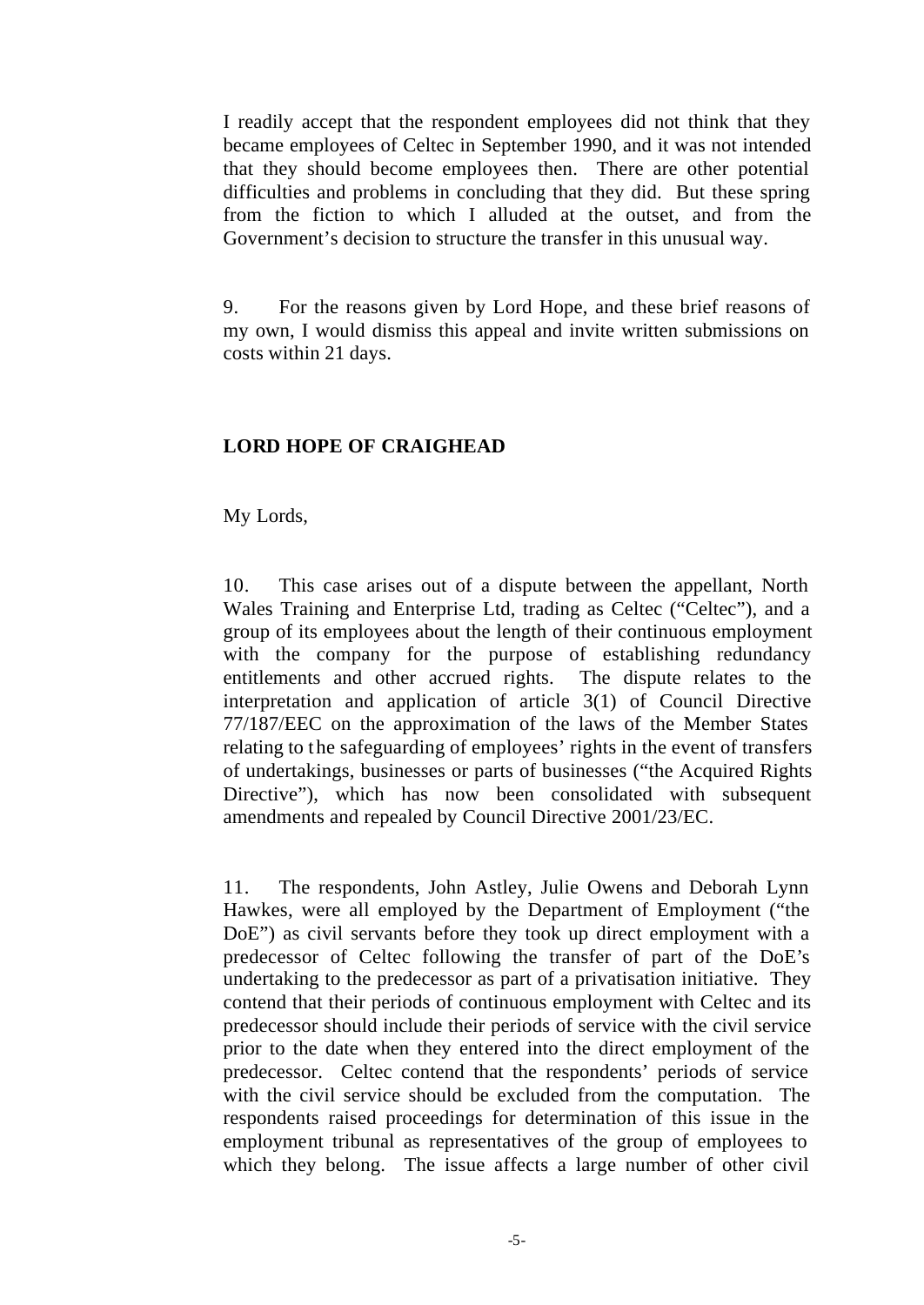servants who transferred from the civil service to other employers in the private sector during the early 1990s in similar circumstances.

# *Background*

12. Until 1989 the DoE managed the training of young people and unemployed adults in England and Wales through about 60 local area offices. These area offices were all staffed by civil servants. In December 1988 the government published a White Paper entitled "Employment For the 1990s" (Cm 540) which set out an agenda for action for the next decade. Among the changes which it envisaged was the transfer of part of the DoE's vocational training responsibilities to bodies to be known as training and enterprise councils ("TECs"). The TECs were to plan and deliver training and to promote and support the development of small businesses and self-employment within their area under contracts with the government. They were to take over all the training work that had previously been carried on in the area offices. These proposals were put into effect, and 82 TECs were set up. By November 1991 all the TECs in England and Wales had become operational.

13. It was understood from the outset between the TECs and the DoE, on whom the TECs were dependent for the funding of their operations, that the TECs were to be entitled to recruit their own staff. Most of them did so from the date they became operational. But they were new organisations, and the work to be undertaken required an understanding of the government policy that the contracts were designed to deliver. So the DoE, with the agreement of the TECs, issued an invitation to staff in its area offices to volunteer for secondment to the newly created TECs. They were invited to do so initially for a period of three years. Those who wished to volunteer were told that during the secondment period they would continue to be civil servants employed by the DoE. As such, they would retain their normal pay and terms and conditions of employment as embodied in the department's personnel handbook. They were also told that they could, if they wished, accept additional payments and benefits offered to them by the TEC, but that the right to any such payments or benefits would cease at the end of their secondment. They would not form part of their terms and conditions of employment as civil servants.

14. The TECs welcomed the contribution made by the seconded staff. But they made it clear that, as private companies, they wanted to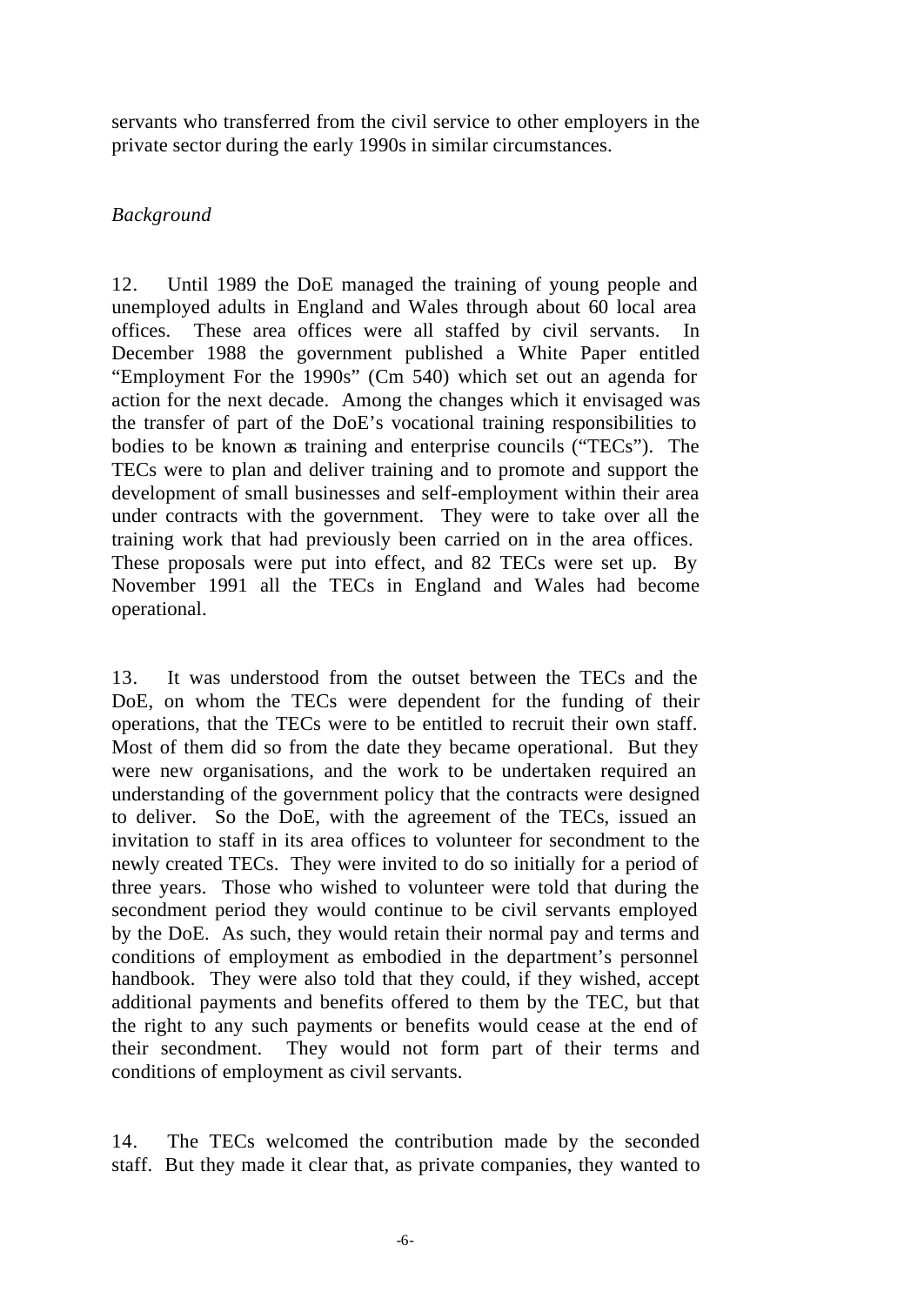employ all their own staff on terms and conditions determined by them. In 1991 discussions took place with the TECs, seconded staff and the relevant trade unions about future staffing arrangements. All seconded staff were informed that they would be free to choose any offer of employment that a TEC might make or, if they preferred, to return to the DoE or the wider civil service for redeployment. In December 1991 the Secretary of State announced that secondments would be phased out by the end of each TEC's fifth year of operation. The DoE agreed with the TECs that it would reimburse them should a court or tribunal decide, in the case of a dismissal of a former civil servant, that his or her period of employment with the TEC must be deemed to have been continuous with that in the civil service for the purpose of calculating that person's rights on redundancy.

15. The area offices of the DoE in Wrexham and Bangor were taken over by the North East Wales TEC ("Newtec"). It had a board of directors drawn from local businessmen. It became operational in September 1990. On 1 April 1997 Newtec and the TEC for North West Wales, called Targed, were merged by the creation of a new body called Celtec. 43 civil servants were initially seconded to Newtec. When the secondments ended 18 of them resigned from the civil service and took up employment with Newtec. 10 chose to remain as civil servants, and they were redeployed. 13 resigned from the civil service, and 2 left the civil service for other reasons. Of the 40 civil servants seconded to Targed, 10 resigned to take up employment with the TEC, 9 retired and the rest left for other reasons.

16. Mr Astley, Ms Hawkes and Ms Owens entered the civil service on 31 August 1973, 4 November 1985 and 21 April 1986 respectively. As civil servants they were responsible for vocational training in North Wales. Their work was entirely devoted to that service prior to its transfer to Newtec. They were all seconded to Newtec when it commenced operations on 17 September 1990. There was no difference between the work they did before and after the date of their secondment. They worked from the same desks in the same building. This arrangement ensured that there was a seamless transition from the old system to the new in the provision of the programmes which the government had undertaken to provide for the trainees. Towards the end of the period of their secondment they resigned from civil service to become direct employees of the TEC. Ms Hawkes and Ms Owens resigned from the civil service on 30 June 1993. Mr Astley resigned on 31 August 1993. Ms Hawkes' and Ms Owens' contract of employment with the TEC commenced on 1 July 1993. Mr Astley's contract commenced on 1 September 1993. There was no gap in time between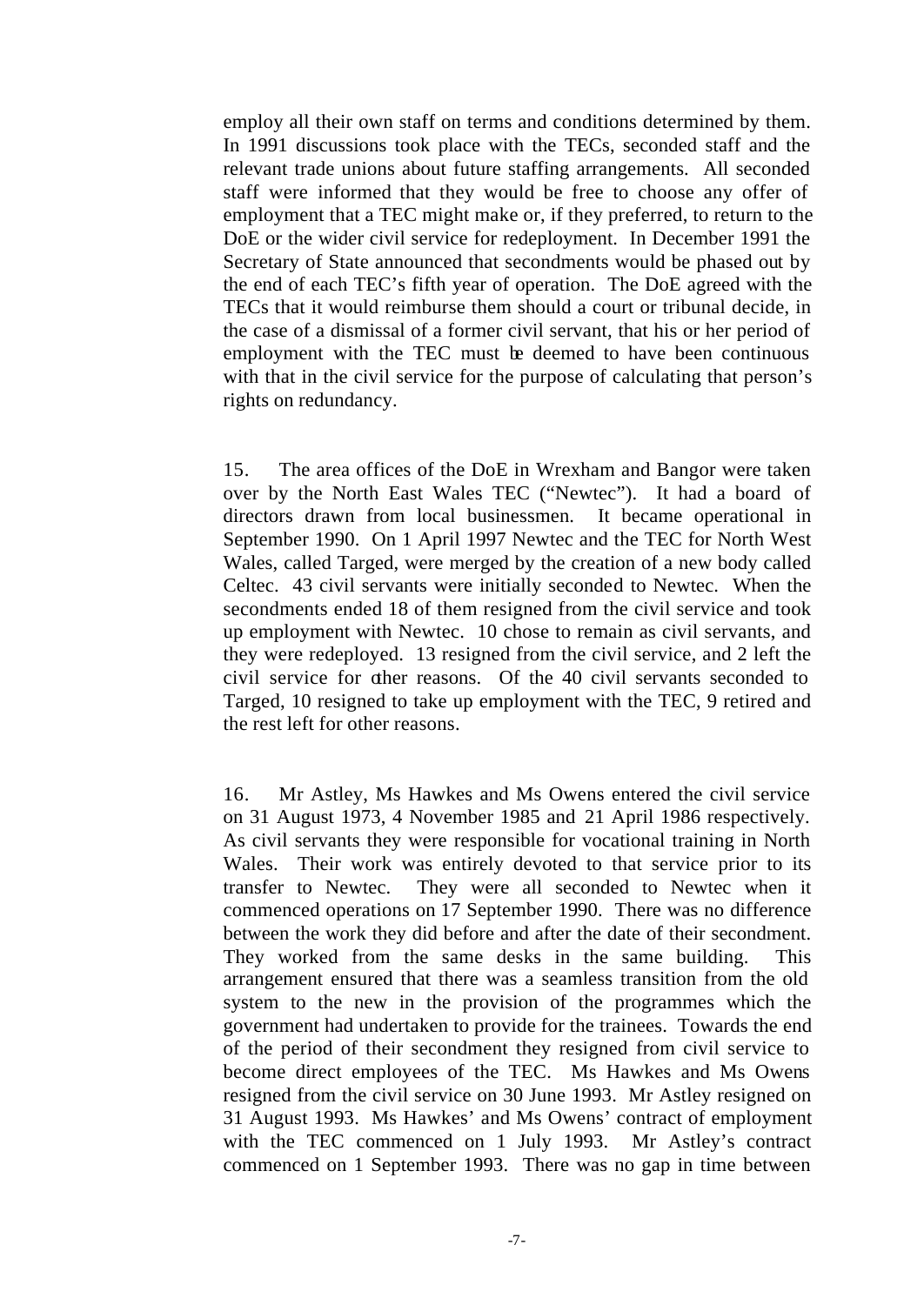their resignations from the civil service and their employment by Newtec.

17. In 1998 Ms Hawkes was dismissed by Celtec on the ground of redundancy. The DoE took the view that there was no continuity of service between the periods of her employme nt with the civil service and the TEC, as she had chosen freely to resign from the civil service to take up employment with an employer in the private sector. Mr Astley and Ms Owens feared that they too were at risk of being dismissed for redundancy. All three sought a determination by the employment tribunal as to the length of the period of continuous employment on which they were able to rely. Their argument was that it should include their periods of employment with the civil service as well as those with Newtec and Celtec.

# *The legislation*

18. The respondents all rely on the provisions of the Acquired Rights Directive and section 218 of the Employment Rights Act 1996. Mr Astley also relies on regulation 5 of the Transfer of Undertakings (Protection of Employment) Regulations 1981 (SI 1981/1794) ("TUPE"), as amended by section 33 of the Trade Union Reform and Employment Rights Act 1993 with effect from 30 August 1993. As from that date, which was the day before Mr Astley resigned from the civil service, the definition of the expression "undertaking" in regulation 2(1) of TUPE which had previously been restricted to commercial organisations was amended to include any trade or business. It is common ground however that Celtec fails to be treated as an emanation of the state for present purposes and that Mr Astley's primary claim is under the Directive.

19. The preamble to the Directive stated that it was adopted because it was "necessary to provide for the protection of employees in the event of a change of employer, in particular, to ensure that their rights are safeguarded." Article 1(1) provided:

"This Directive shall apply to the transfer of an undertaking, business or part of a business to another employer as a result of a legal transfer or merger."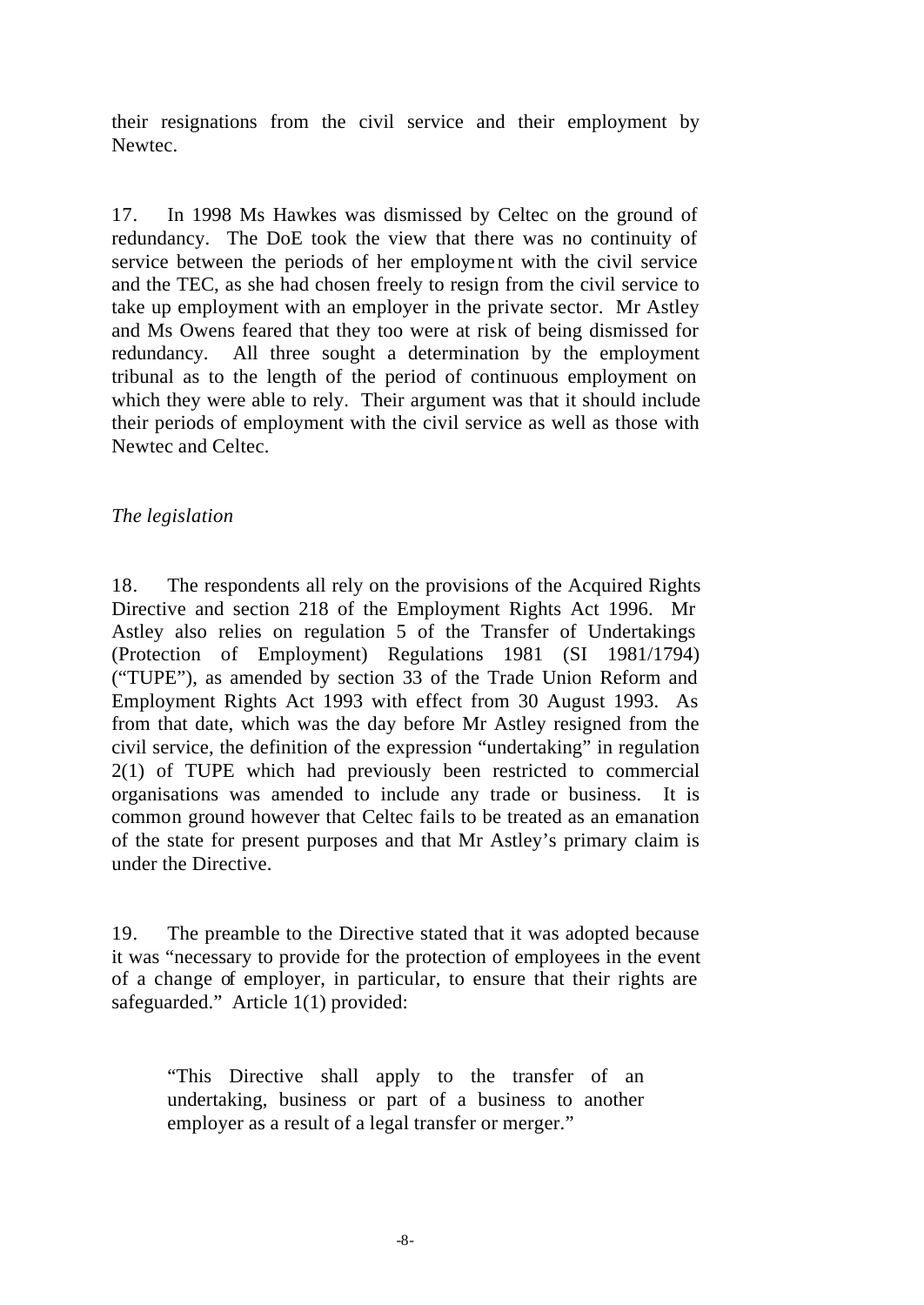Article 2 provided:

"For the purposes of this Directive—

- (a) 'transferor' means any natural or legal person who, by reason of a transfer within the meaning of article 1(1), ceases to be the employer in respect of the undertaking, business or part of the business;
- (b) 'transferee' means any natural or legal person who, by reason of a transfer within the meaning of article 1(1), becomes the employer in respect of the undertaking, business or part of the business."
- 20. Article 3(1) of the Directive was in these terms:

"The transferor's rights and obligations arising from a contract of employment or from an employment relationship existing on the date of a transfer within the meaning of article 1(1) shall, by reason of such transfer, be transferred to the transferee.

Member States may provide that, after the date of transfer within the meaning of article 1(1) and in addition to the transferee, the transferor shall continue to be liable in respect of obligations which arose from a contract of employment or an employment relationship."

21. The Directive was transposed into domestic law by TUPE. Regulation 5(1) of TUPE, as amended by section 33 of the 1993 Act, provides:

"Except where objection is made under paragraph 4A below, a relevant transfer shall not operate so as to terminate the contract of employment of any person employed by the transferor in the undertaking or part transferred but any such contract which would otherwise have been terminated by the transfer shall have effect after the transfer as if originally made between the person so employed and the transferee."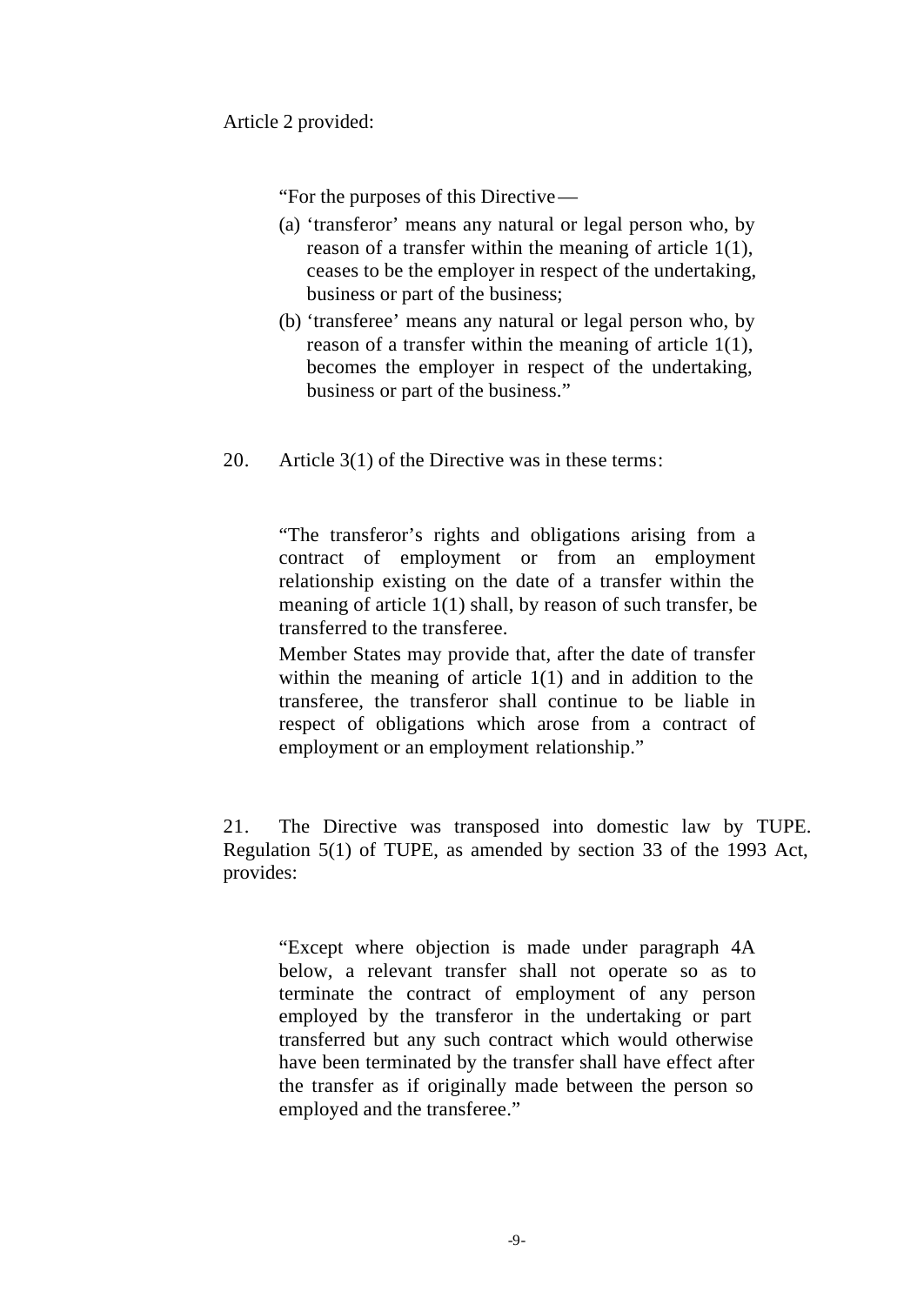22. Part XIV of the Employment Rights Act 1996 contains the interpretation provisions for the purposes of the statutory employment rights conferred by the Act. Chapter 1 of that Part deals with the concept of continuous employment, which is entirely a creature of statute. Section 210(1) states that references in any provision of the Act to a period of continuous employment are to a period computed in accordance with that chapter. Section 218 deals with how that period is to be computed in the event of a change of employer. Subsections (1) and (2) of that section are in these terms:

"(1) Subject to the provisions of this section, this Chapter relates only to employment by the one employer.

(2) If a trade or business, or an undertaking (whether or not established by or under an Act), is transferred from one person to another –

- (a) the period of employment of an employee in the trade or business or undertaking at the time of the transfer counts as a period of employment with the transferee, and
- (b) the transfer does not break the continuity of the period of employment."

# *The proceedings*

23. On 22 December 1999 an employment tribunal sitting at Abergele determined that all three respondents had continuous employment from the start of their employment with the civil service under section 218 of the Employment Rights Act 1996 and the Directive, and that Mr Astley also had continuity of employment by virtue of article 5(1) of TUPE. It found that there had been a TUPE transfer commencing in September 1990 when NEWTEC started business. It also found that the transfer took place over a number of years until 1996 when the last of the secondments to TECs from the civil service came to an end. In para 20 of its determination the tribunal said:

"Our analysis is that each time a seconded employee became directly employed by the TEC there was another transaction and immediately before that transaction ('any transaction') that employee was employed by the transferor, ie by the civil service and therefore that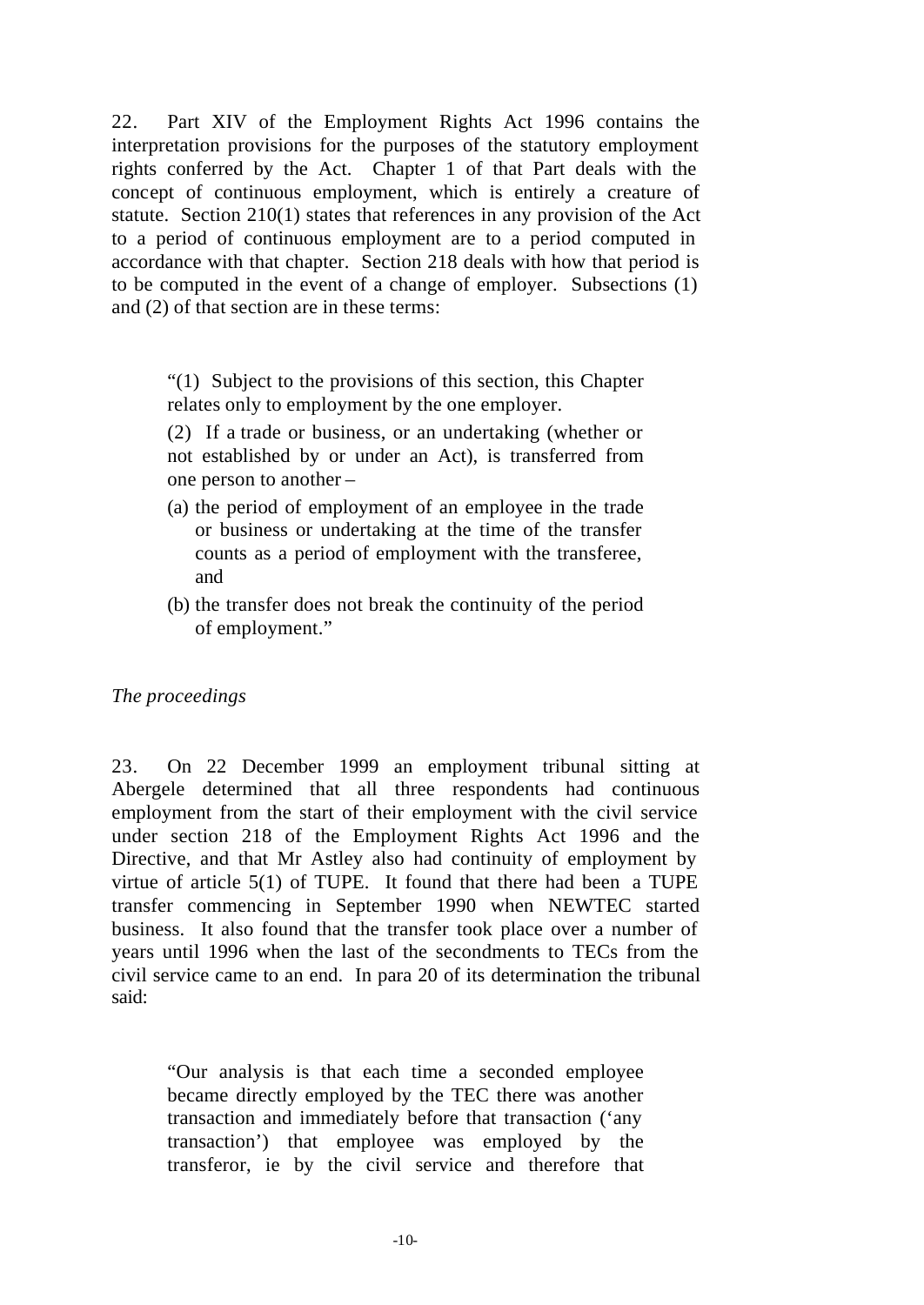employee's rights passed over to the transferee which was the TEC. We see no reason in principle why such a very long period should not be found to be a period of the transfer when that was plain from the outset."

24. On 5 October 2001 the Employment Appeal Tribunal, by a majority, allowed an appeal by Celtec against the employment tribunal's determination: [2001] IRLR 788. It had been accepted for the purposes of that appeal that the tribunal's conclusion that there was a transfer of an undertaking was not open to challenge. The appeal was directed to the question when the transfer took place. It was held that the test for determining the time at which a transfer is completed was when the new employer was in actual occupation and control of the old business. On that basis the tribunal ought to have concluded that the transfer was probably completed in about September 1990 and certainly long before 1993. It followed that the respondents remained employed by the civil service after the transfer, and their continuity of employment was not preserved when they accepted employment with Newtec.

25. On 19 July 2002 the Court of Appeal (Schiemann and Laws LJJ, Jackson J) allowed an appeal by the respondents against the determination of the Employment Appeal Tribunal: [2002] EWCA Civ 1035; [2002] ICR 1289. Delivering the opinion of the court, Schiemann LJ said that the employment tribunal was entitled to hold that the management skills of the seconded employees formed part of the undertaking that was being transferred: para 30. Addressing then the question whether the wording of the Directive implied that the transfer of the undertaking must take place at a moment in time, he said that the Directive was sufficiently wide in its terms to embrace a transfer of a business which took place over a period: para 31. In para 32 he said:

"Once one accepts that a business can be transferred over a period of time, the establishment of the period of time during which the transfer takes place is a task for the tribunal of fact. We see no legal error in what was done by the employment tribunal."

26. Celtec appealed against that decision to your Lordships' House. The parties were agreed that the respondents remained employees of the civil service during the period of their secondments. They were also agreed that the issue in the appeal was whether the employment tribunal erred in law in finding that the relevant transfer took place over a long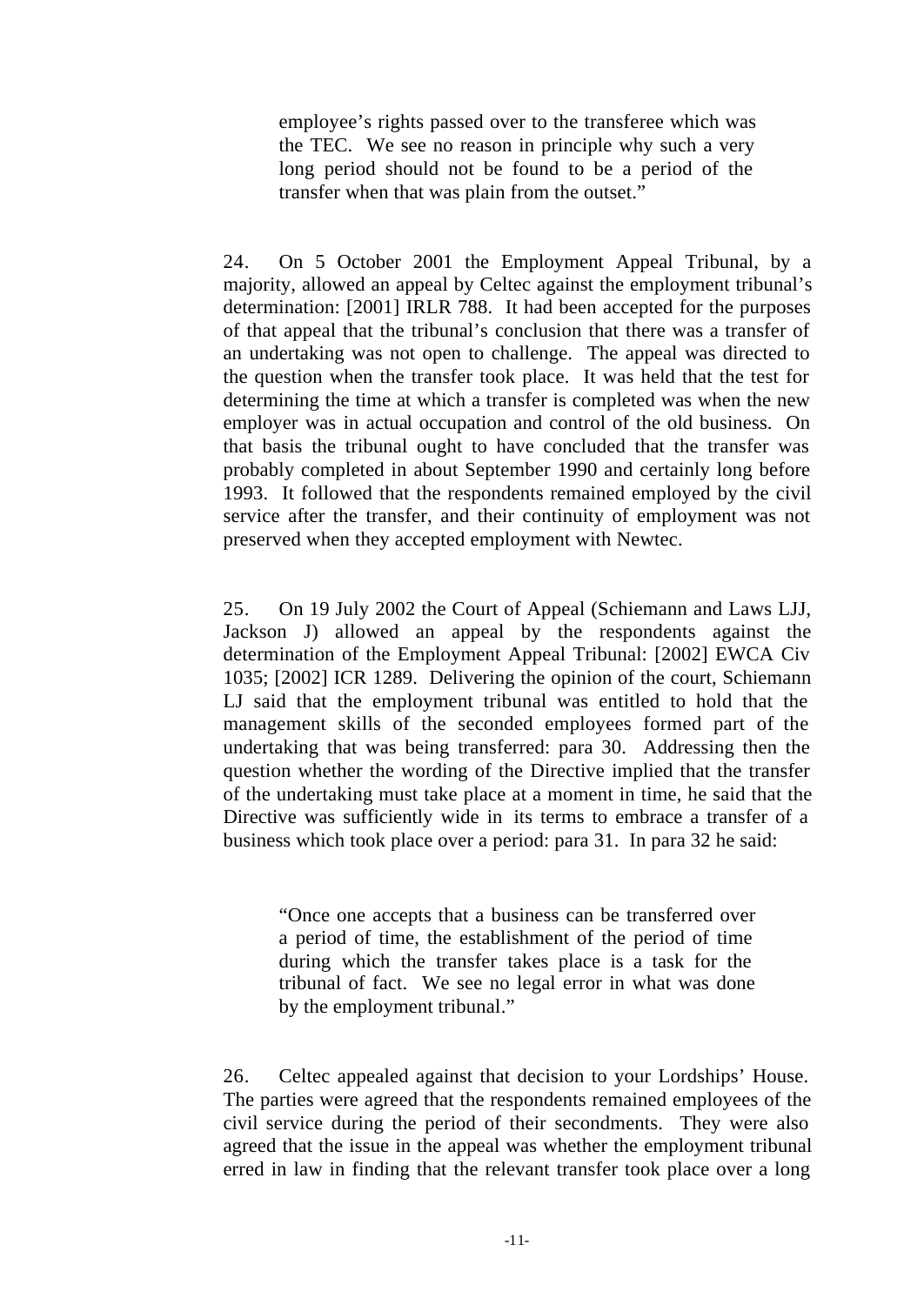period of time. They submitted that a reference should be made to the European Court of Justice under article 234 EC for a preliminary ruling on this point. On 10 November 2003 the House referred the following questions to the European Court of Justice:

"1. Are the words 'the transferor's rights and obligations arising from a contract of employment or from an employment relationship existing on the date of a transfer in article 3(1) of Council Directive 77/187/EEC of 14 February 1977 on the approximation of the laws of the Member States relating to the safeguarding of employees' rights in the event of transfers of undertakings, businesses or parts of businesses to be interpreted as meaning that there is a particular point of time at which the transfer of the undertaking or part thereof is deemed to have been completed and the transfer of rights and obligations pursuant to article 3(1) is effected?

2. If the answer to question 1 is 'yes', how is that particular point of time to be identified?

3. If the answer to question 1 is 'no', how are the words 'on the date of a transfer' in article 3(1) to be interpreted?"

27. Celtec's contention before the Court of Justice was that the relevant words in article 3(1) of the Directive should be interpreted as meaning that there was a particular point of time at which a transfer of an undertaking or part thereof was deemed to have been complete and the rights and obligations of the transferor arising from a contract of employment existing on the date of the transfer were transferred to the transferee. They submitted that any later movement of employees from the transferor to the transferee was not within the scope of the Directive. The respondents' contention was that, while it was necessary to identify a date on or by which a transfer of an undertaking had been completed, this did not preclude the national court from finding that the transfer took place in stages, or over a period of time, or was effected by a series of transactions. They submitted that employees who remained employed in the undertaking during the process of transfer, or who were employed at the time of the stages or transactions by which the transfer was effected and who did not resign from the transferor's employment voluntarily or otherwise object to the transfer, are entitled to the protection of the Directive.

28. On 26 May 2005 the Court of Justice made the following rulings (Case C-478/03) [2005] IRLR 647: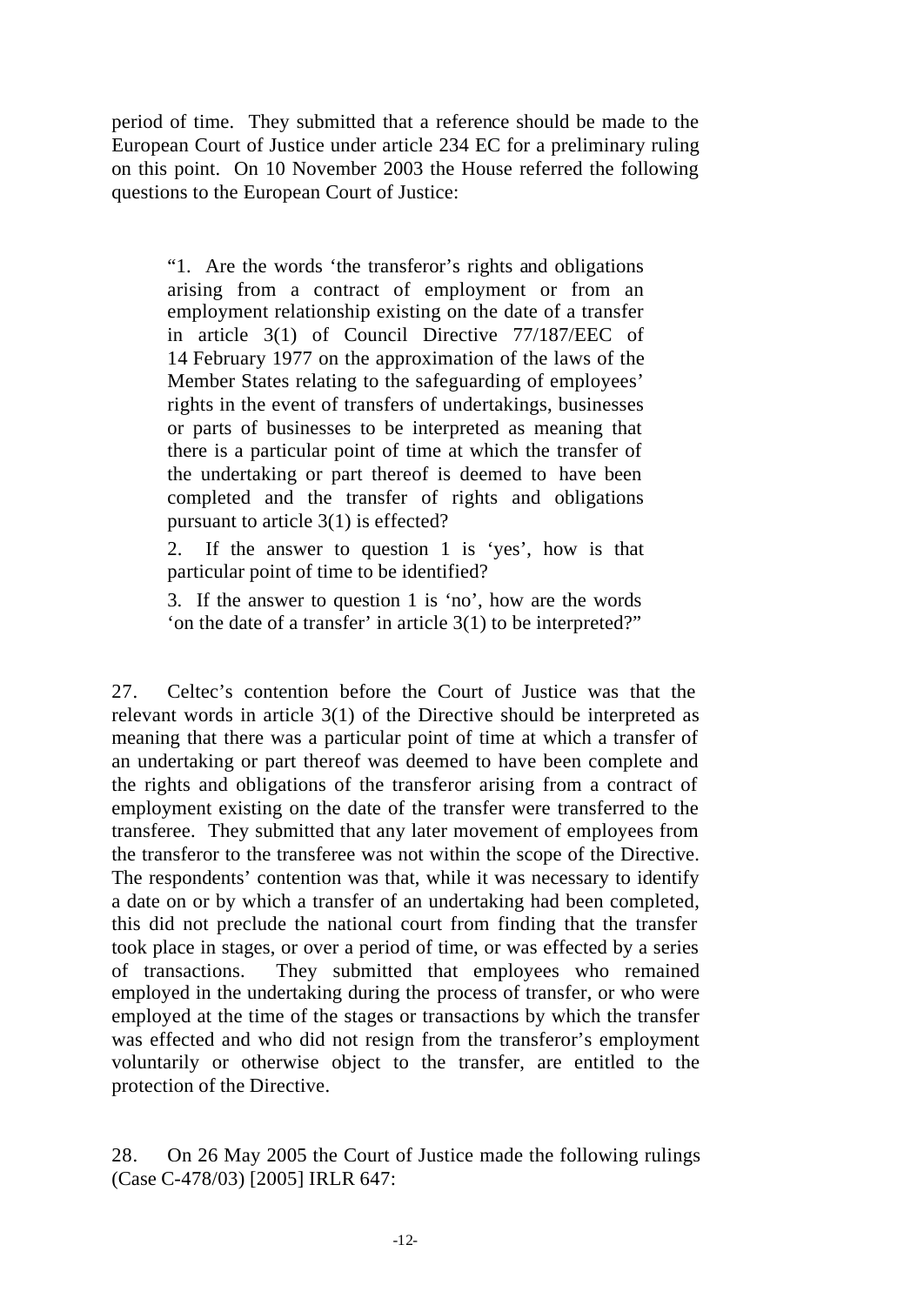"1. Article 3(1) of Council Directive 77/187/EEC of 14 February 1977 on the approximation of the laws of the Member States relating to the safeguarding of employees' rights in the event of transfers of undertakings, businesses or parts of businesses must be interpreted as meaning that the date of a transfer within the meaning of that provision is the date on which responsibility as employer for carrying on the business of the unit transferred moves from the transferor to the transferee. That date is a particular point in time which cannot be postponed to another date at the will of the transferor or transferee.

2. For the purposes of applying that provision, contracts of employment or employment relationships existing on the date of the transfer within the meaning stated in para 1 of the operative part between the transferor and the workers assigned to the undertaking transferred are deemed to be handed over, on that date, from the transferor to the transferee, regardless of what has been agreed between the parties in that respect."

#### *The issues before the House*

29. One might have expected the rulings by the European Court of Justice as to whether the transfer took place over period of time to have resolved the issue between the parties. The case has been argued hitherto on the assumption that the respondents remained civil servants during their secondment to Newtec. A statement to this effect appears in para 7 of the Statement of Facts and Issues. Celtec submit that in the light of the ECJ's ruling as to the date of the transfer the appeal should be allowed and that it be determined that the respondents' periods of continuous service began when, after resigning from the civil service, they took up direct employment with Newtec.

30. The respondents submit however that the only issue that has to be determined is whether, in the light of the ECJ's judgment, their continuity of employment was broken in 1993 when they resigned from the civil service and accepted an offer of employment with Newtec. They contend that, assuming now that the date of the transfer was in September 1990 and not over a period as they had previously submitted, their accrued rights were protected by the Directive. This is because their contracts of employment are deemed to have been handed over to Newtec at the date of the transfer. This, they say, is the inevitable consequence of article 3 of the Directive as interpreted by the ECJ.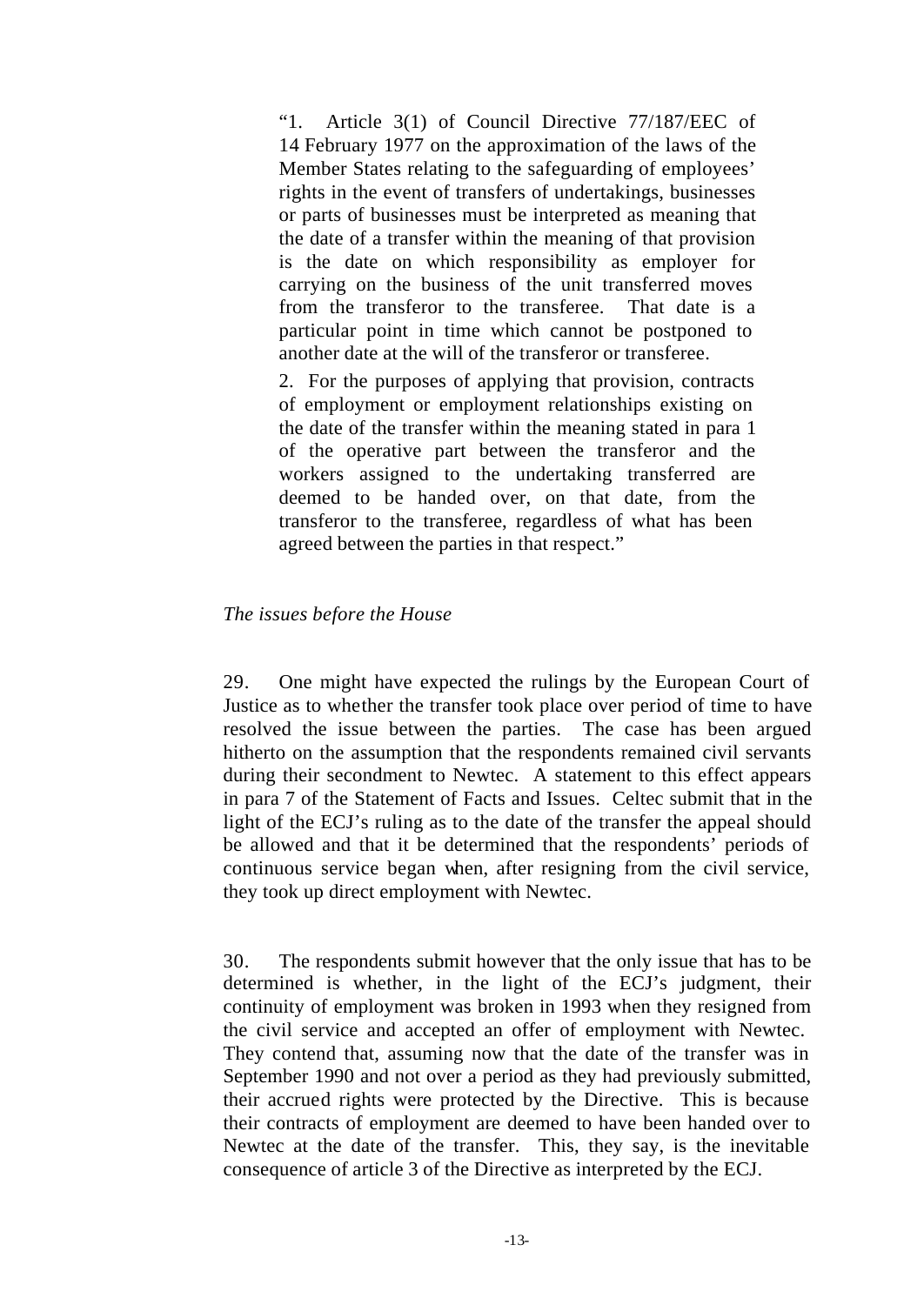31. Mr Bowers QC for Celtec pointed out that the argument which the respondents were now seeking to advance is a new argument. The premise on which the case had been sent for a preliminary ruling was that the only question between the parties was whether there had to be a single date for the transfer. It had been assumed that the answer to that question would determine the case. He submitted that the respondents ought not to be permitted to raise this new point at this stage. In any event, the effect of the ECJ's ruling was that the employment tribunal had been proceeding on a false premise when it assumed that the transfer could take place over a long period. As a result the basis on which the respondents chose to remain with the transferor after the date of the transfer was not before the tribunal for its determination. So it had not been asked to consider whether it was by their own decision that the respondents agreed to be seconded to Newtec while remaining as employees of the DoE. If this question was to be considered now it would have to be remitted to the tribunal for its determination.

32. There are then two preliminary questions which your Lordships must consider before applying the rulings by the ECJ to the facts of this case. These are whether the respondents should be permitted to argue that the effect of the ruling by the ECJ is that the continuity of their employment was not broken in 1993 despite the fact that the transfer of the undertaking to Newtec must now be held to have taken place on a single date in September 1990 and, if so, whether that issue can be determined by the House on the information that is available or must be remitted to the tribunal for its determination.

#### *The ECJ's judgment*

33. There is no doubt that the ECJ's ruling went further than was strictly necessary for a determination of the question whether the transfer of the undertaking took place on a single date or over a period. It went out its way to make it plain, in its answer in para 1 to the questions on which a preliminary ruling had been sought, that that date was a particular point of time which could not be postponed to another date at the will of the transferor or transferee. And it went further still when it ruled in para 2, drawing on its previous case law, that contracts of employment existing on the date of the transfer between the transferor and the workers assigned to the undertaking transferred are deemed to be handed over on that date from the transferor to the transferee regardless of what has been agreed between the parties in that respect.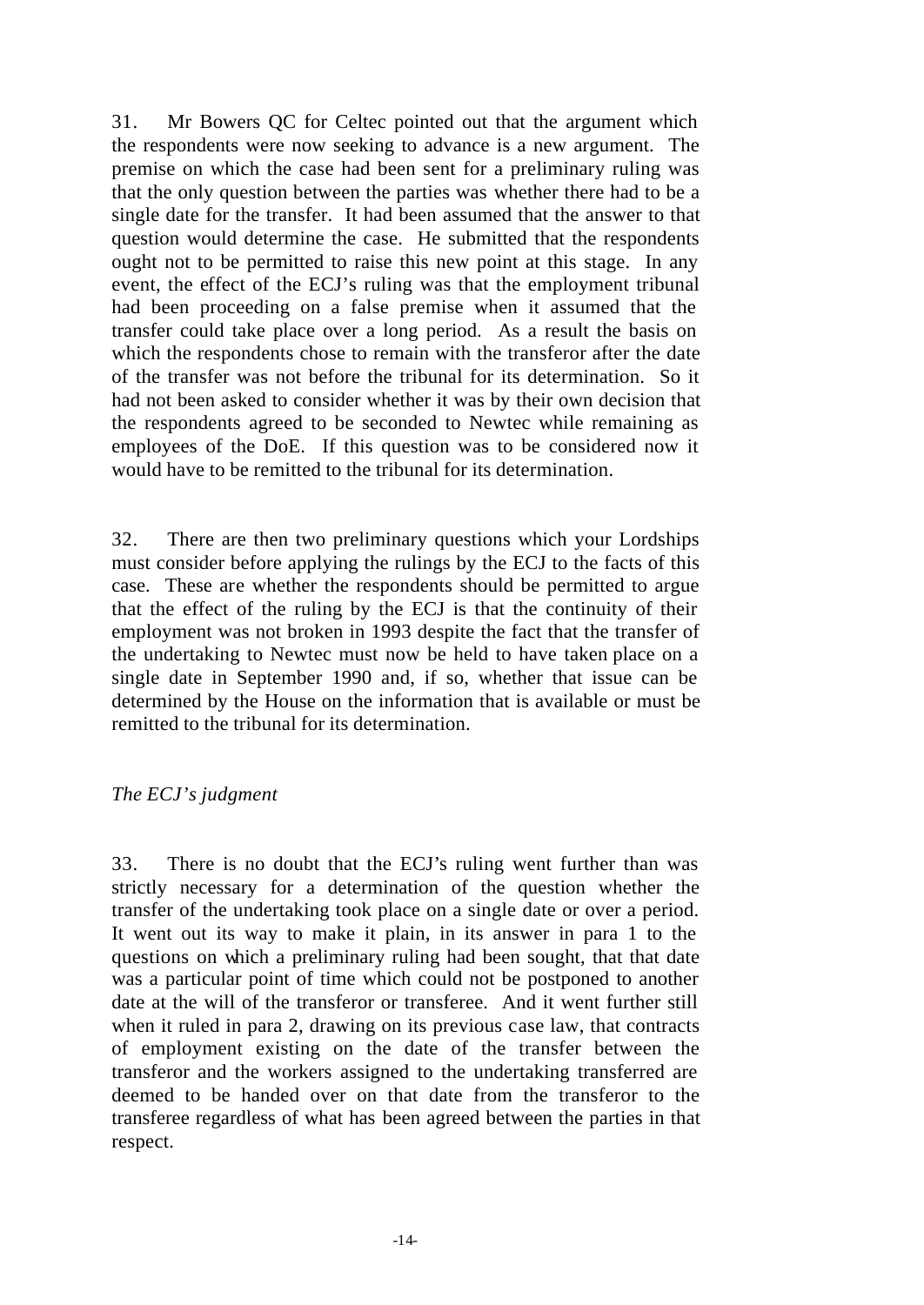34. I take this to be a clear indication that, notwithstanding the court's ruling that the transfer took place on a particular point of time and not over a period, it was open to the national court to hold that the respondents' continuity of employment was not broken when they accepted employment with Newtec in 1993. This feature of the decision makes it necessary to examine the court's reasoning more closely.

35. The reasoning on which the first sentence of the ruling in paragraph 1 was based appears in paras 26 to 36 of the ECJ's judgment. In para 26 the court referred to what it has repeatedly held to be the purpose of the Directive in, for example, *d'Urso v Ercole Marelli Elettromeccanica Generale SpA* (Case C-362/89) [1992] ECR I4105, para 9. It is intended to safeguard the rights of workers in the event of a change of employer by making it possible for them to continue to work for the new employer on the same conditions as those agreed with the transferor. Its purpose is to ensure, as far as possible, that the contract of employment continues unchanged with the transferee, in order to prevent the workers concerned from being placed in a less favourable position solely as a result of the transfer. Accordingly article 3(1) of the Directive covers the transferor's rights and obligations arising from a contract of employment existing on the date of the transfer and entered into with employees who, in order to carry out their duties, were assigned to the undertaking transferred: para 28. In para 29 the court said that the protection of article 3(1) covers workers assigned to the unit affected by the transfer whose contract of employment or employment relationship is in force on the "date of a transfer", and not those who have ceased to be employed by the transferor on that date or those who were engaged by the transferee after that date.

36. In para 30 the court added this observation, the effect of which was to emphasise the close link that exists between establishing the date of the transfer and the protection of workers whose contracts of employment were in force at that date:

"Both the choice of the word 'date' and reasons of legal certainty indicate that, in the mind of the Community legislature, the workers entitled to benefit from the protection established by article 3(1) of Directive 77/187 must be identified at a particular point in the transfer process and not in relation to the length of time over which that process extends."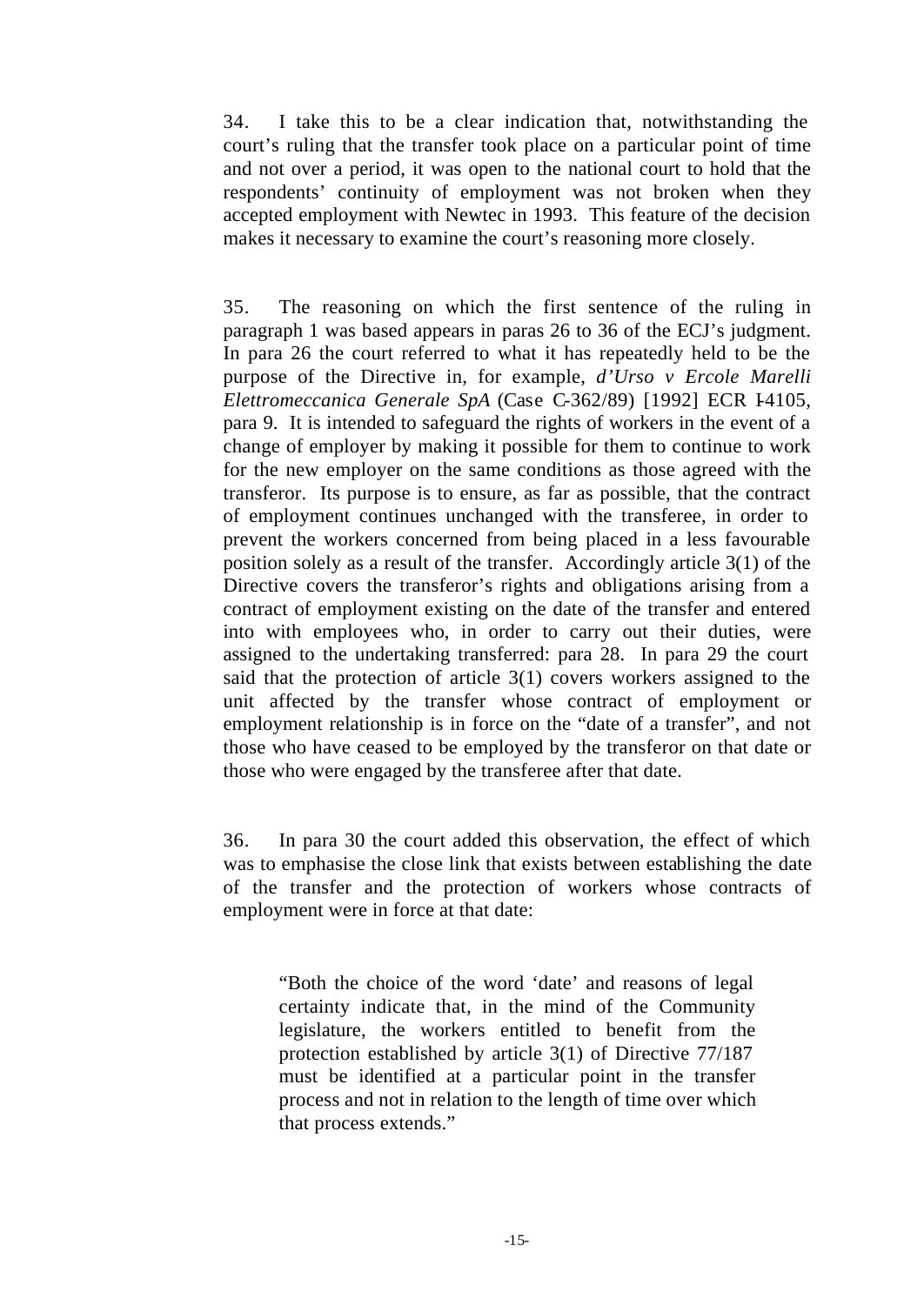The court concluded this part of its discussion in para 36 with these words:

"In those circumstances, the term 'date of a transfer' in article 3(1) of Directive 77/187 must be understood as referring to the date on which responsibility as employer for carrying on the business of the unit in question moves from the transferor to the transferee."

37. The court then turned its attention to the issue which it saw as lying at the heart of the reference. This was the subject of the second sentence of its ruling in paragraph 1 and of its ruling in paragraph 2. It introduced this part of the discussion with these observations in paras 37 and 38:

"37 As the court has already held, implementation of the rights conferred on employees by article 3(1) of Directive 77/187 may not be made subject to the consent of either the transferor or the transferee nor to the consent of the employees' representatives or the employees themselves, with the sole reservation, as regards the workers themselves, that, following a decision freely taken by them, they are at liberty, after the transfer, not to continue the employment relationship with the new employer (see Case 105/84 *Danmols Inventar* [1985] ECR 2639, para 16 and *d'Urso*, cited above, paragraph 11).

38 It follows that, with that sole reservation, contracts of employment or employment relationships existing on the date of the transfer referred to in article 3(1) of Directive 77/187 between the transferor and workers assigned to the undertaking transferred are automatically transferred from the transferor to the transferee by the mere fact of the transfer of the undertaking (see *d'Urso*, cited above, para 20, and Case C-305/94 *Rotsart de Hertaing* [1997] IRLR 127, para 18)."

38. In para 40 the court referred, in support of that interpretation, to the second subparagraph of article 3(1) which gives Member States the option of providing that, after the date of the transfer, the transferor is to be liable, alongside the transferee, for the obligations arising from a contract of employment or employment relationship. It said that this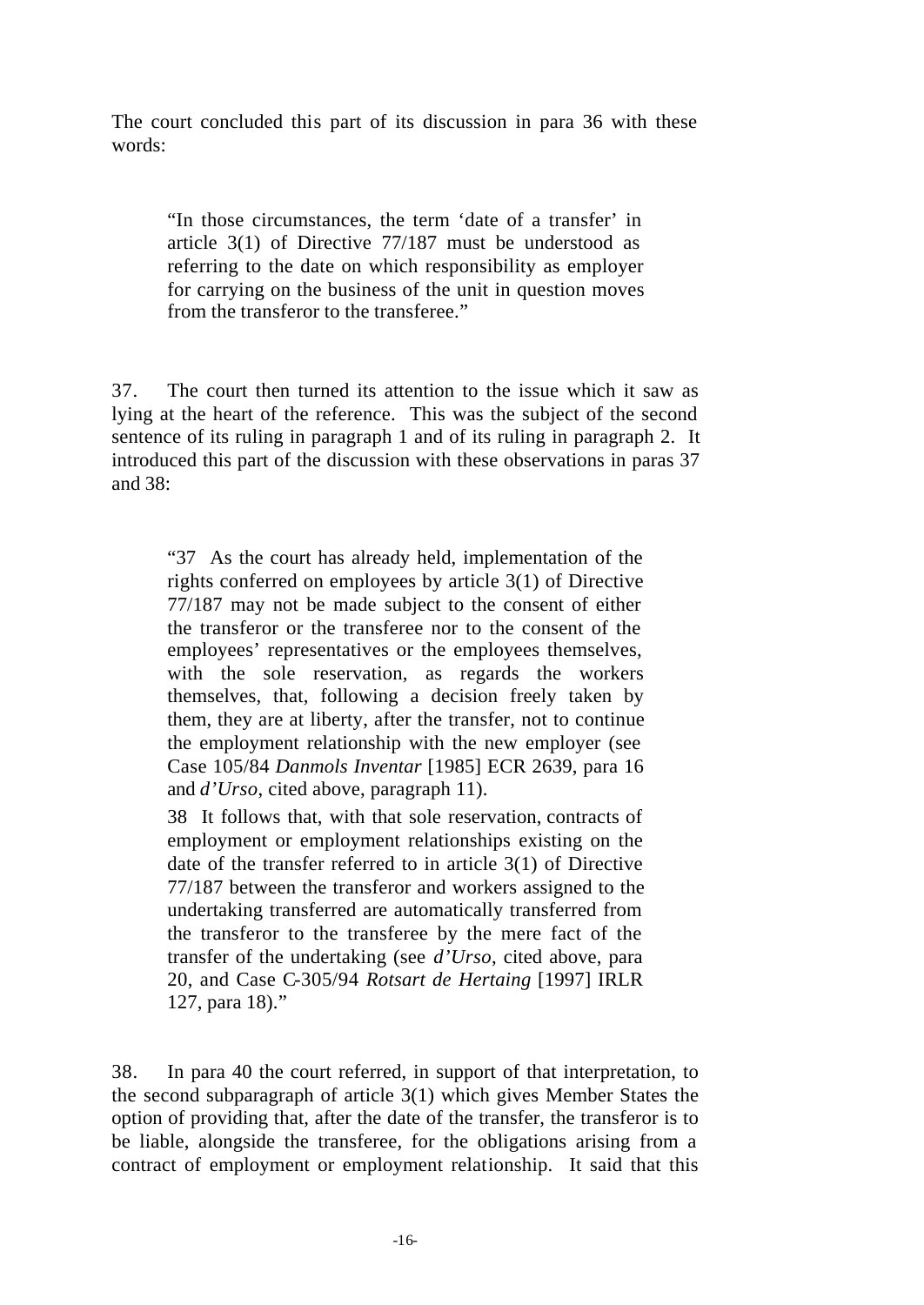rule implies that in any event those obligations are transferred to the transferee on the date of the transfer. In para 42 it added that to allow the transferor or transferee the possibility of choosing the date from which the contract of employment or employment relationship is transferred would amount to allowing employers to derogate, at least temporarily, from the provisions of the Directive. As those provisions are mandatory, it is not possible to derogate from them in a manner unfavourable to employees.

39. The court concluded this part of the discussion with these observations in para 43:

"For the same reasons as those stated in paragraphs 40 to 42 of this judgment, it must be held that, for the purposes of article 3(1) of Directive 77/187, contracts of employment or employment relationships existing on the date of the transfer referred to by that provision between the transferor and the workers assigned to the undertaking transferred are deemed to be handed over, on that date, from the transferor to the transferee, regardless of what has been agreed between the parties to the transfer process in that respect."

40. The court's judgment shows that the respondents' original position, that the continuity of employment which they sought was preserved because the transfer took place over a period of time, was based on a misunderstanding of the effect of article 3(1) of the Directive. But it also shows that there were two aspects to that misunderstanding. The first relates to the date of the transfer. The second relates to the question whether that date can be postponed at the will of the transferor or the transferee. The respondents' argument had assumed that it was not possible for their contracts of employment to be transferred to the transferee during the period of their secondment. The court's ruling that contracts of employment existing on the date of the transfer between the transferor and the workers assigned to the undertaking transferred are deemed to be handed over from the transferor to the transferee on the date of the transfer casts an entirely different light on this argument.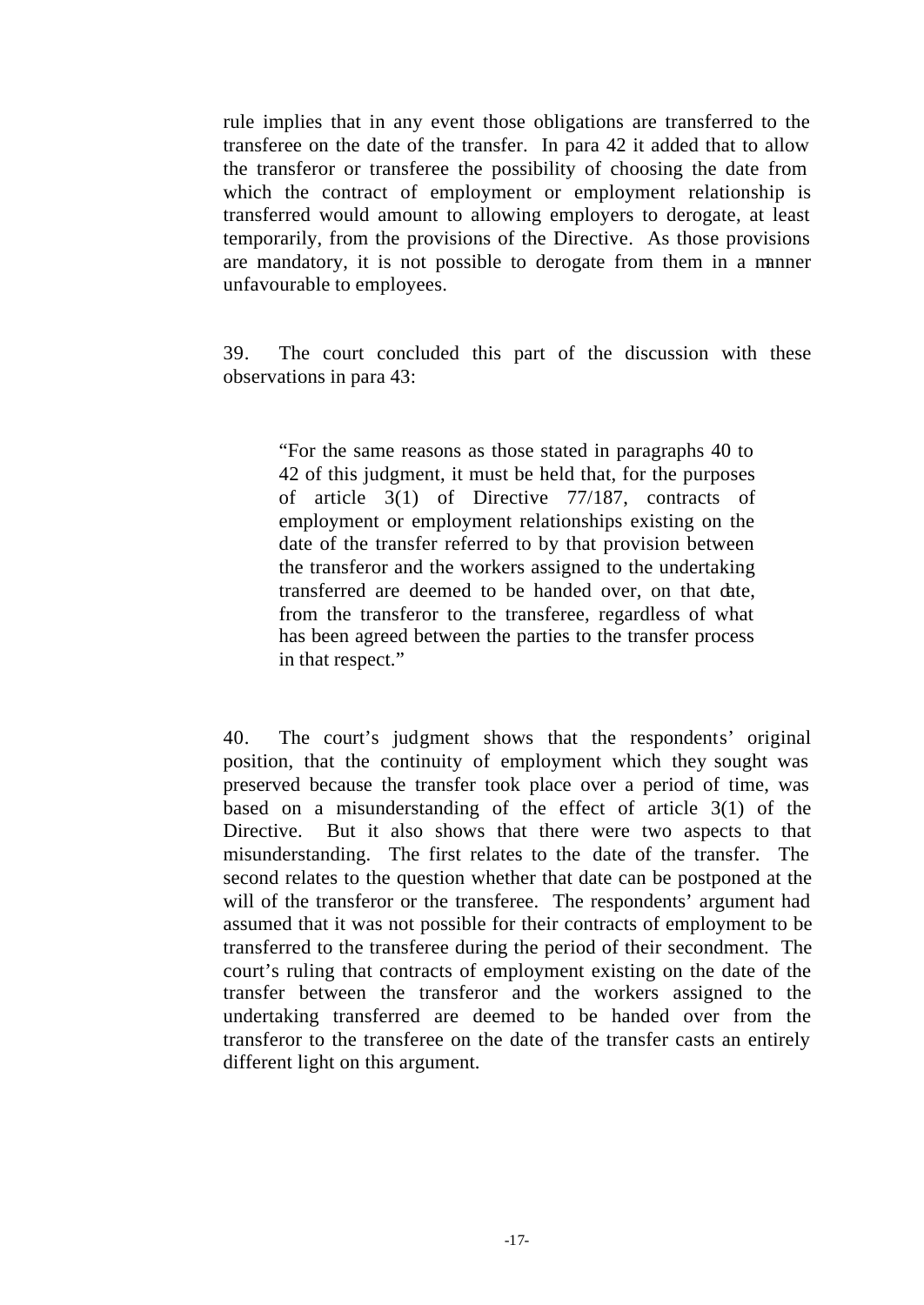41. The question then is whether the respondents should be permitted to argue that the effect of the ruling by the ECJ is that the continuity of their employment was not broken when they resigned from the civil service and accepted an offer of employment by Newtec, notwithstanding the fact that this took place after the date of the transfer. In effect, the question is whether your Lordships should decline to give effect to the ECJ's judgment because the ruling which it has given has raised a point that was not previously argued. I would hold that the answer to this question is to be found by applying the principles described in *Amministrazione delle Finanze dello Stato v Simmenthal SpA (No 2)* (Case 106/77) [1978] 3 CMLR 263. It is necessary also to have regard to article 10 EC, which provides that Member States shall take all appropriate measures to ensure fulfilment of the obligations arising out of the Treaty and abstain from any measure which could jeopardise the attainment of those obligations.

42. In the *Simmenthal* case the court said that direct applicability of a provision of Community law means that rules of Community law must be fully and uniformly applied in all the Member States as from the date of their entry into force and for so long as they continue in force: para 14. Referring to the structure of article 177 of the EC Treaty (now article 234 EC) which provides for the making of a reference to the court for a preliminary ruling, it said that the effectiveness of that provision would be impaired if the national court were prevented from forthwith applying Community law in its entirety in accordance with the decision or the case law of the court and that it followed that every national court must, in a case within its jurisdiction, apply Community law in its entirety and protect rights which the latter confers on individuals: paras 19 and 20.

43. In the light of that guidance I would reject Celtec's contention that it is not open to the respondents to argue at this stage that, for the purposes of article 3(1) of the Directive, their contracts of employment must be deemed to have been handed over to Newtec on the date of the transfer. In my opinion it is the duty of the national court to give them that opportunity, in view of the ECJ's ruling that contracts of employment existing on the date of the transfer between the transferor and workers assigned to the undertaking transferred are deemed to be handed over from the transferor to the transferee on the date of the transfer.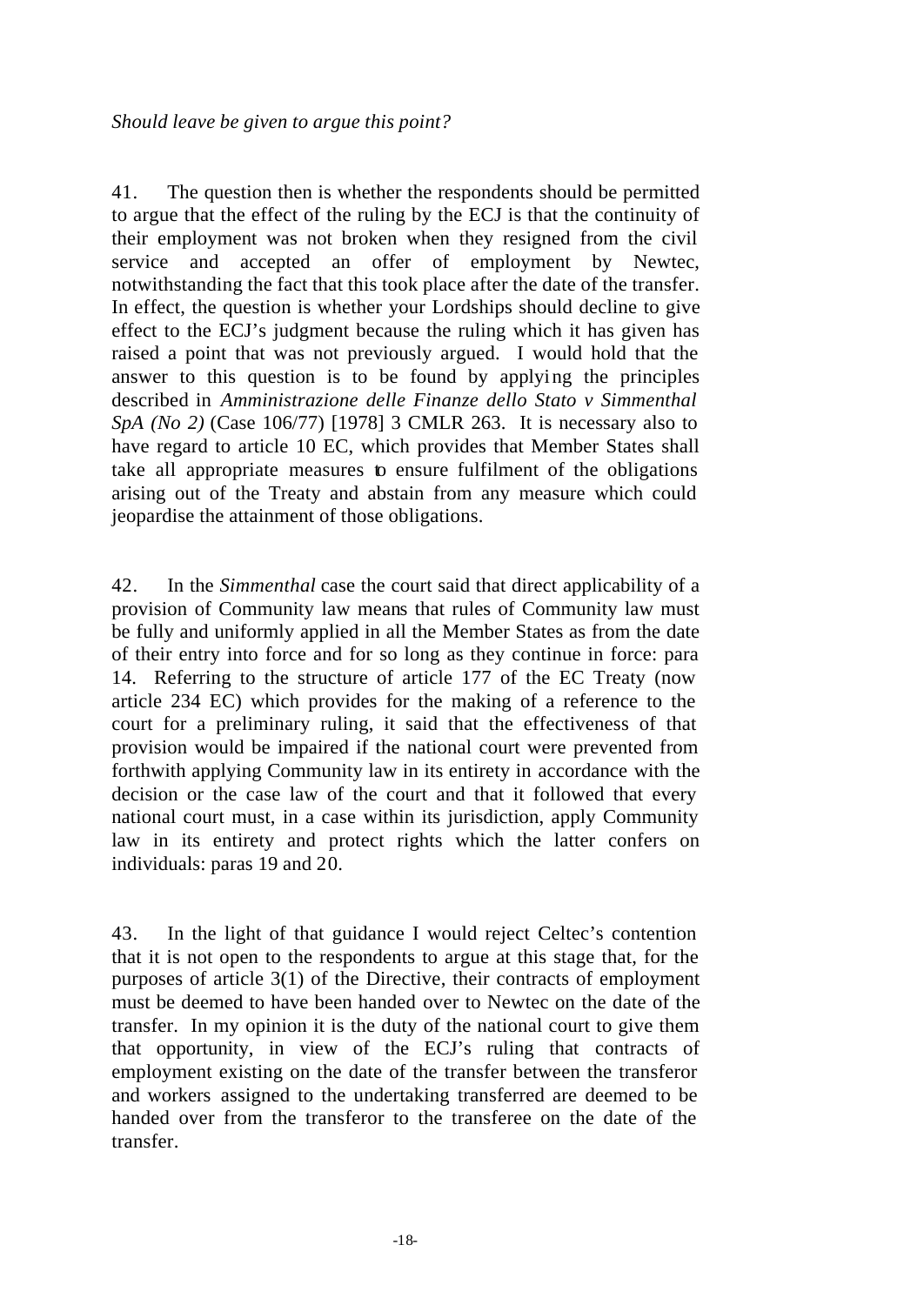44. There remains however the question whether Celtec's argument that the respondents' contracts of employment were not transferred to Newtec on the date of the transfer because they freely decided to remain in the civil service can be determined by the House on the information that is available. This question is best divided into two parts. It is first necessary to identify the precise extent of the sole reservation from the general rule that contracts of employment are automatically transferred from the transferor to the transferee on the date of the transfer. It is then necessary to decide whether the question whether the reservation applies to this case can be answered on the existing material or must be remitted to the employment tribunal for its determination.

#### *(a) the extent of the reservation*

45. The ECJ dealt with the consent issue in para 37 of its judgment: see para 28 above. The basic proposition which is set out in that paragraph is that implementation of the rights conferred on employees by article 3(1) of the Directive may not be made subject to the consent of either the transferor or the transferee nor to the consent of the employees' representatives or the employees themselves. From this it follows that the fact that it was agreed between the DoE and the TECs that the staff who understood the government policy that the contracts were designed to deliver would be provided to the TECs on secondment initially for a period of three year is irrelevant to the question whether the respondents' employment contracts are to be deemed to have been handed over to Newtec on the date of the transfer. So too is the fact that it was agreed between the DoE and those who volunteered for secondment that they would continue to be employed by the civil service during the period of their secondment. But the basic proposition is subject to the sole reservation as regards the workers themselves referred to in para 37, that they are at liberty after the transfer, following a decision freely taken by them, not to continue the employment relationship with the transferee. Are the respondents' cases caught by that reservation?

46. Celtec's argument is that the reservation applies to the respondents' cases because they freely decided to remain civil servants after the date of the transfer by volunteering for secondment to Newtec. It is not in doubt that they volunteered for secondment on the terms that were offered to them. They were to continue to be civil servants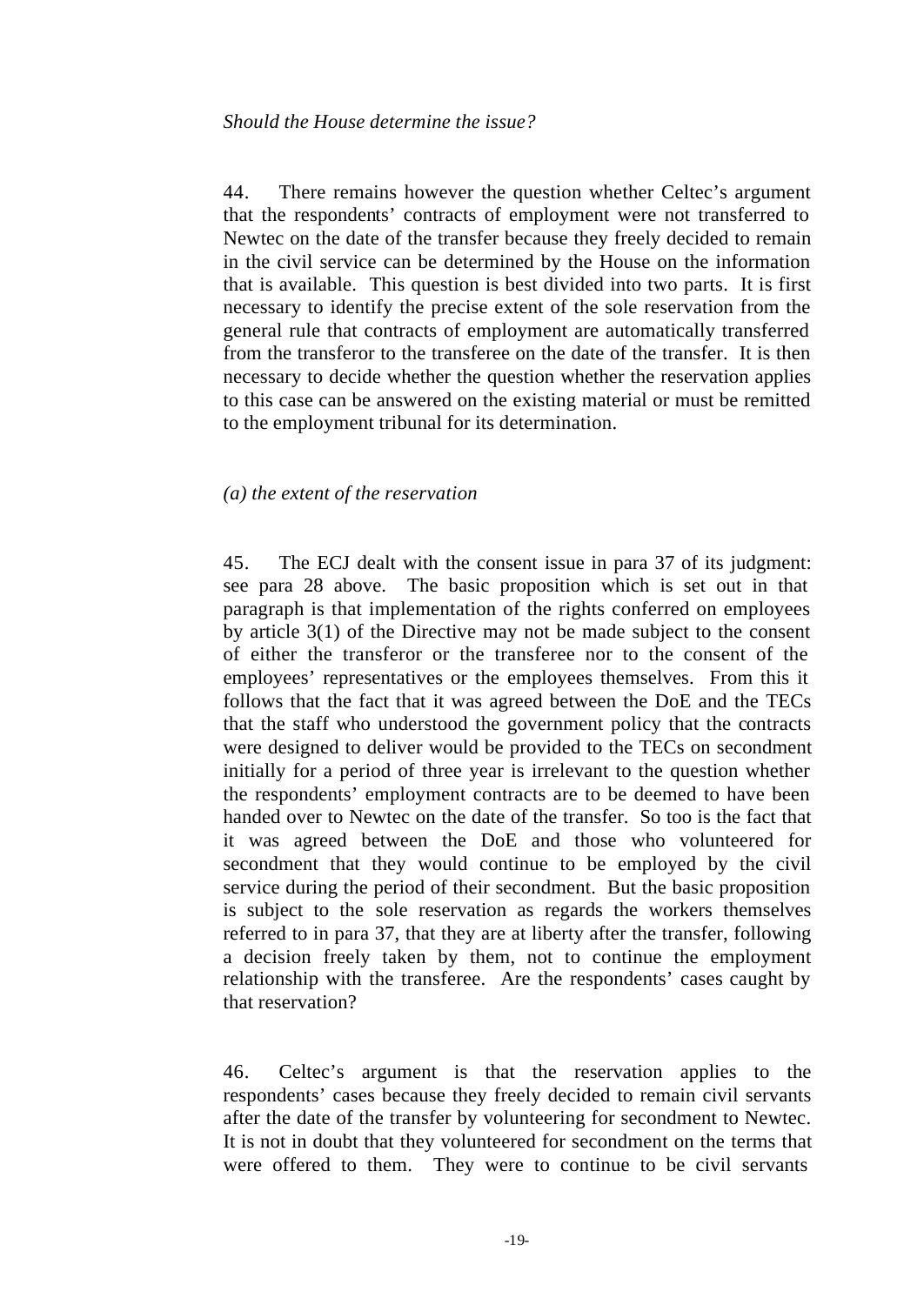employed by the DoE, and they were to retain their normal pay and terms and conditions of employment during the period of their secondment. But is this the kind of arrangement that the ECJ had in mind when expressing what it described as "the sole reservation" in para 37? Mr Millar QC for the respondents submitted that it applied only to cases where the workers objected to taking up employment with the transferee in circumstances where taking up that employment was an option that was available.

47. To answer this question it is necessary to examine the two cases to which reference is made at the end of para 37 of the ECJ's judgment. These are *Foreningen af Arbejdsledere i Danmark v A/S Danmols Inventar, in liquidation* (Case 105/84) [1985] ECR 2639, sometimes referred to as the *Mikkelsen* case after the name of the person whose action against the defendant company led to the making of the reference, and *d'Urso v Ercole Marelli Elettromeccanica Generale SpA* (Case C-362/89) [1991] ECR I-4105.

48. In the *Mikkelsen* case Mr Mikkelsen was employed by the transferor Danmols Inventar A/S as works foreman. The undertaking of that company was transferred to Danmols Inventar og Møbelfabrik A/S. He continued to carry out his duties as works foreman in the new company. He did the same work and he received the same pay in that capacity as before the transfer: para 4. But, unlike his previous situation where he doing his work under a contract of employment, he was a shareholder in the new company. He held 33% of its shares, was chairman of the Board of Directors and held 50% of its voting rights. One of the questions in the case was whether the expression "employee" in article 3(1) of the Directive must be interpreted as applying to persons who were employed by the transferor at the date of the transfer but who did not continue to work as employees of the transferee. The court answered this question in the negative. In para 16 it said that the protection which the Directive was intended to guarantee is redundant where the person concerned decides of his own accord not to continue the employment relationship with the new employer after the transfer, adding:

"That is the case where the employee in question terminates the employment contract or employment relationship of his own free will with effect from the date of the transfer, or where that contract or relationship is terminated with effect from the date of the transfer by virtue of an agreement voluntarily concluded between the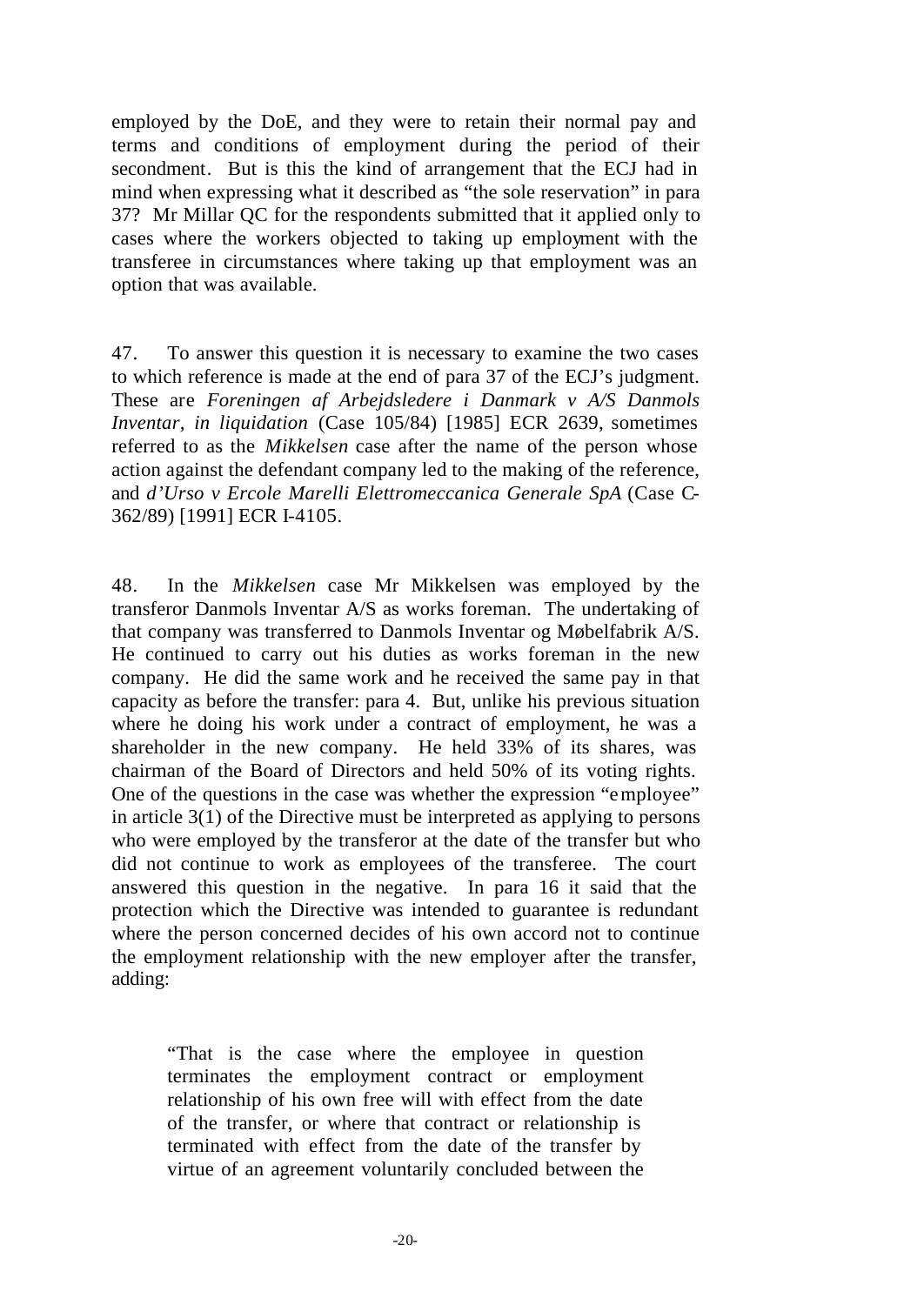worker and the transferor or the transferee of the undertaking. In that situation article 3(1) of the Directive does not apply."

49. In the *d'Urso* case Mr d'Urso was one of a group of 518 employees of a company called EMG which was made subject to a special administration procedure in 1981 but was authorised to continue trading. In 1985 its entire undertaking was transferred to a new company called Nuova EMG. Pursuant to the contract of transfer, and in accordance with agreements reached with the trade unions, 940 of the employees of the transferor were transferred into the service of the transferee. But Mr d'Urso and the other employees in his group remained in the service of the transferor. One of the questions in the case was whether article 3(1) of the Directive was to be interpreted as meaning that all the contracts and relationships of employment existing at the date of the transfer are automatically transferred to the transferee by the mere fact of the transfer. In para 10 the court said that it followed from its case law that article 3(1) covered the rights and obligations of the transferor arising from a contract of employment or an employment relationship existing on the date of the transfer and entered into with employees who, in order to carry out their duties, are assigned to the part of the undertaking or business transferred: *Arie Botzen and others v Rotterdamsche Droogdok Maatschappij BV* (Case 186/83) [1985] ECR 519, para 16. In para 11 it referred to its decision in *Foreningen af Arbejdsledere i Danmark v Daddy's Dance Hall A/S* (Case 324/86) [1988] ECR 739, para 14, that the rules of the Directive had to be considered mandatory. It was not possible to derogate from them in a manner unfavourable to employees. The court then added these words:

"The implementation of the rights conferred on employees by the Directive may not therefore be made subject to the consent of either the transferor or the transferee nor the consent of the employees' representatives or the employees themselves, with the sole reservation, as regards the workers themselves, that, following a decision freely taken by them, they are at liberty, after the transfer, not to continue the employment relationship with the new employer (judgment in Case 105/84 *Foreningen af Arbejdsledere i Danmark v A/S Danmols Inventar, in liquidation* [1985] ECR 2639, para 16)."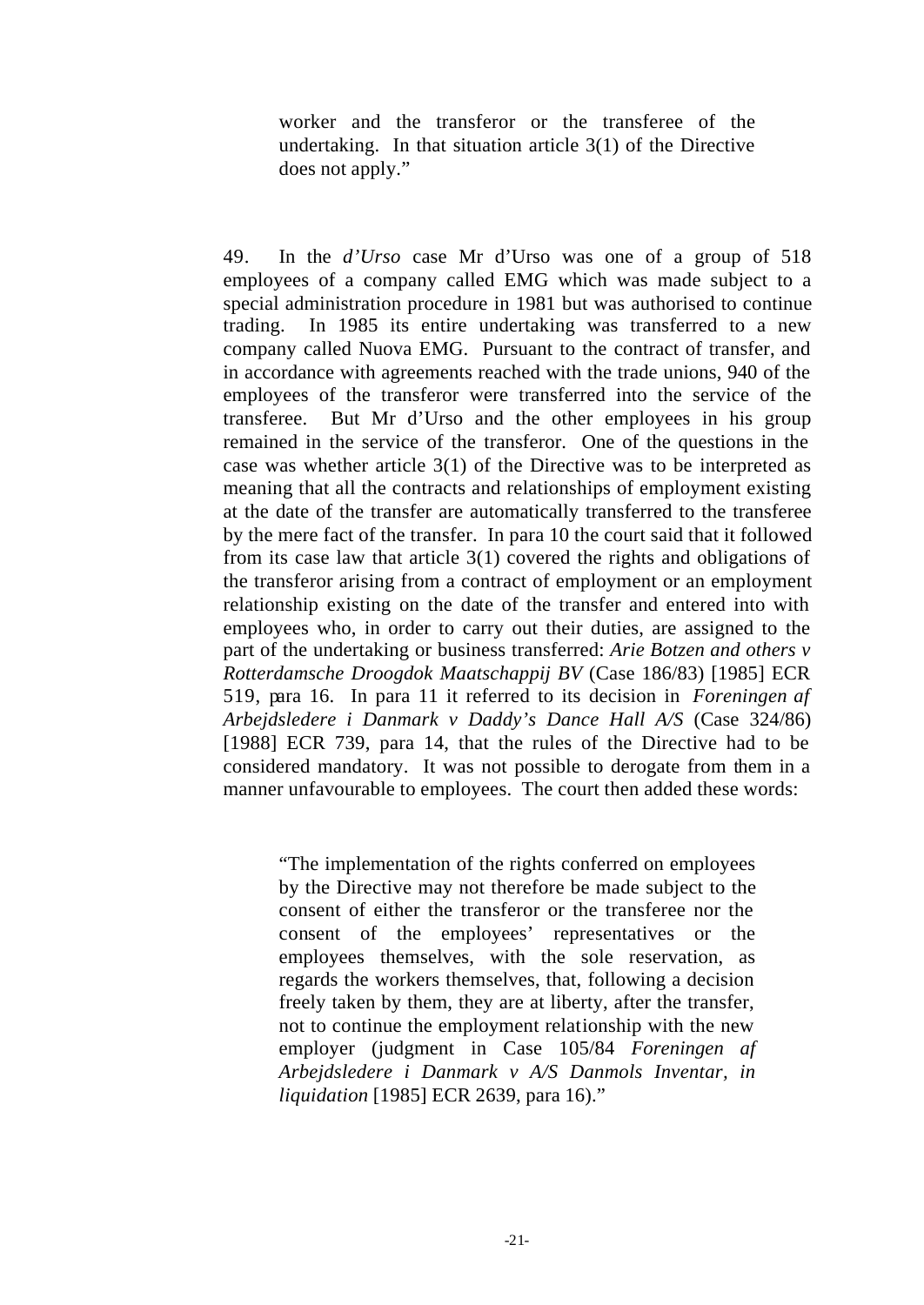In para 12 the court said that it followed that, in the event of the transfer of an undertaking, the contract of employment or employment relationship between the staff employed by the undertaking transferred may not be maintained with the transferor. It is automatically continued with the transferee.

50. In the *Daddy's Dance Hall* case Mr Tellerup was employed as a restaurant manager by the transferor, Irma Catering A/S. When its lease was terminated Irma Catering dismissed all its staff including Mr Tellerup, whose statutory period of notice expired on 30 April 1983. But it continued to run the business with the same staff until 25 February 1983, with effect from which date a new lease was concluded between the landlord and Daddy's Dance Hall A/S. Daddy's Dance Hall immediately re-employed the employees of the former lessee including Mr Tellerup to do the same jobs as before. The new management contract which was concluded with Mr Tellerup provided that his remuneration, which had previously been in the form of commission, would take the form of a fixed salary. At his request a trial period of three months was agreed on, during which either side could give 14 days' notice. This was a shorter period of notice than that to which Mr Tellerup was entitled if his employment with the transferor was taken into account. He was dismissed on 26 April 1983 with 14 days' notice. One of the questions was whether an employee may waive rights conferred on him by the Directive if the disadvantages resulting from his waiver are offset by such benefits that, taking the matter as a whole, he is not placed in a worse position. The court gave a qualified answer to this question. In para 14 it said that the purpose of the Directive is to ensure that the rights of employees affected by the transfer of an undertaking are safeguarded, adding that:

"Since this protection is a matter of public policy, and therefore independent of the will of the parties to the contract of employment, the rules of the Directive, in particular those concerning the protection of workers against dismissal by reason of the transfer, must be considered to be mandatory, so that it is not possible to derogate from them in a manner unfavourable to employees.

In para 15 the court said that it followed that employees are not entitled to waive the rights conferred on them by the Directive, and that those rights cannot be restricted even with their consent. But in para 16 the court said that the Directive could be relied on only to ensure that the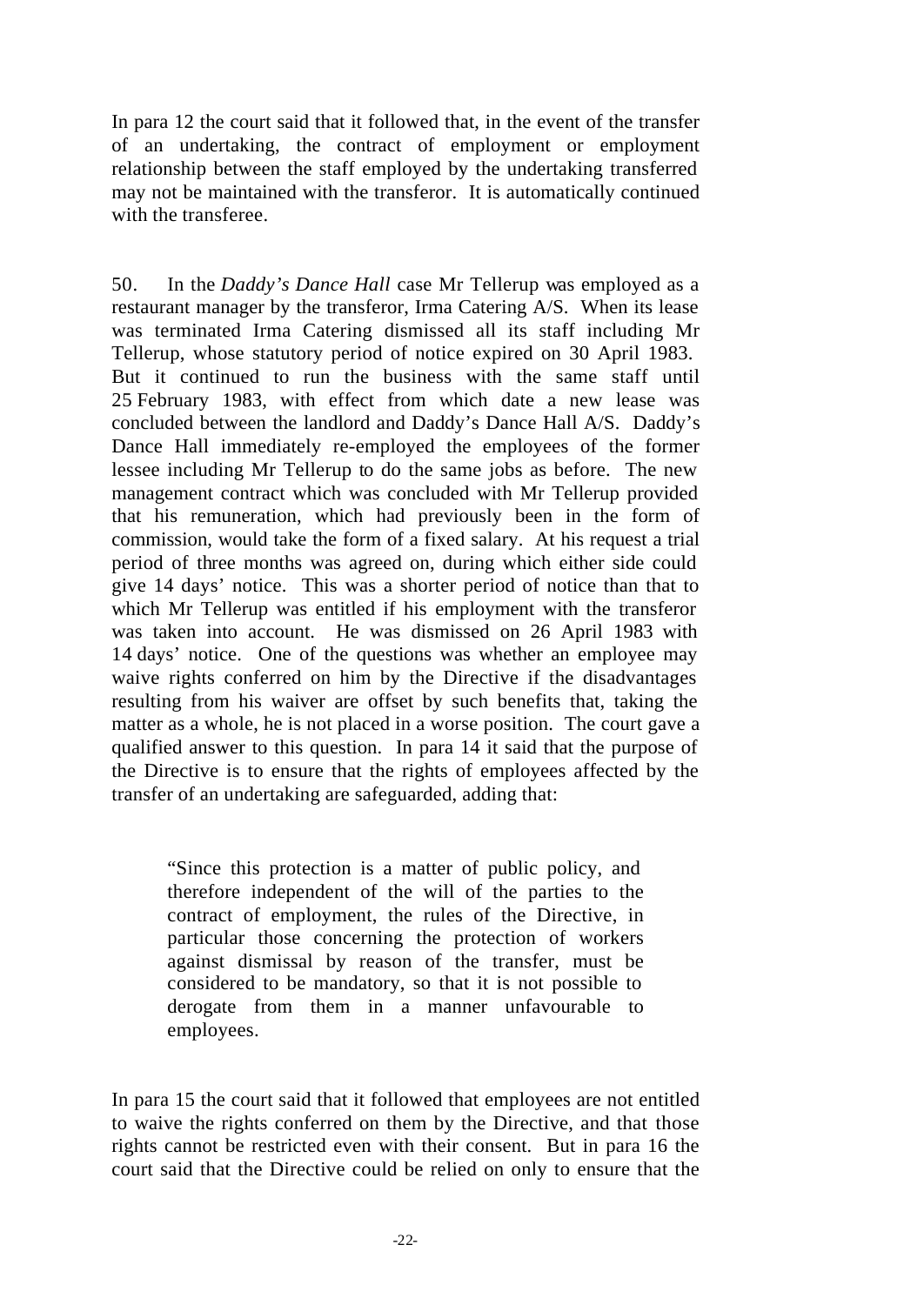employee is protected in his relations with the transferee to the same extent as he was in his relations with the transferor under the legal rules of the Member State. In para 17 it said:

"Consequently, in so far as national law allows the employment relationship to be altered in a manner unfavourable to employees in situations other than the transfer of an undertaking, in particular as regards their protection against dismissal, such an alternative is not precluded merely because the undertaking has been transferred in the meantime and the agreement has therefore been made with the new employer."

51. Mr Millar referred to two other cases to illustrate the application of these principles. These were *Berg v Besselsen* (Joined Cases 144 and 145/87) [1988] ECR 2559 and *Katsikas v Konstantinidis* (Joined Cases C-132/91, 138/91 and 139/91) [1992] ECR I – 6577.

52. In the *Berg* case Mr Berg had been employed by a Mr Besselsen who operated a bar-discothèque. The operation of the establishment was taken over by a third party under a lease-purchase agreement entered into between Mr Besselsen and a commercial partnership. The agreement provided that the object sold should not become the property of the purchaser by the mere transfer. Mr Berg continued to work in the establishment following its transfer to the purchaser. The leasepurchase agreement was later terminated on the ground of the purchaser's non-performance and restored to Mr Berg's former employer. Mr Berg then applied for an order against Mr Besselsen for payment of his arrears of salary for the period while the establishment was managed by the purchaser. The court said that an analysis of article 3(1) showed that the transfer of an undertaking entails the automatic transfer from the transferor to the transferee of the employer's obligations arising from a contract of employment or an employment relationship, subject to the right of the Member State to provide for joint liability of the transferor and the transferee following the transfer. It followed that, unless the Member States availed themselves of that possibility, the transferor was released from his obligations as an employer by reason of the transfer. That consequence was not conditional on the consent of the employees: para 11. The court then said, at para 12, referring to its judgment in *Daddy's Dance Hall*, that the Directive was intended to safeguard the rights of workers in the event of a change of employer by making it possible for them to work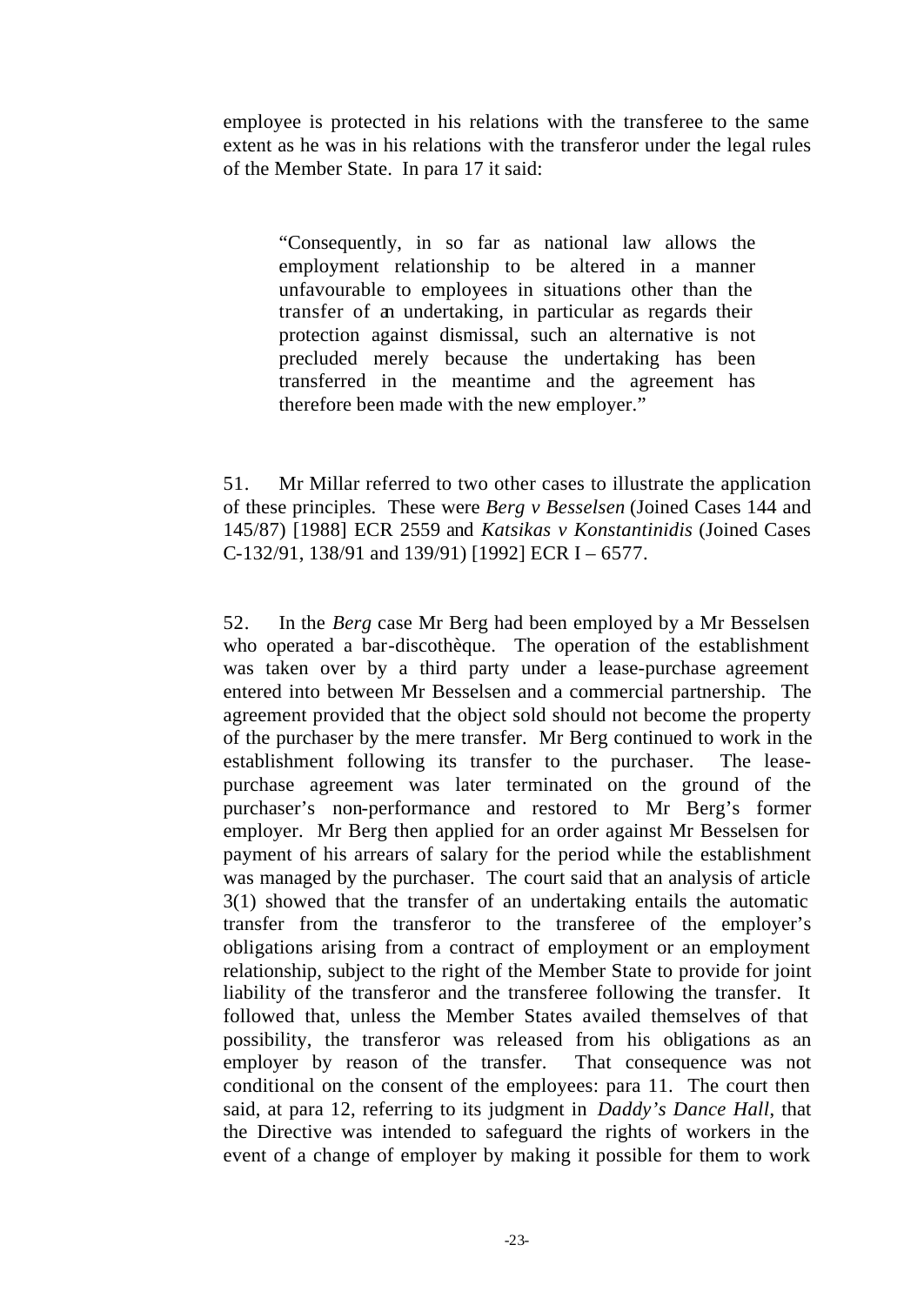for the transferee under the same conditions as those agreed with the transferor:

"Its purpose is not, however, to ensure that the contract of employment or the employment relationship with the transferor is continued where the undertaking's employees do not wish to remain in the transferee's employ."

53. In the *Katsikas* case Mr Katsikas objected to continuing to work for the transferee after the date of the transfer. One of the questions in his case was whether he was entitled to do so. The court, referring to its judgment in *Daddy's Dance Hall*, said that, while the Directive allowed the employee to remain in the employ of his new employer on the same conditions as were agreed with the transferor, it could not be interpreted as obliging the employee to continue his employment relationship with the transferee: para 31. The court then went on to say this in para 32:

"Such an obligation would jeopardize the fundamental rights of the employee, who must be free to choose his employer and cannot be obliged to work for an employer whom he has not freely chosen."

54. From this jurisprudence I would draw these conclusions as to the extent of the reservation. The starting point is to be found in the general rule that the contracts of employment of workers assigned to the undertaking transferred are automatically transferred from the transferor to the transferee on the date of the transfer. Then there is the fact that it is not possible for this rule to be derogated from in a manner unfavourable to the employees. The rights conferred on them by the Directive may not be made subject to the consent either of the transferor or the transferee nor the consent of the employees' representatives or the employees themselves: *Daddy's Dance Hall*, para 14; *d'Urso*, para 11. The gulf between what the parties themselves may have contemplated and what the rule requires may be quite large, as it is in this case. My noble and learned friend Lord Rodger of Earlsferry says that this puts in place a fictional version of events in place of what actually happened. But, as I read paras 37 and 38 of the court's judgment, it is the rule that must prevail. So I cannot agree with him that, to accommodate the arrangements that the parties thought they were entering into, the date of transfer must be taken to be 1 July 1993. The transfer took place in September 1990 when responsibility as employer for carrying on the business of the unit transferred moved to the TECs from the DoE.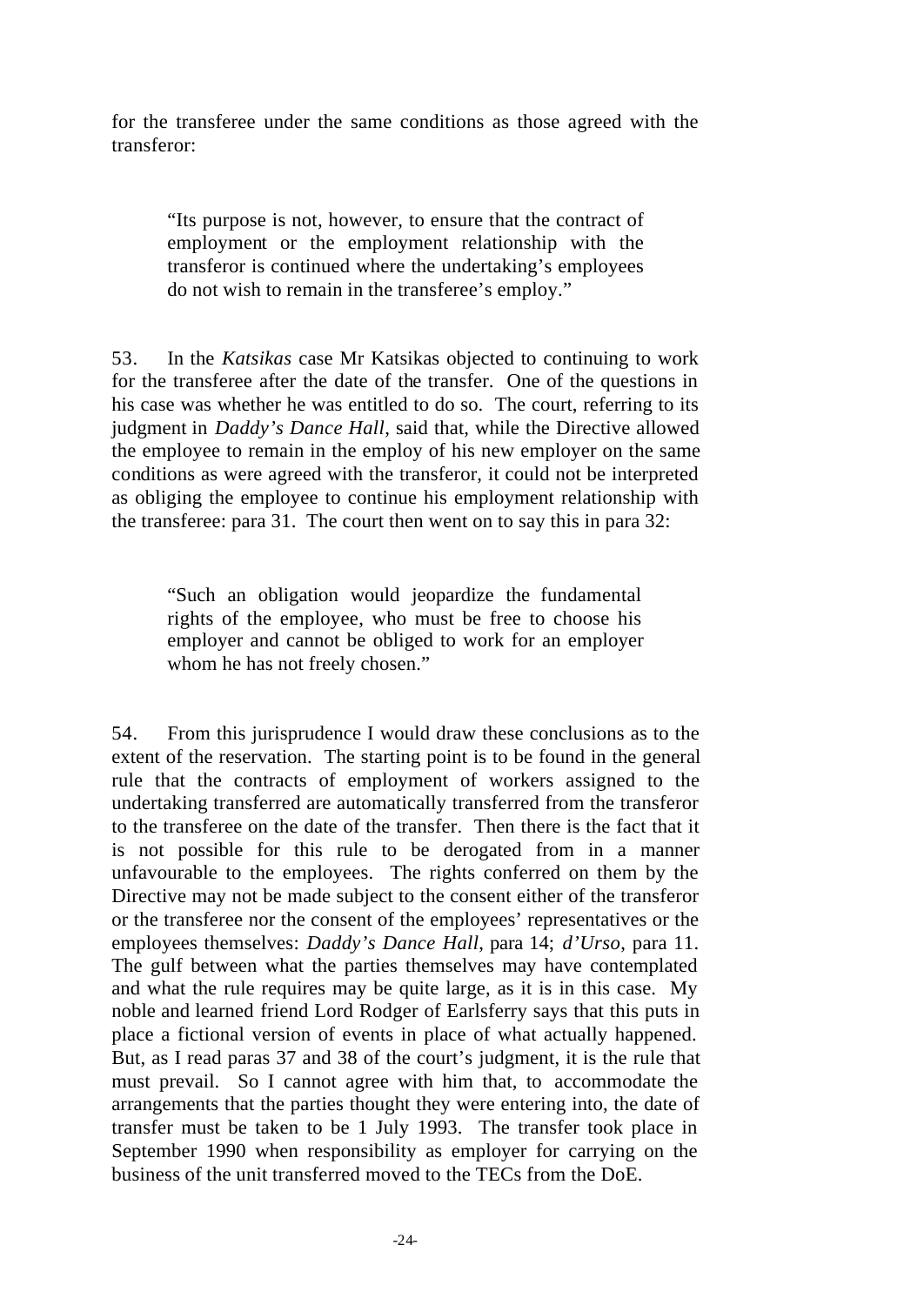55. On the other hand it is a fundamental right of the employee to be free to choose his employer. So he cannot be obliged to work for an employer whom he has not freely chosen: *Katsikas*, para 32. From this it follows that it is open to an employee whose contract of employment would otherwise be transferred automatically from the transferor to the transferee on the date of the transfer of his own free will to withdraw from this arrangement by declining to enter the employment of the transferee: *Mikkelsen*, para 16; *Berg*, para 12; *Katsikas*, para 32. That, then, is the extent of the sole reservation referred to in para 37. It does not, as my noble and learned friend Lord Mance suggests, work the other way round. It does not enable effect to be given to an employee's wish to continue to be employed by the transferor while continuing to be employed in the unit to which he has been assigned after its transfer to the transferee. But the application of the rule that he can withdr aw from the arrangement depends on two things: first, that the employee is in a position to choose whether or not to enter the employment of the transferee after the date of the transfer; and second, that he in fact exercises that choice by deciding of his own free will *not* to do so.

#### *(b) the facts*

56. The crucial question then is whether, in the light of that jurisprudence, the reservation to which the ECJ referred in para 37 applies in this case. Were the respondents in a position on or after the date of the transfer to choose whether or not to enter the employment of Newtec? And did they in fact exercise that choice by deciding of their own free will not to do so?

57. Celtec's position before the ECJ, as noted by Advocate General Poiares Maduro in para 45 of his opinion, was that the respondents implicitly refused to allow their contracts of employment to be transferred to Newtec. This was because they entered into a voluntary agreement with the DoE that they were to be seconded to the TECs whilst remaining DoE employees. This, Celtec argued, must be taken as a refusal by them to transfer their contracts of employment to the TECs. In para 46 the Advocate General said:

"Such an analysis cannot be accepted, since Celtec acknowledged at the hearing that the Department of Employment employees had not been offered a contract of employment with the TECs in September 1990. In any event, to accept that employees can tacitly refuse to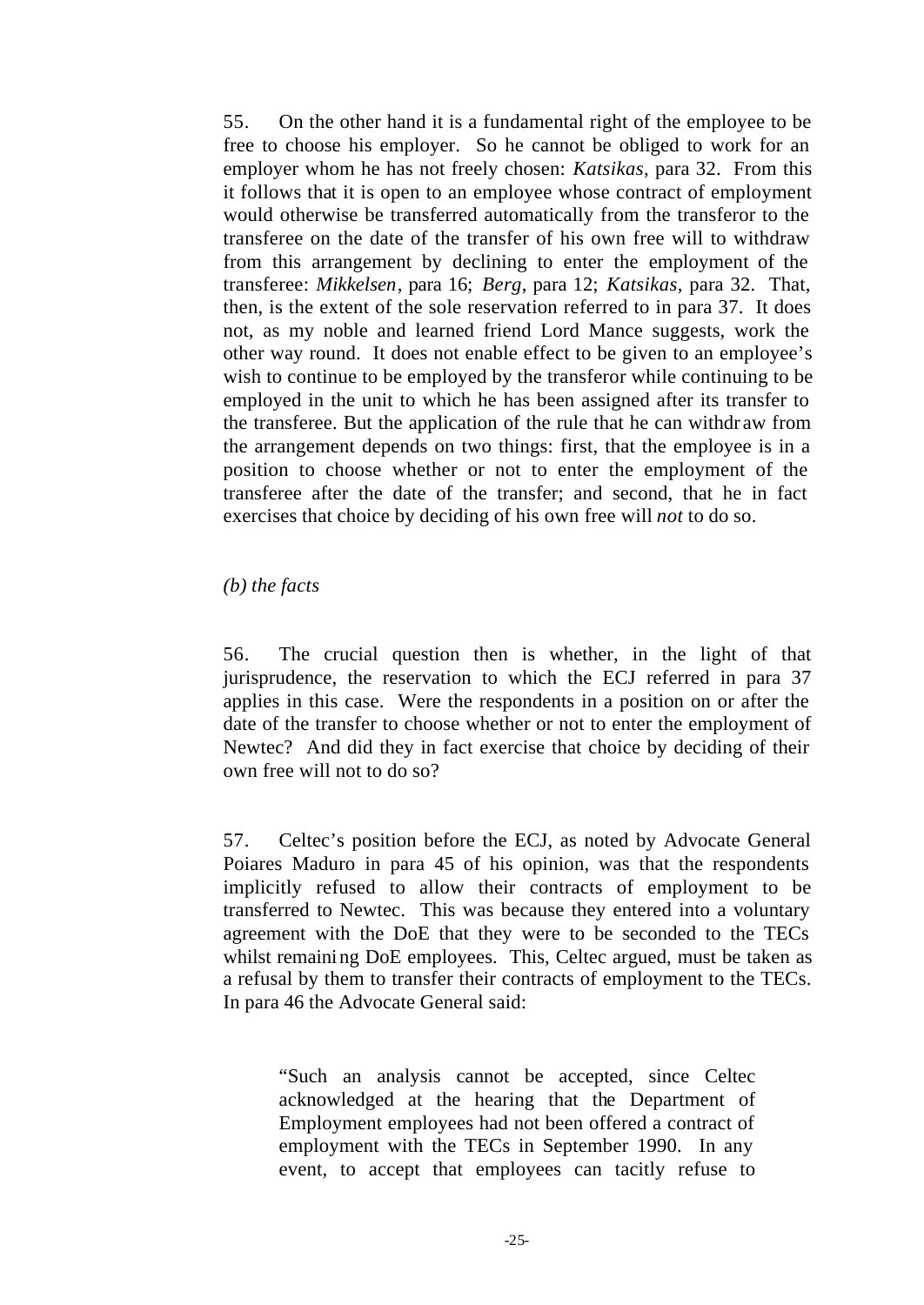transfer their contracts of employment would run counter to the spirit of Directive 77/187, which instead provides for the automatic transfer of contracts of employment as the consequence of the transfer."

58. I have not been able to find anything in the material before your Lordships that is inconsistent with the opinion on this issue which was formed by the Advocate General. The arrangements for the setting up of the TECs are described in a note by Andrew Tabor of the Operations Directorate in the Department for Education and Employment, which was formed on the merger of the DoE and the Department of Education in 1996. He makes it clear in para 8 of this note that the arrangement which led to the invitation to staff in the DoE's area offices to volunteer for secondment was arrived at by agreement between the Department and the TECs. There is no suggestion that it was envisaged that the staff were to be presented with the option of taking up employment direct with the TECs at that stage. Nor is there any mention in the letters which were issued to the staff, of which the letter written to Mr Astley on 3 September 1990 is an example, of any such option. The only choice that he was offered was whether or not to apply for secondment.

59. The letters did not address the problem about continuity of employment that would arise in the event of the staff being involved in a TUPE transfer of the unit to which they were assigned to Newtec. But the effect of what the letters did say ought not to be underestimated. Mr Astley was told that he would continue to be a civil servant during the secondment period, and he appears to have acted on this assurance. It was not suggested at any time during the hearing before your Lordships that giving effect to the judgment of the ECJ in the way I have indicated would deprive the staff of the benefit of any pension rights accrued between September 1990 and the summer of 1993. That is not surprising, in view of the assurances they were given that they would retain their normal pay and conditions during that period. It should be noted too that the judgment of the ECJ does not affect those civil servants who decided in September 1990 to be deployed elsewhere rather than volunteer for secondment to a TEC. They had no need of the continuity of employment that the judgment gives to employees who are involved in a TUPE transfer. It is to employees in that position, and to them only, that the concept of the deemed transfer applies.

60. Of course it can be said that the respondents were in a position on the date of the transfer to choose not to work for Newtec. They could have made their position plain by declining to accept secondment. The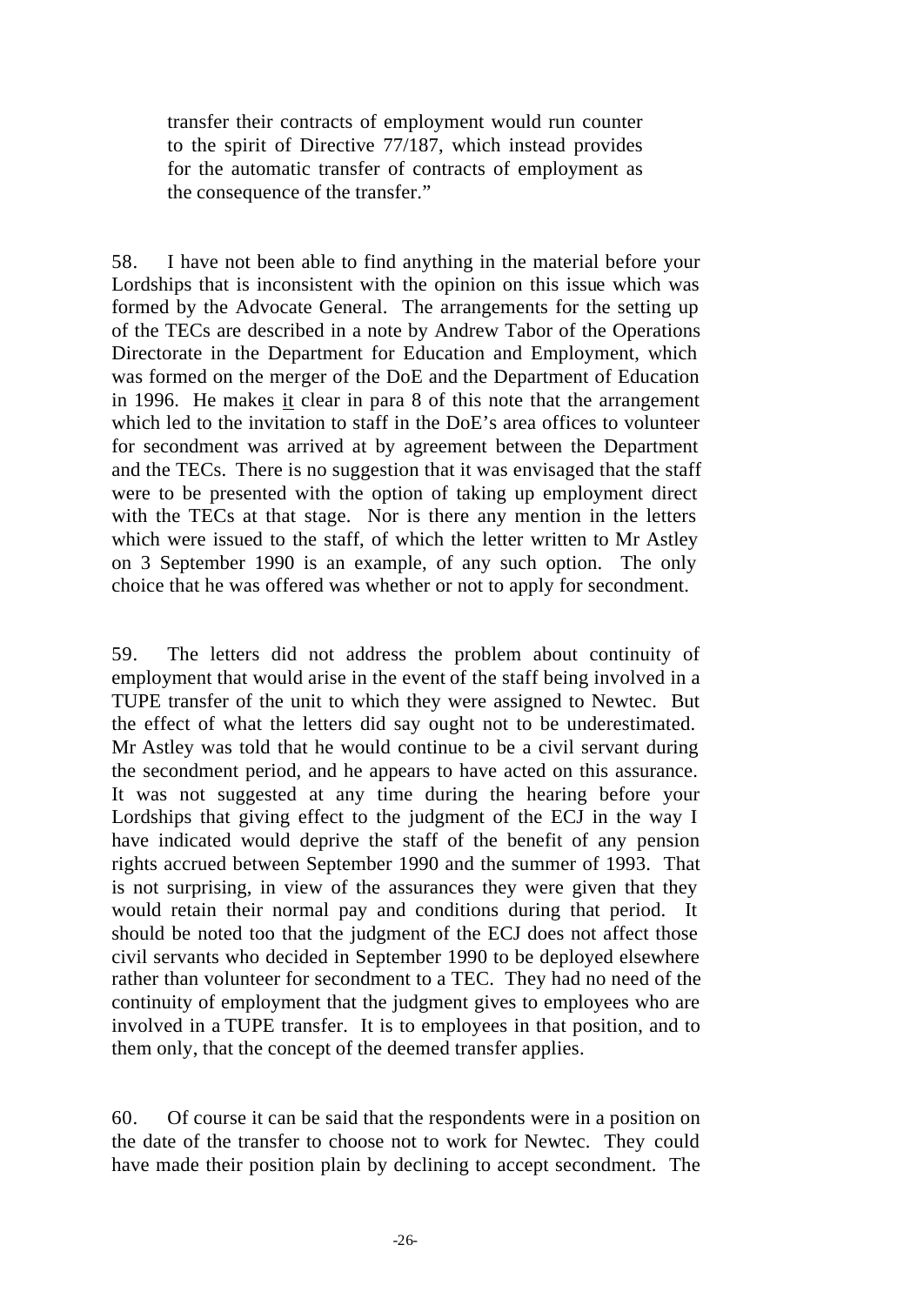effect of the DoE's invitation was that they were free to decline secondment if they wished. They could also have withdrawn from their agreement to accept secondment by refusing to work for Newtec as soon as the management of the area offices in which they were employed were transferred to it by the Department. But it is equally plain that this was not what they chose to do. They continued to work in the area offices after the date of the transfer. The arrangement which the DoE had entered into with the TECs that their services were made available to them not as direct employees but under secondment did not affect the respondents' right to continuity of employment under the Directive, as their contracts were transferred to Newtec automatically on the date of the transfer.

61. It seems to me to be plain in these circumstances that the sole reservation to the general rule to which the ECJ referred in para 37 of its judgment does not apply in this case. The respondents were in a position on or after the date of the transfer to choose of their own free will not to work for Newtec. But they did not make that choice. The fact is that they continued to do the same work in the area offices after the transfer of the undertaking to Newtec, albeit in the belief that they remained in the employment of the DoE. This leads inevitably to the conclusion that their contracts of employment were transferred automatically to Newtec with continuity of employment on the date of the transfer.

#### *Conclusion*

62. I would hold that it is not necessary for the case to be remitted to the employment tribunal for a further determination. I would affirm the decision of the employment tribunal, although on different grounds, that the respondents had continuous employment with Celtec from the start of their employment with the civil service by virtue of the Acquired Rights Directive. I would dismiss the appeal.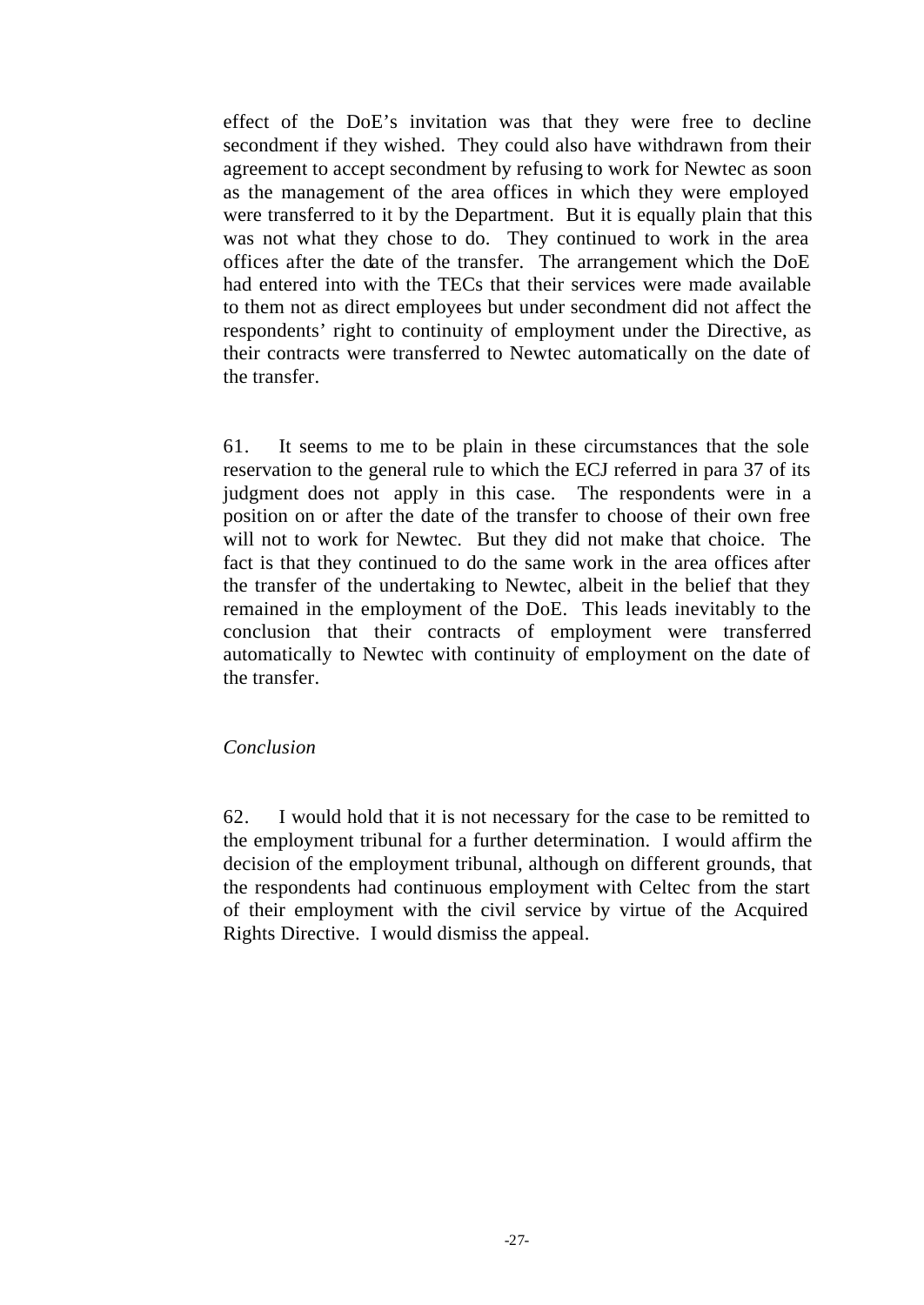## **LORD RODGER OF EARLSFERRY**

## My Lords,

63. The respondents in these appeals worked at one time as civil servants in the Department of Employment ("the Department") in Wrexham. (No point is taken about the precise nature of the employment of civil servants and therefore I shall for convenience refer to the respondents as having had contracts of employment with the Department.) The respondents were subsequently employed by the North East Wales Training and Enterprise Council ("Newtec") whose successor is the appellant. The respondents each received from Newtec a Statement of Terms and Conditions of Employment as required by section 1 of the Employment Rights Act 1996. Each statement gave a date in 1993 (1 July or, in the case of John Astley, 1 September) as the date of commencement of the respondent's continuous employment with Newtec. The respondents challenged that date and, in 1998, under section 11 of the 1996 Act they required a reference to be made to the employment tribunal to determine the appropriate date of commencement of their continuous employment. In their statements of complaint they all contended that they had become employees of Newtec on 31 August 1993 but that their employment with Newtec should be regarded as continuous with their employment with the Department. Therefore the appropriate date of commencement of continuous employment was the date on which each of them had first been employed as a civil servant.

64. In advancing this contention the respondents argued that, when they became employees of Newtec in 1993, there had been a transfer of the undertaking in which they worked from the Department to Newtec in terms of the Transfer of Undertakings (Protection of Employment) Regulations 1981 ("the TUPE Regulations"). As a result, by virtue of regulation 5(1), their contracts with the Department had effect after the transfer as if they had originally been made between the respondents and Newtec. For its part the appellant contended inter alia that, if there had been a transfer of part of the undertaking of the Department to Newtec, that transfer had taken place at the time, or over the period, when Newtec became established and operational in September 1990. The respondents became employees some three years after that time or period and accordingly could not have continuity of employment under the TUPE Regulations or the antecedent Council Directive.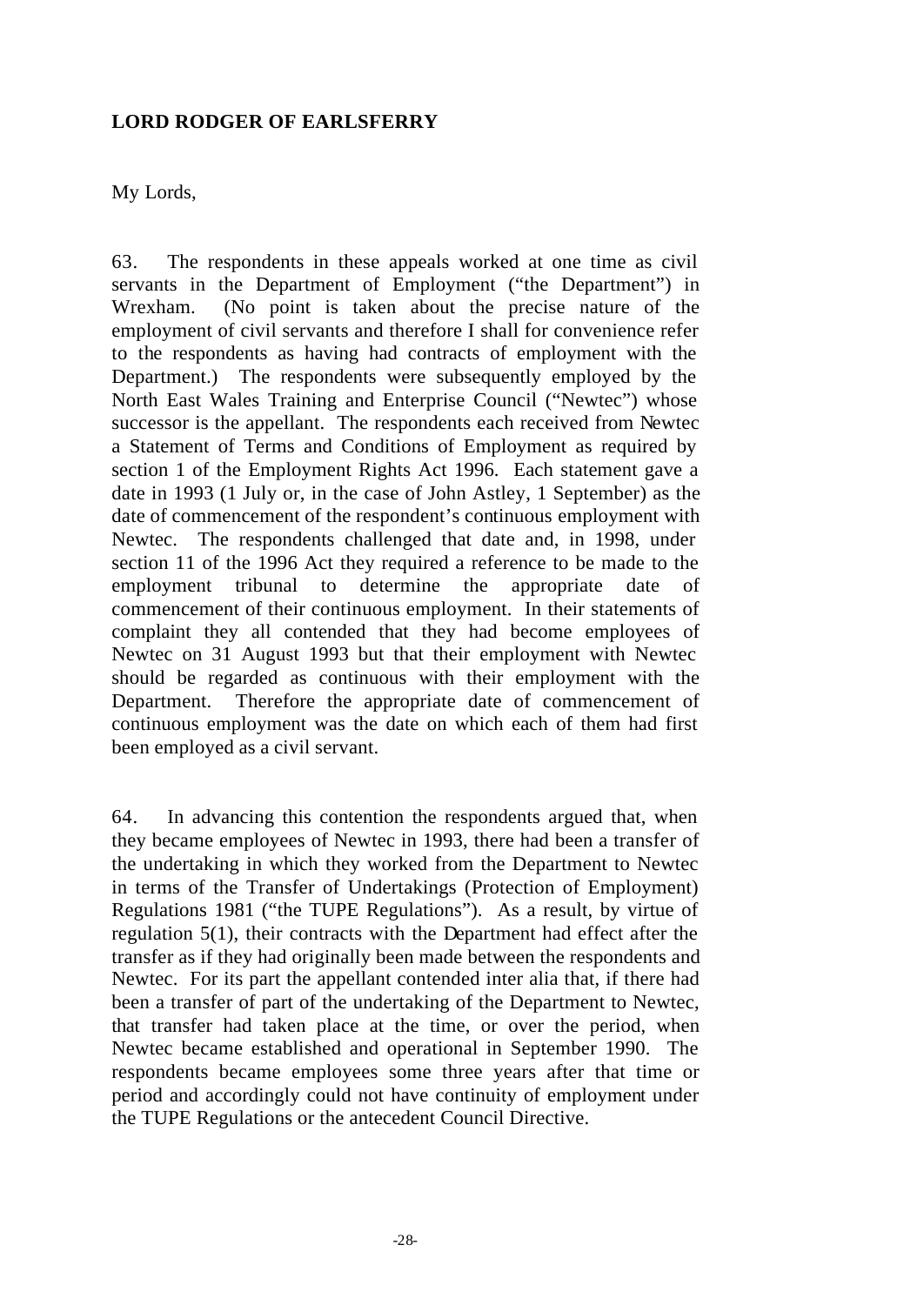65. The TUPE Regulations were made to give effect in United Kingdom law to Council Directive 77/187 EEC, commonly known as the Acquired Rights Directive ("the Directive"). Notoriously, regulation 2(1) of the TUPE Regulations was originally drafted so as to exclude from the definition of an "undertaking" any undertaking or part of an undertaking which was not in the nature of a commercial venture. In May 1992, however, in *Sophie Redmond Stichting v Bartolo* (Case C-29/91) [1992] ECR I-3189, the European Court of Justice held, at para 18, that "the fact that in this case the origin of the operation lies in the grant of subsidies to foundations or associations whose services are allegedly provided without remuneration does not exclude that operation from the scope of the Directive." The definition of "undertaking" in regulation 2 of the TUPE Regulations required to be amended to take account of that decision and this was done by section 33(2) of the Trade Union Reform and Employment Rights Act 1993 which came into force on 30 August 1993 and removed the exclusion. According to the relevant documentation, the respondent John Astley became an employee of Newtec on 1 September 1993 and therefore he can properly frame his case in terms of the TUPE Regulations – although, in my view, it ultimately falls to be determined by reference to the Directive.

66. According to the documentation in their cases, the respondents Deborah Hawkes and Julie Owens became employees of Newtec on 1 July 1993. So, by reason of the exclusion of non-commercial undertakings in regulation  $2(1)$  at the time, they cannot rely on the TUPE Regulations. But the Directive was, of course, binding on the government and on any emanation of the state. So any failure to transpose the Directive correctly would make no difference to the position of the Department: the Directive bound it. Equally, it would make no difference to the position of Newtec if it was an emanation of the state in terms of decisions such as *Foster v British Gas plc* [1991] 2 AC 306. Although at one stage the appellant argued that Newtec had not been an emanation of the state, it now accepts that it was. It follows that at all relevant times the Department and Newtec were bound by the Directive in so far as the events in question involved, in terms of article 1(1), "the transfer of an undertaking, business or part of a business to another employer as a result of a legal transfer or merger". In particular, they were bound by article 3, which provides inter alia:

"1 The transferor's rights and obligations arising from a contract of employment or from an employment relationship existing on the date of a transfer within the meaning of article 1(1) shall, by reason of such transfer, be transferred to the transferee.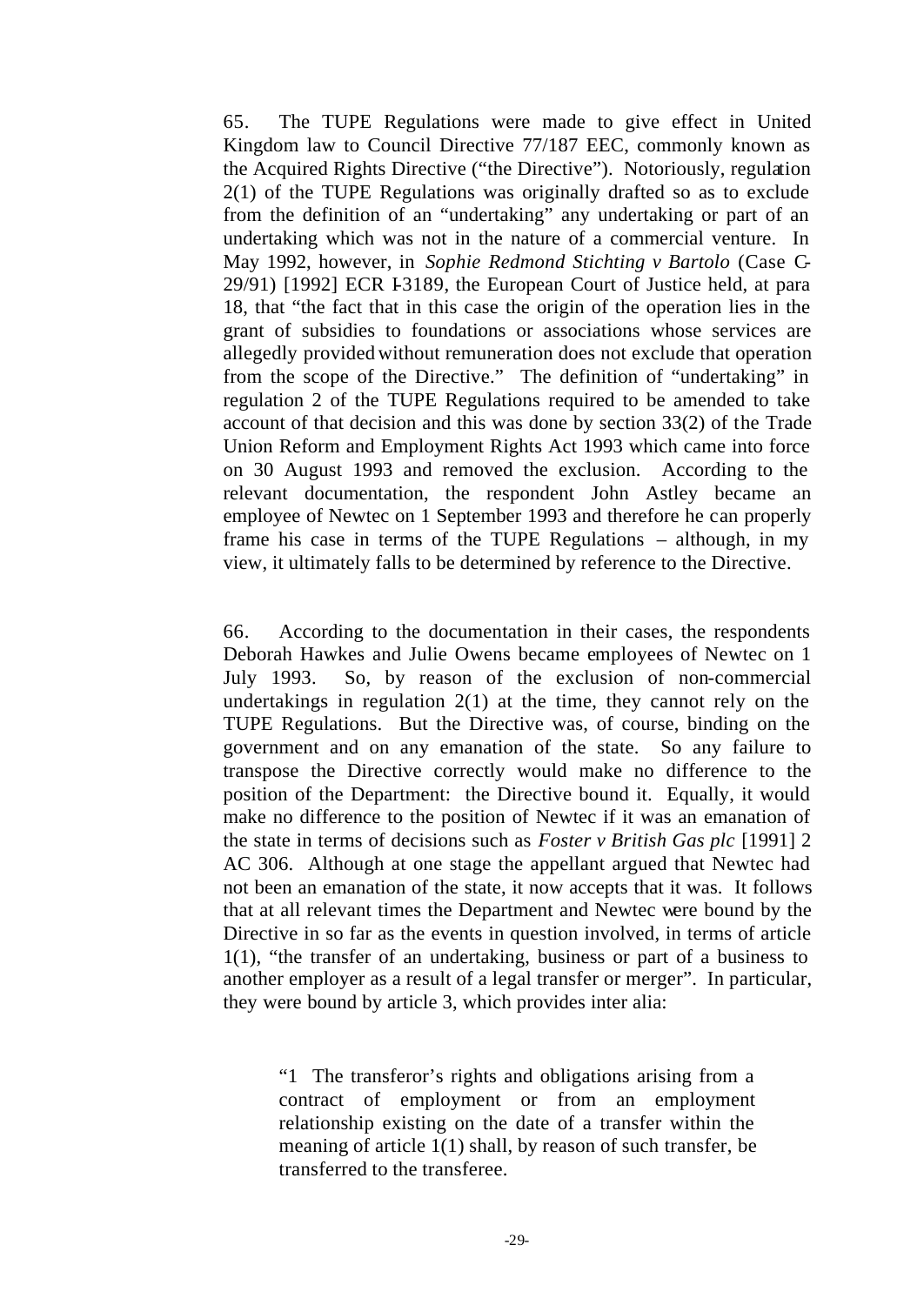Member States may provide that, after the date of transfer within the meaning of article 1(1) and in addition to the transferee, the transferor shall continue to be liable in respect of obligations which arose from a contract of employment or an employment relationship.

3 [Paragraph 1] … shall not cover employees' rights to old-age, invalidity or survivors' benefits under supplementary company or inter company pension schemes outside the statutory social security schemes in Member States."

…

The appellant now also accepts that article 3 had direct effect and so Deborah Hawkes and Julie Owens can rely on it, so far as it may have been applicable to the events in question. In practice, the issues under the TUPE Regulations and the Directive are, for the most part, the same and so I shall concentrate on the Directive.

67. The events in the present case have to be seen against a somewhat wider backdrop. In 1988, as their White Paper (Employment For the 1990s (Cm 540)) explained, the then government decided that training could be better delivered and the development of small businesses and self-employment could be better promoted and supported if these activities were carried on by locally based training and enterprise councils ("TECs"), which would be companies with directors, including top-level employers, who were familiar with local conditions. Under contracts with the Department, the TECs would, for instance, run the Training Agency offices which the Department had previously run, but they would have an extended remit. Newtec was set up to carry out these functions in the area which included Wrexham. It started work in September 1990.

68. From the outset the policy appears to have been that, eventually, all the services would be delivered by employees of the TECs. At that stage it would be up to the individual TECs to decide how many employees they required and who they should be. To begin with, however, while the TECs recruited some staff, the people with the relevant experience in providing the core services were those who had been doing so in the Training Agency area offices as civil servants in the Department. So, if a break in the provision of the training and enterprise programme was to be avoided, these civil servants had to continue to do this work when the TECs took over.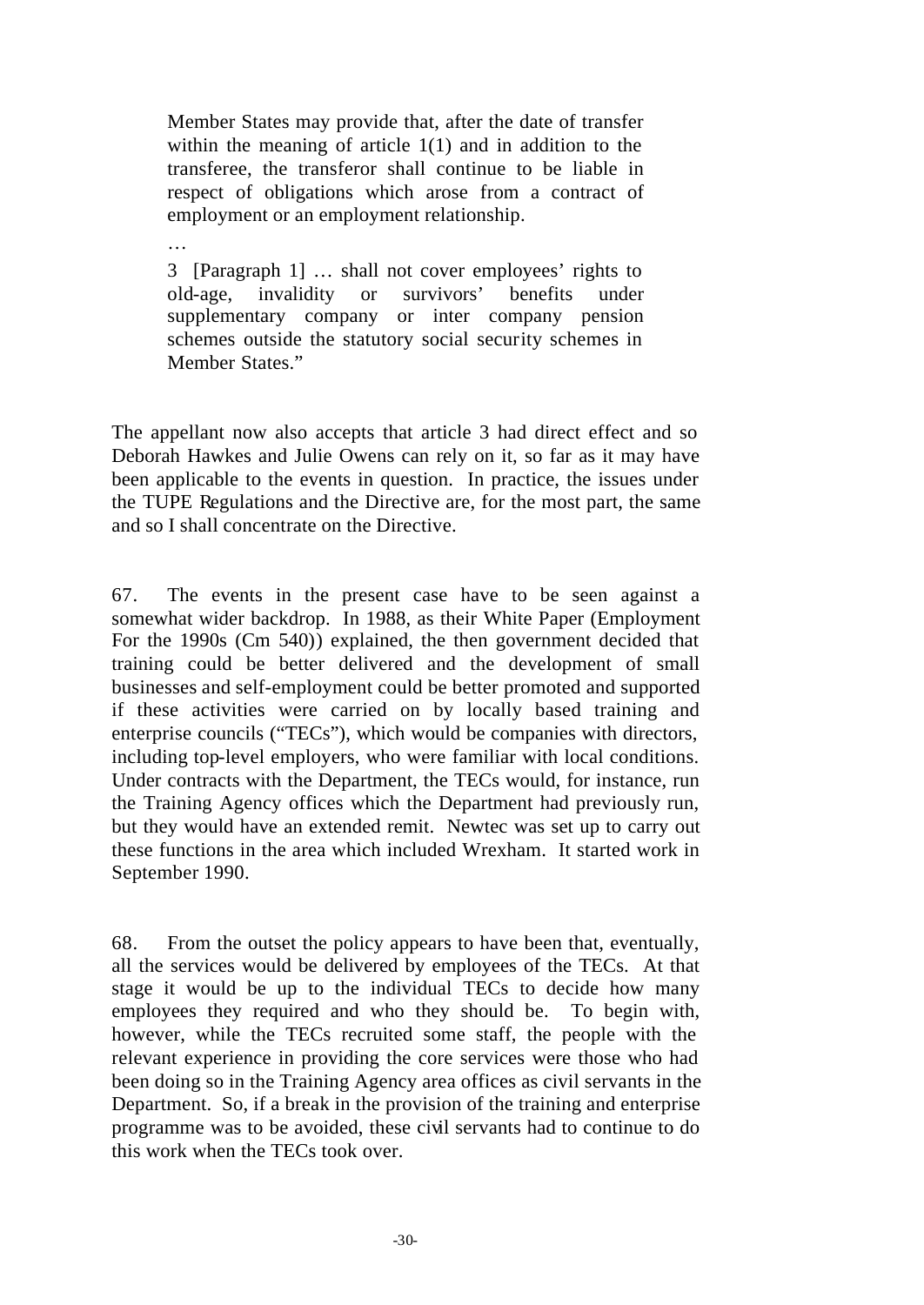69. The terms and conditions on which government civil servants are employed have been formulated in negotiations with the relevant trade unions over many years. Those which applied to Department civil servants in September 1990 were to be found in the current version of its personnel handbook. Prominent among the available benefits was, of course, an entitlement to a civil service pension. The employment tribunal made no detailed findings in fact about exactly what happened when Newtec was due to take over the Department's activities in North East Wales in 1990. But Mr Millar QC, who appeared for the respondents, did not dispute that civil servants in the Department (and their trade union representatives) would have been understandably apprehensive that, if they stopped being civil servants and became employees of the TECs, they would lose the benefit of their civil service terms and conditions. Another cause for possible concern would have been that they might face a less certain future with the untried TECs, whose financial position was not secured for the longer term and whose ethos might turn out to be rather different from that of the Department.

70. In fact, however, in 1990 no immediate change in the status of the Department civil servants was in contemplation, partly at least because the government had not yet worked out a scheme which would be acceptable to the TECs. Instead, the civil servants were to remain civil servants, entitled to all their existing terms and conditions, but they were be seconded to the TECs for an initial period of three years. After that, there might be a further period of secondment. For North East Wales this was spelled out, for instance, in the letter to Mr Astley of 3 September 1990 from the Head of Personnel for Wales in the Training Agency:

"During the secondment period you will continue to be a civil servant employed by the Department of Employment and as such will retain your normal pay and terms & conditions of employment as embodied in the Department's Personnel Handbook. A summary outlining the main terms & conditions is enclosed with this letter. You may, if you wish, accept additional payments and benefits which may be offered by the TEC, but [indistinct word] will be for you to discuss and agree with the TEC. The Department of Employment accepts no liability for any agreement entered into between you and the TEC on such matters. The right to any such payments or benefits will cease at the end of your secondment and will not form part of your terms & conditions of employment as a civil servant.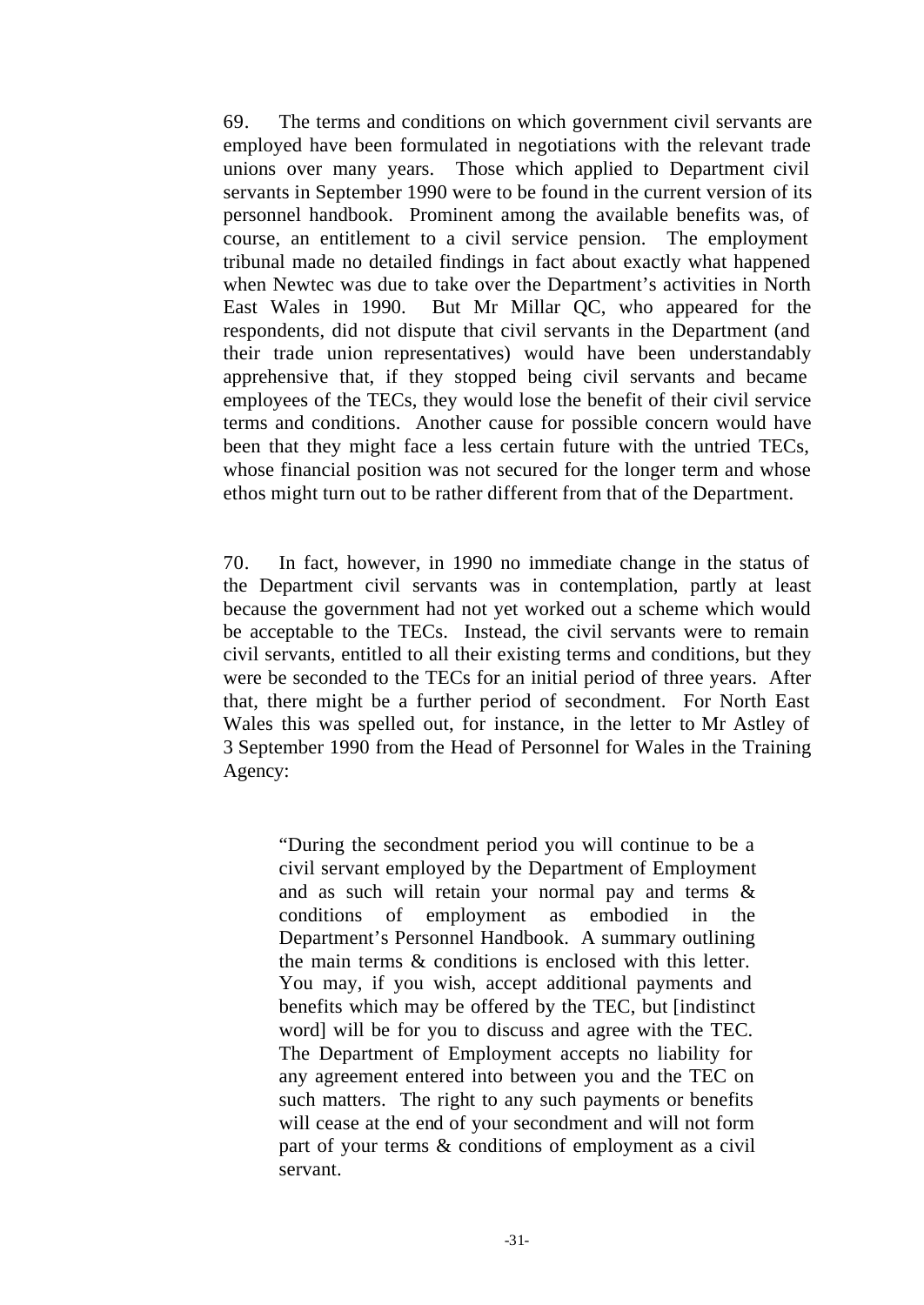These arrangements will apply for the duration of the secondment period.

If you are willing to accept secondment on the basis set out, please sign the Declaration form enclosed with this letter and return it to me within seven days."

At some point Mr Astley and the other respondents must have signed and returned the necessary declaration forms.

71. What the Department and the TECs therefore envisaged was that initially the civil servants would not be offered employment by the various TECs but would be seconded to them. There the "secondees" would remain employed as civil servants but would do what was required for the TECs to carry on their enterprise and training activities. And – so far as anyone could see - that was indeed exactly what happened. The Department continued to regard the secondees working in the TECs as Department civil servants, drawing their salaries from the Department and enjoying all the benefits, including the pension, to which civil servants of their grades were entitled. More particularly, the respondents were not offered employment by Newtec, but when they started work with the company in September 1990, as the employment tribunal found, at para 13 of its decision, "there was no difference between tasks they performed with Newtec and the tasks they had with the Department of Employment the day before." They were working in an office that was now run by Newtec, but they were doing so as civil servants of the Department on secondment. They continued to work in this way until the summer of 1993.

72. In the meantime the government had gone on developing its policy on the future of the TECs and, in particular, on the status of those working in the TECs. On 16 December 1991 the Secretary of State announced the arrangements which were to enable all TECs to become employers of their own staff by the end of their fifth year of operation. A Question and Answer briefing of the same date shows that there had been meetings with various interested parties, including the trade unions. The unions had "refused to accept the principle that secondments should end." Although the decision that TECs should employ their staff had been announced, correspondence available to the employment tribunal shows that a lot more work still needed to be done behind the scenes because the TECs were apprehensive about the costs which they would incur if it were held that, when the secondments ended and the civil servants became their employees, the TUPE Regulations applied so as to make for continuity of employment. There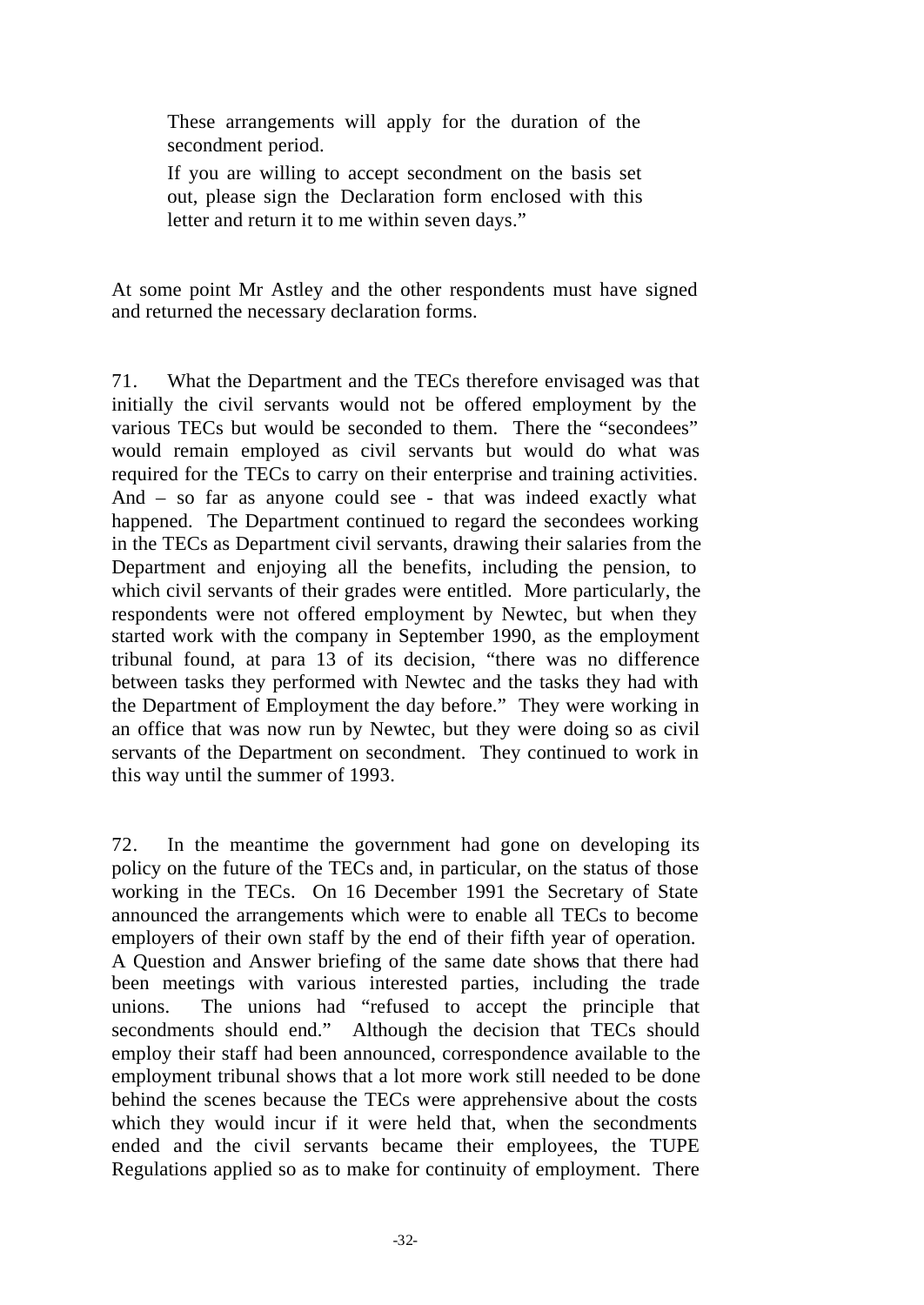were also concerns about any liability for pensions. Eventually, however, a package was worked out and the necessary funding arrangements were put in place with effect from 1 January 1993.

73. Newtec then moved to implement the policy of ending the use of secondees and of employing only its own staff. In May 1993 the Managing Director wrote to the respondents offering them employment and enclosing a summary of the general terms and conditions of employment negotiated with the union. Civil servants, such as the respondents, were not obliged to take up the offer of employment: they could, if they wished, ask for a post elsewhere in the Department, but they could not continue to work for Newtec as seconded civil servants. Both the respondents Deborah Hawkes and Julie Owens agreed to take up the offer of direct employment with Newtec from 1 July. Miss Hawkes intimated her wish to resign from the civil service with effect from 1 July in a letter dated 2 July. Miss Owens wrote on 1 July protesting at the way that she had "been resigned", and adding that "Whilst I am happy with my offer of employment and generally satisfied with the terms and conditions I would have preferred to remain on long term secondment from the Department. I realise that this is not on offer." John Astley and four others indicated that they intended to return to the Employment Service, but Mr Astley must later have changed his mind since the documents show that he became an employee of Newtec on 1 September 1993. The respondents then worked as employees of Newtec until 1998 when Miss Hawkes was dismissed on the grounds of redundancy. All three respondents then referred the question of the length of their period of continuous employment to the tribunal.

74. In each case the respondent's statement of complaint to the tribunal in 1998 was in similar terms and began: "On 31 August 1993 I became employed full time by Newtec and remained so until it was merged in April 1997 to form CELTEC." Why the date of 31 August, rather than 1 July or 1 September 1993, was chosen is not clear – perhaps in the hope of avoiding any question about the applicability of the TUPE Regulations which had been amended with effect from the previous day. For present purposes what matters, however, is that, when applying to the tribunal, all three respondents proceeded on the basis that they had been employed by the Department until the summer of 1993 and that it was only when they then resigned from the Department and accepted the offer of direct employment with Newtec that they became employees of Newtec. This is hardly surprising since, as the narrative of events shows, that was precisely how the whole matter was seen by the Department, by the TECs, by the trade unions and, of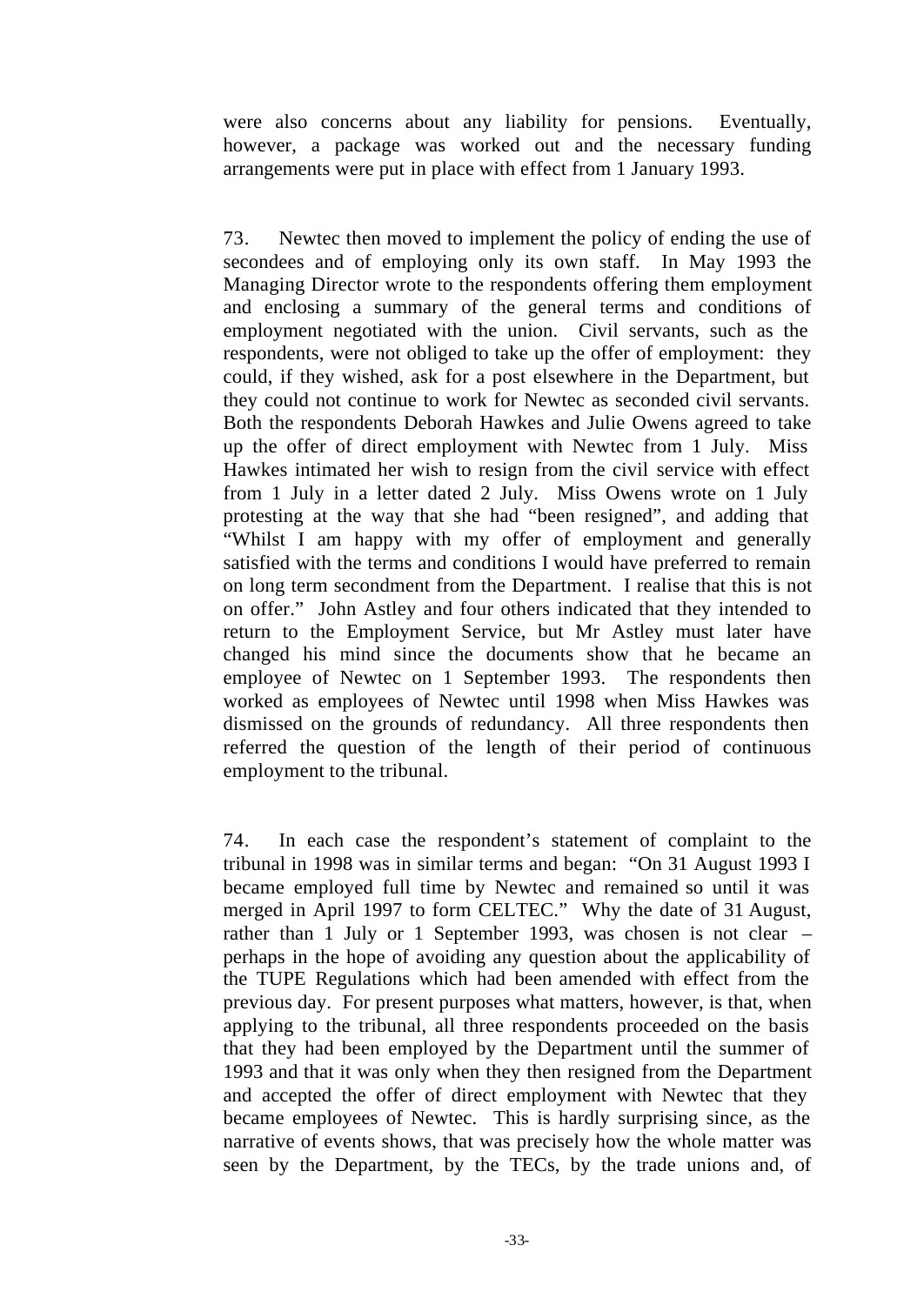course, by the respondents themselves. It would have come as a considerable shock to the respondents, for example, if they had suddenly been told in the summer of 1993 that ever since Se ptember 1990 they had not, in fact, been civil servants and so their service during that period had not counted towards their civil service pension.

75. At the hearing on the disposal of the appeal in light of the answers returned by the Court of Justice to the questions referred by the House, it was common ground that the ruling of the Court of Justice meant that the relevant part of the Department's undertaking was transferred to Newtec in September 1990. For the appellant, Mr Bowers QC submitted that the appeal should accordingly be allowed, since the respondents' case had all along been perilled on the proposition that, in terms of article 3(1) of the Directive, the transfer to Newtec of the relevant part of the Department's undertaking, and hence of its obligations from its employment relationship with the respondents, occurred in 1993. If, as the Court of Justice judgment now confirmed, the transfer of the relevant part of the undertaking occurred in 1990, then there was no transfer of the respondents' rights under their contracts of employment with the Department when, three years later, they became direct employees of Newtec. By contrast, counsel for the respondents now argued that, since the Directive was to be interpreted as meaning that the relevant part of the Department's undertaking transferred in September 1990, by virtue of article 3(1) the Department's obligations under its employment relationship with the respondents must also have transferred to Newtec at that time. So the Directive still operated to maintain the respondents' continuity of employment – even though not in a way that their legal representatives had envisaged at any previous stage in the proceedings from the lodging of their applications with the employment tribunal until now.

76. Counsel for the appellant submitted that it was too late for the respondents to perform this somersault and the House should not entertain the argument. If, however, the House were prepared to do so, the matter should be remitted to the employment tribunal so that the appellant could have an opportunity, if so advised, of leading further evidence about what happened in 1990. In the light of that further evidence, the appellant would hope to persuade the tribunal that, even though normally the effect of transferring the relevant part of the undertaking would have been to transfer the employer's obligations from the Department to Newtec, this case should be regarded as exceptional since the respondents had so clearly decided that they wished to remain civil servants in the Department, rather than to transfer to the employment of Newtec. Their deliberate choice should be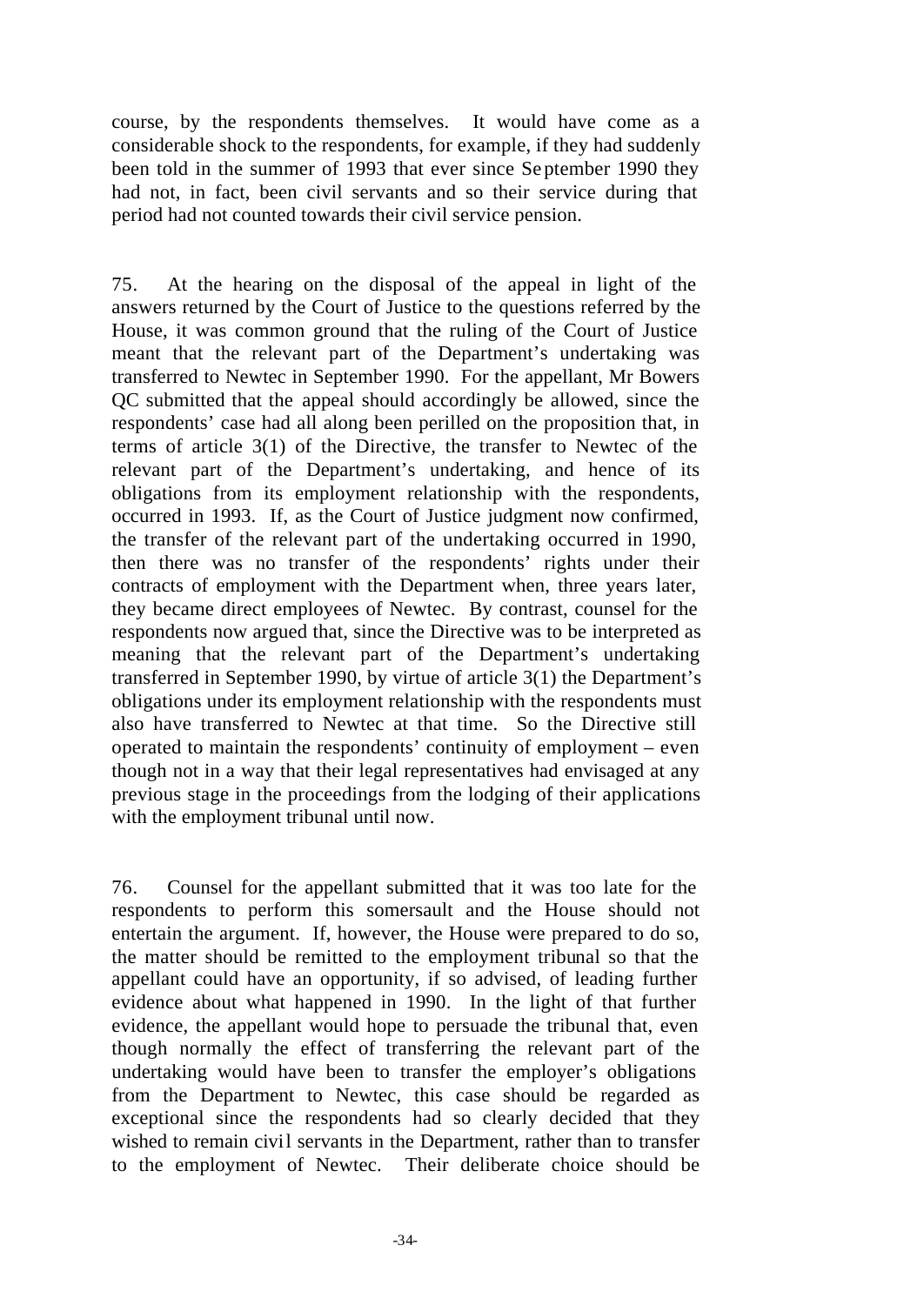respected. Counsel was not unaware of the potential difficulty posed for any such contention by the fact that, in paras 37 and 38 of its judgment [2005] IRLR 647, 658, under reference to its previous case law, the Court of Justice envisages as "the sole reservation" to the transfer of the employment obligations from the transferor to the transferee the situation where "following a decision freely taken by [the workers themselves] they are at liberty, after the transfer, not to continue the employment relationship with the new employer".

77. At the end of the hearing, I was satisfied that, since this is a test case, it would not be appropriate to refuse to consider the respondents' new argument – even though it was a complete volte face. On the other hand, it seemed to me that, precisely because the entire proceedings had been conducted on a completely different basis, justice to the appellant required that the matter should be remitted to the employment tribunal. This would at least give the appellant an opportunity to advance its fallback argument on the basis of a more detailed examination of the events in 1990 than had been required in a he aring where the focus had been on the position in 1993. The resulting further delay in the proceedings would be unfortunate but any resulting decision in the test case would be that much more securely based. Essentially, my position was the same as Lord Mance's. So, but for what I now go on to say, I would have taken much the same approach as he is to adopt in paras 114 and 115 of his speech.

78. More fundamentally worrying for me throughout the hearing, however, was the idea, implicit in both parties' submissions, that, unless a new exception could be recognised – which would assuredly require a further reference to the European Court of Justice – in this case article 3(1) of the Directive had the effect of obliterating what had actually happened and of putting in its place an entirely fictitious version of events. In that alternative world the Department's civil servants were never seconded to Newtec in September 1990, never worked as secondees, never resigned from the civil service and never accepted an offer of employment from Newtec in 1993. The special terms in that supposed offer of employment, which were designed to provide additional protection in respect of redundancy and certain other employment rights, would never have been needed and could never have had any effect. For, it must now be held, by 1993 the civil servants were civil servants no more: since September 1990 they had all along been working as employees of Newtec – blissfully unaware that they were not earning any enhancement to their civil service pension since, by virtue of article 3(3), the Department's pension obligations had not transferred to Newtec. Similarly, the complex negotiations between the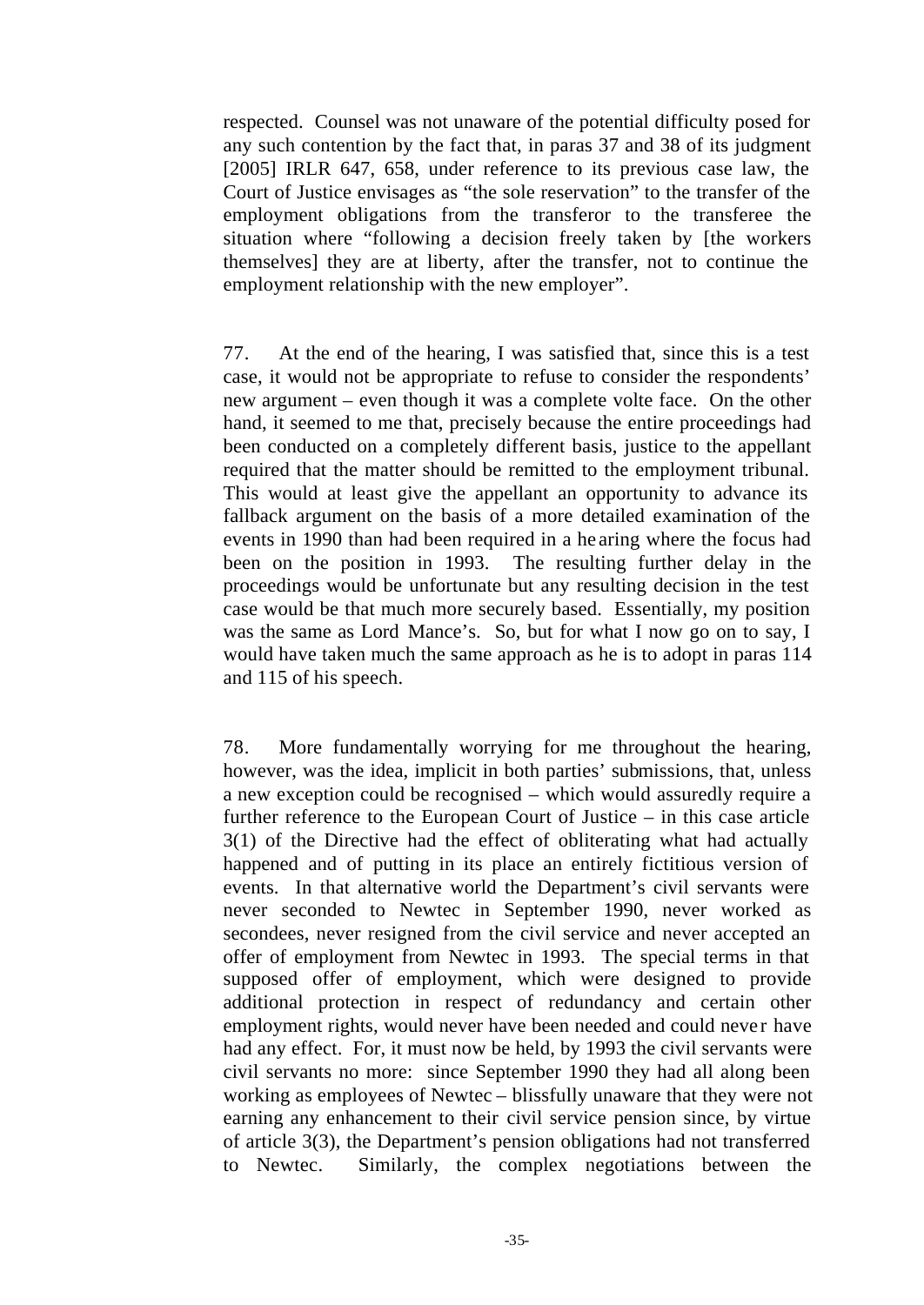government and the TECs in 1991 and 1992 had been in vain since, unbeknown to anyone, the Department's obligations under its employment relationship with the relevant civil servants had already passed to those TECs, like Newtec, which had commenced operations.

79. If the Directive really had to be interpreted as having this effect, this legal fiction would play as spectacular a role in the law of the European Community as fictions ever played in the law of ancient Rome. More to the point perhaps, the fiction would produce apparently absurd and impractical results and difficulties. What, for instance, would be the status of any pension "rights" which had apparently, but not actually, accrued between September 1990 and the summer of 1993?

80. Happily, closer inspection of the decision of the Court of Justice which is supposed to have spawned this troublesome fiction reveals a rather different picture.

81. The second recital in the preamble to the Directive ("Whereas it is necessary to provide for the protection of employees in the event of a change of employer, in particular, to ensure that their rights are safeguarded") reminds us that the only purpose of the Directive is to provide protection to employees in the event of a change in their employer. In para 26 of its decision in the present case, the Court of Justice emphasises this point when it refers to its earlier case law and says [2005] IRLR 647, 657:

"Directive 77/187 is intended to safeguard the rights of workers in the event of a change of employer by making it possible for them to continue to work for the new employer on the same conditions as those agreed with the transferor. The purpose of the Directive is to ensure, as far as possible, that the contract of employment or employment relationship continues unchanged with the transferee, in order to prevent the workers concerned from being placed in a less favourable position solely as a result of the transfer…."

82. If one stops and asks whether in September 1990 the respondents were in need of the protection of a Directive which has this purpose, the answer is surely that they were not, because there was no change in their employer and it was never intended that there should be: they remained,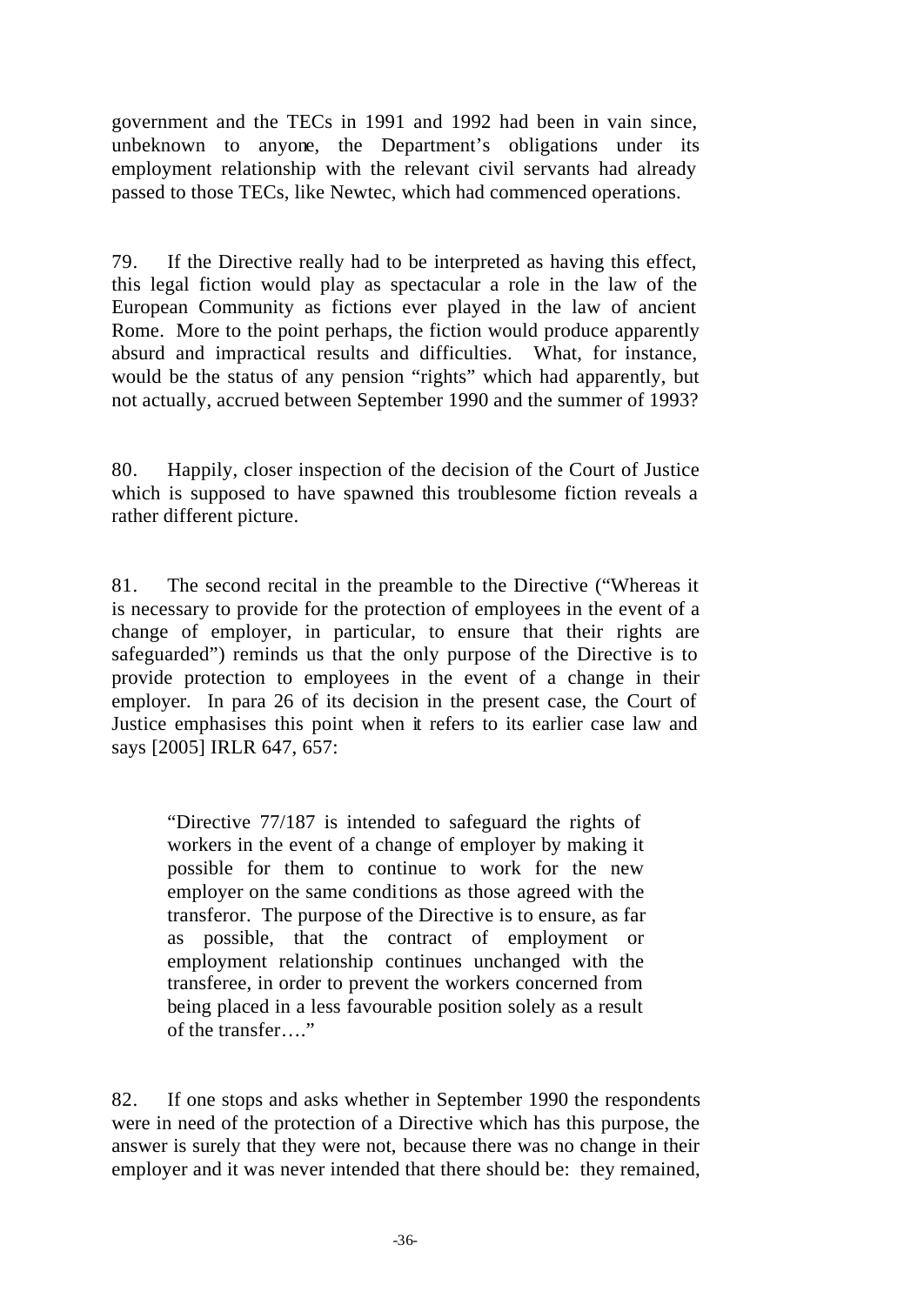and were intended by all concerned to remain, employees of the Department with exactly the same rights as before, the only difference being that they had been seconded to work for Newtec for three years. Employees need the protection of the Directive when there is a change of employer and they are at risk of finding that they have no job or that their conditions of employment have been changed for the worse. Neither eventuality arose in September 1990.

83. The Court of Justice draws attention to the fact that the Directive applies to transfers "to another employer" in paras 31 and 32 of its opinion, [2005] IRLR 647, 657:

"31 As is apparent from the actual wording of article 3(1) of Directive 77/187, the term transfer in the expression 'date of a transfer' in that provision is to be understood 'within the meaning of article 1(1) [of that Directive]'.

32 It is apparent from the latter provision that Directive 77/187 applies to transfers of an undertaking, business or part of a business 'to another employer'. In the words of the second recital in the preamble to the Directive, the Directive is intended to protect employees 'in the event of a change of employer'. In article 2 of the Directive, the terms 'transferor' and 'transferee' are defined by reference to, respectively, ceasing to be or becoming 'the employer in respect of the undertaking, business or part of the business'."

This in turn leads on to the court's identification of the decisive criterion for establishing whether there is a transfer for the purposes of article 3(1). The court says, at paras 34 - 36, [2005] IRLR 647, 657-658 (emphases added):

"34 To establish whether there is a transfer within the meaning of Directive 77/187, it is necessary to assess whether the unit in question retains its identity, which follows in particular from the fact that its operation is actually continued or resumed *by the new employer*, with the same or similar economic activities (see case 24/85 *Spijkers* [1986] ECR 1119, paragraphs 11, 12 and 15, and case C-48/94 *Rygaard* [1996] ECR I-2745, paragraphs 15 and 16).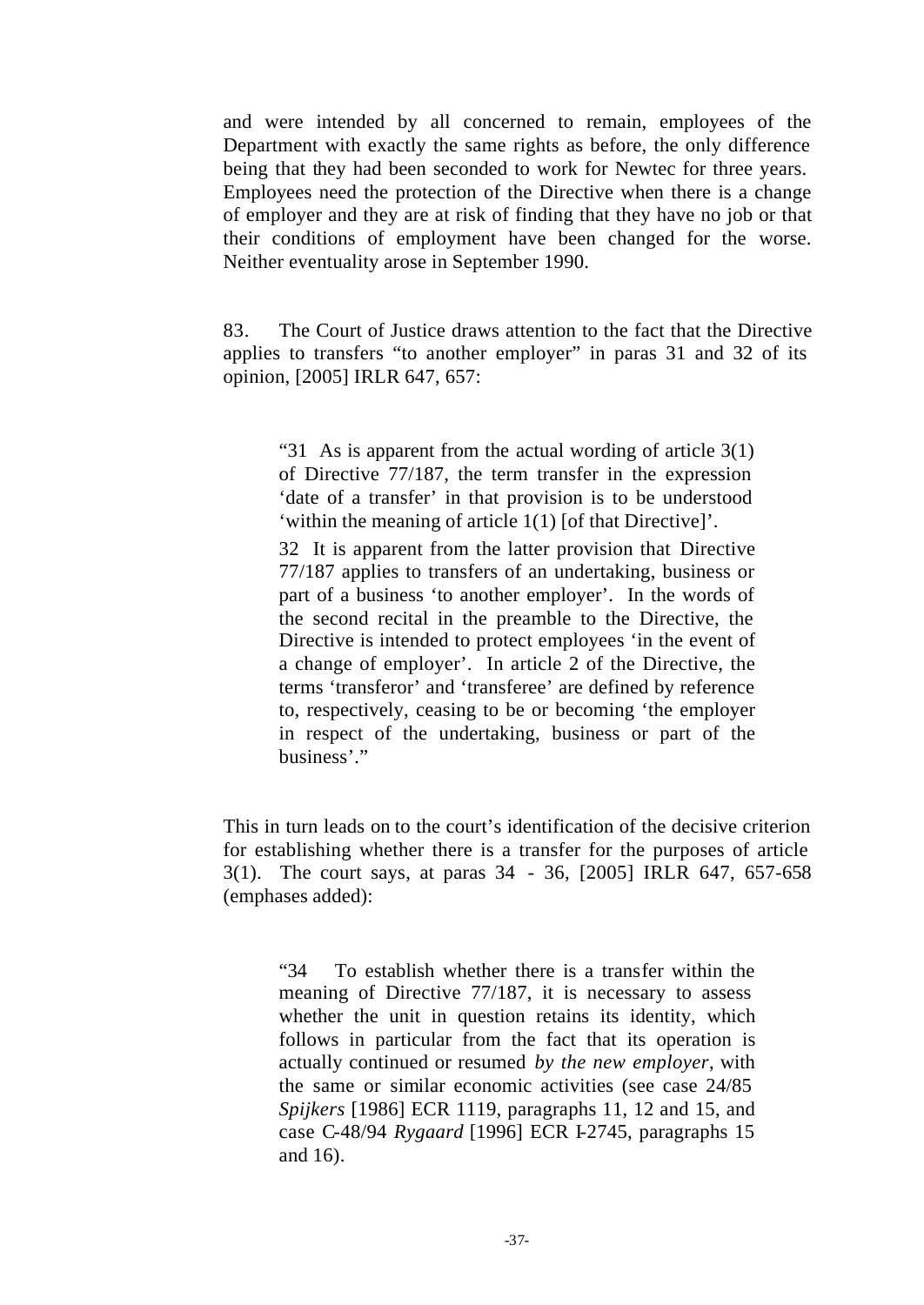35 It follows that the decisive criterion for establishing whether there is a transfer for the purposes of article 1(1) of Directive 77/187 is whether *a new employer* continues or resumes the operation of the unit in question, retaining its identity.

36 In those circumstances, the term 'date of a transfer' in article 3(1) of Directive 77/187 must be understood as referring to the date on which responsibility *as employer* for carrying on the business of the unit in question moves from the transferor to the transferee."

This conclusion is reflected in para 1 of the operative part of the judgment, [2005] IRLR 647, 658:

"Article 3(1) of Council Directive 77/187/EEC of 14 February 1977 on the approximation of the laws of the Member States relating to the safeguarding of employees' rights in the event of transfers of undertakings, businesses or parts of businesses must be interpreted as meaning that the date of a transfer within the meaning of that provision is the date on which responsibility *as employer* for carrying on the business of the unit transferred moves from the transferor to the transferee. That date is a particular point in time which cannot be postponed to another date at the will of the transferor or transferee."

Again, I have emphasised the words "as employer" which are an essential part of the court's conclusion.

84. The decisive criterion identified by the Court of Justice in para 35 of its judgment has to be applied to the facts as found by the employment tribunal. In considering the facts it must be borne in mind that the tribunal specifically found, at para 22 of the extended reasons, that there had been no attempt whatsoever for purposes of the TUPE Regulations "to engineer any particular outcome or to evade liabilities in the way the transfer has been structured. The rationale is justified in business and political terms."

85. The tribunal considered, at para 11, that the undertaking which was transferred from the Department to the TECs was the management of the government-funded post-16 vocational training and enterprise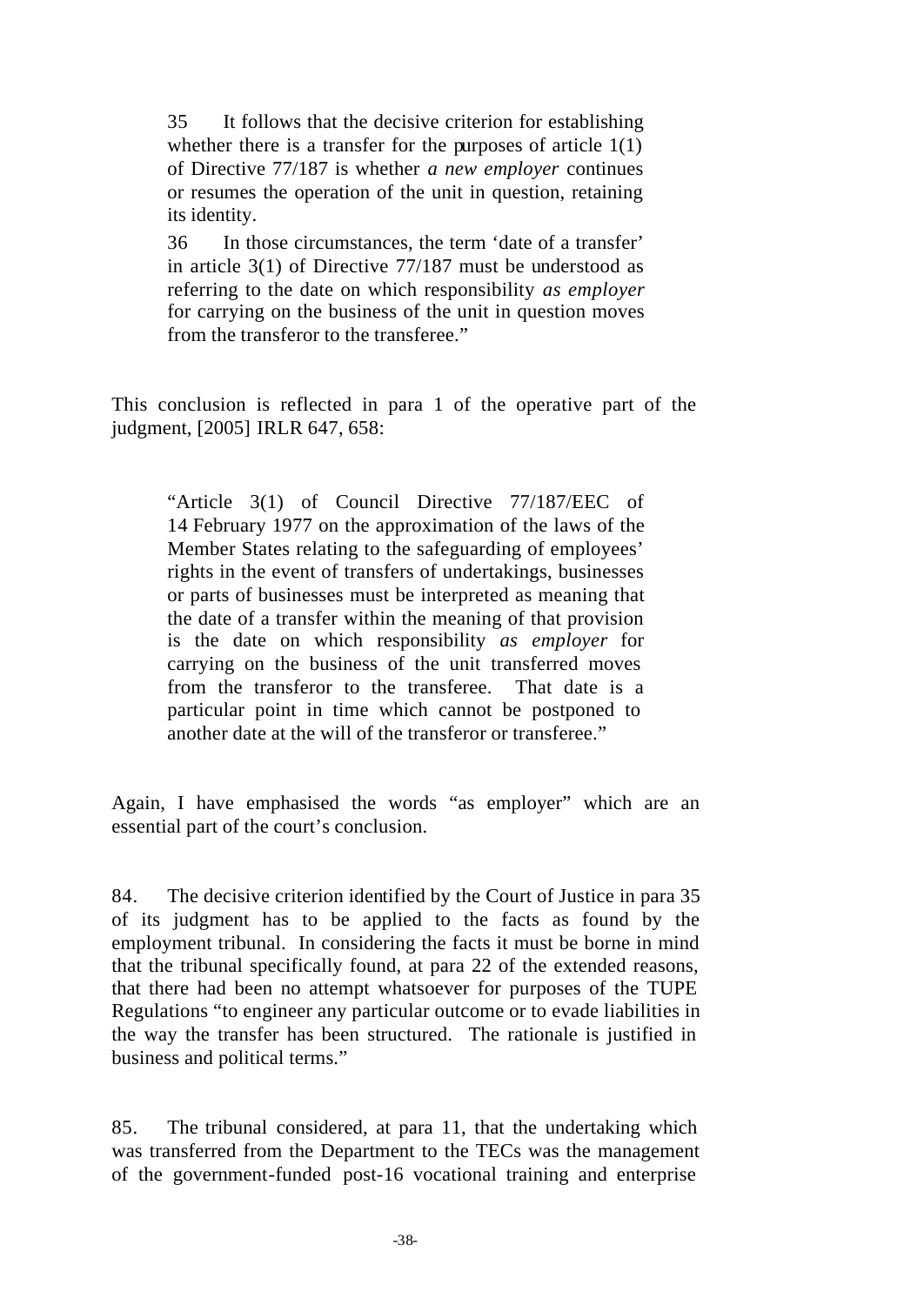activities in England and Wales, together with the information systems and database, some staff and some premises. The tribunal thought that this was a recognisable and definable economic entity. In the hearing before the House, neither side sought to challenge that description of the relevant unit or undertaking, which has, of course, to be applied to the situation in North East Wales.

86. In para 13 the tribunal went on to consider whether the respondents were assigned to the part of the undertaking which was run by Newtec. In its view, the respondents clearly were assigned to the undertaking "at the time of the transfer commencing"  $-$  by which the tribunal meant September 1990. The tribunal was certainly entitled to reach the view that, when Newtec began operations in September 1990 using the civil servants who had been doing the job the day before, those civil servants were included in the part of the undertaking for the management of which Newtec was then responsible.

87. That does not mean, however, that, for the purposes of article 3(1) of the Directive, there had been a transfer of the relevant part of the undertaking to Newtec in September 1990. As the Court of Justice underlined in para 32 of its judgment, the reference back in article 3(1) to article 1(1) shows that the Directive applies to transfers of an undertaking, business or part of a business "to another employer". And in this case, even although Newtec had taken over the running of the activities of enterprise and training, there is nothing in the tribunal's findings to show that it had done so "as employer". On the contrary, the picture which emerges is of a situation where, from September 1990, the essential work of the unit was being carried on by staff who were not employed by Newtec. As I have noted, Newtec did indeed employ some staff, but there is nothing in the case to suggest that they were concerned with the essentials of the operation. From all that appears in the employment tribunal's extended reasons, the essential work continued to be done by the civil servants who had the necessary experience and who remained employees of the Department, but on secondment to Newtec for three years. Newtec no more employed them or intended to employ them than it would have employed or intended to employ the employees of some company with which it might have contracted for the supply of the same necessary expertise. In accordance with the understanding of all concerned - the Department, Newtec and the civil servants - the civil servants did not have, and were not meant to have, a new employer. So, even though Newtec had taken over the offices, including presumably the desks and chairs on which the civil servants sat and the equipment which they operated, in terms of article 3(1) of the Directive, they had not done so "as employer" and so there was no transfer of the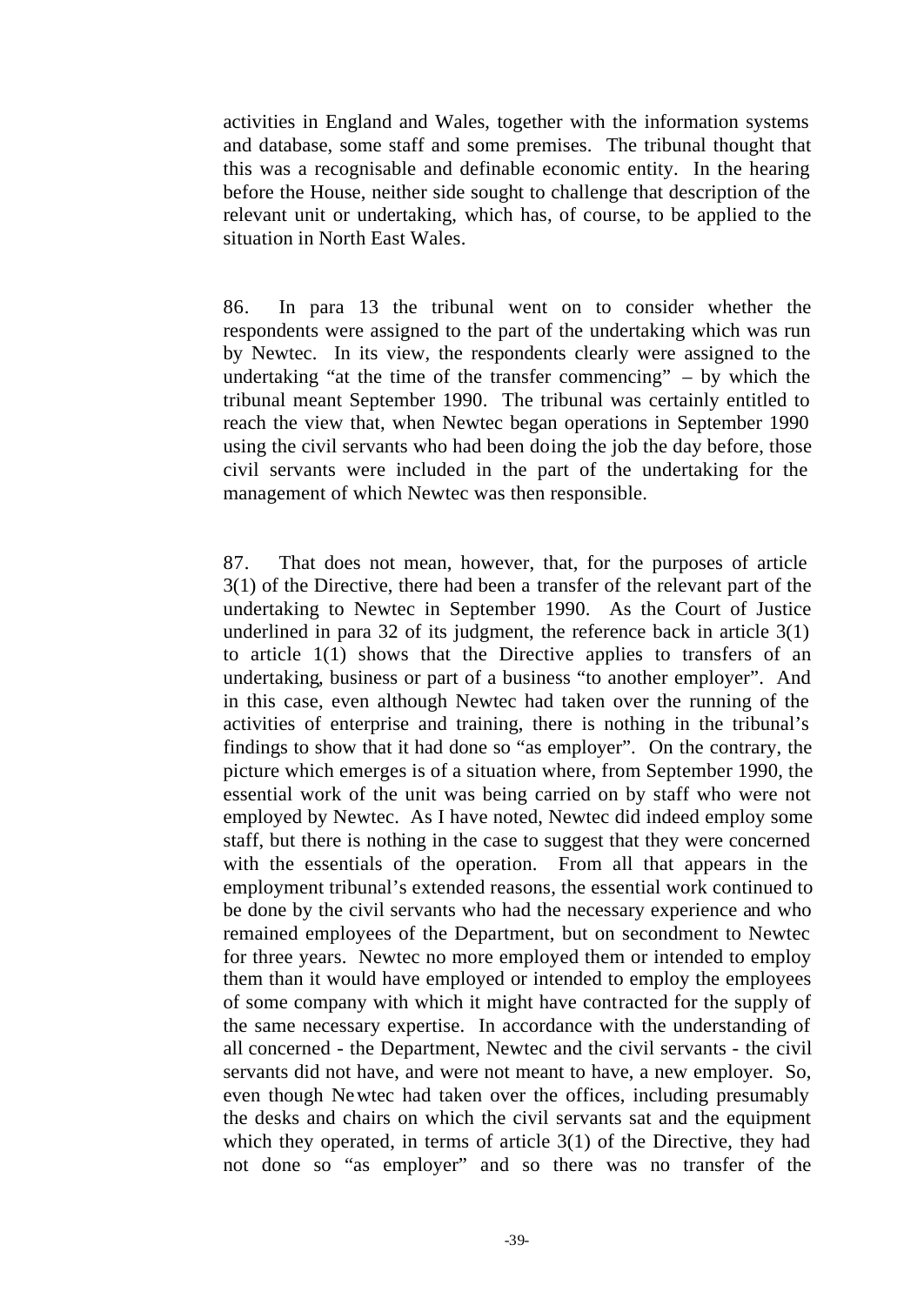undertaking to them for the purposes of the Directive in September 1990. Which is exactly what one would expect since at that stage there was no threat to the position of the civil servants who continued to be employed by the Department and to enjoy all their rights as civil servants. There was no event or threat arising out of a change of employer for which they needed the protection of the Directive and so no reason why it should apply to them. I would add that this analysis appears to me to be consistent with the approach of the Court of Justice in *Foreningen af Arbejdsledere I Danmark v A/S Danmols Inventar*  (Case 105/84); [1985] ECR 2639, as explained by Lord Mance in paras 108 and 109 of his speech.

88. Therefore, contrary to the common position adopted by counsel at the hearing, I would hold that there was no transfer for the purposes of article 3(1) in September 1990 because, to adopt the terminology in para 35 of the judgment of the Court of Justice, the operation of the unit was not being continued by "a new employer". This in turn means that the Directive does not stand history on its head and, to a great extent at least, the case can be considered on its real facts.

89. In reality, then, on the facts found by the employment tribunal, the first moment when the respondents could be said to have faced the risk of suffering the kind of disadvantage for which the Directive affords protection came in 1993. As part of the culmination of the government's original policy, Newtec decided to put an end to the use of secondees and, from 1 July onwards, to have the work done by its own employees. Those working at the heart of Newtec's operations could no longer do so as seconded civil servants but had to choose either to seek employment elsewhere in the Department or to become employees of Newtec. From that date, not only was Newtec continuing to run the unit or undertaking which had formed part of the Department's undertaking before September 1990 but, as envisaged in the overall scheme for the privatisation of the delivery of the enterprise and training activities, it was now doing so "as employer". In my view, therefore, 1 July 1993 is the date on which, in terms of the test in para 1 of the operative part of the judgment of the Court of Justice, responsibility "as employer" for carrying on the business of the unit transferred moved from the transferor (the Department) to the transferee (Newtec). On that date there was accordingly a transfer, within the meaning of article 3(1), of the relevant part of the Department's undertaking to Newtec. It follows that the Department's obligations under its contracts of employment with the respondents transferred to Newtec on that date. At the risk of introducing a little artificiality, I include the Department's obligations to Mr Astley, since, even though he had contemplated moving to another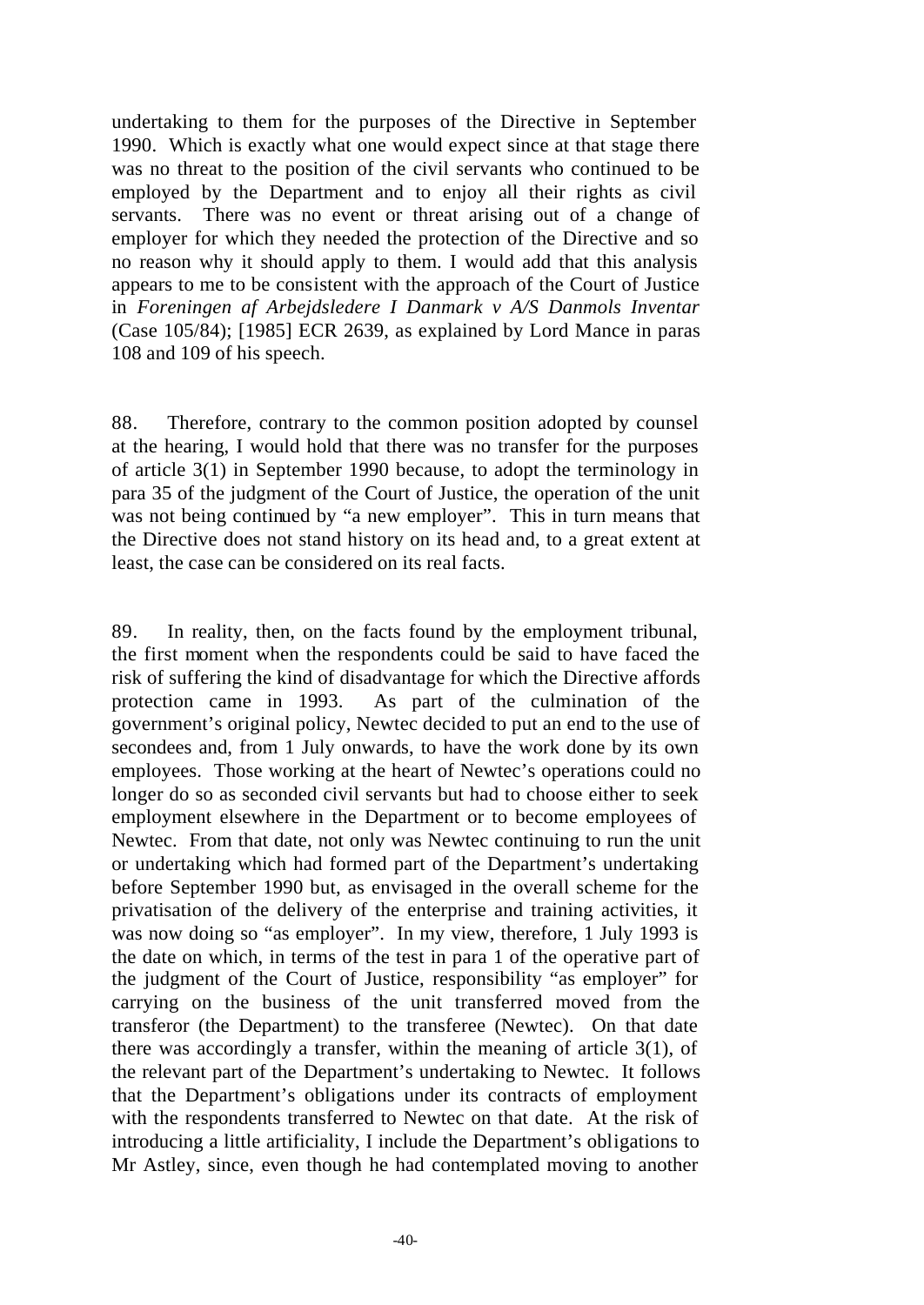part of the Department, he changed his mind and there is nothing in the facts found by the tribunal to suggest that he was not employed by the Department in the unit immediately before Newtec took over responsibility as employer on 1 July. So the Department's employment obligations to Mr Astley passed to Newtec on that date, some two months before he purported to become its employee.

90. Had there been any question of the House deciding the appeal on the basis which I have outlined, it would have been necessary to put the case out for a further hearing in order to allow counsel for both parties to make submissions on the point. Since, however, three of your Lordships are minded in any event to dismiss the appeal on the basis of the arguments at the hearing, a fresh hearing is, strictly speaking, unnecessary. In these circumstances, I can express the conclusion which I have reached on the basis of the reasoning which I have just set out. I would hold that, by virtue of the operation of article 3(1) of the Directive, the respondents' employment with Newtec should be regarded as continuous with their employment with the Department. So in each case the appropriate date of commencement of continuous employment is the date on which the respondent was first employed as a civil servant. In my respectful view the Court of Appeal reached the right conclusion even though, not having had the benefit of the judgment of the Court of Justice, it did so for different reasons. In agreement with the majority of your Lordships but on quite a different basis, I would accordingly dismiss the appeal.

## **LORD CARSWELL**

My Lords,

91. I have had the advantage of reading in draft the opinions prepared by my noble and learned friends Lord Bingham of Cornhill and Lord Hope of Craighead.

92. For the reasons which they have given I agree that the date of transfer has to be taken to be September 1990 and that the respondents' contracts of employment must be deemed to have been handed over to Newtec on the date of the transfer. I appreciate that this may be regarded as the product of what both my noble and learned friends Lord Bingham and Lord Rodger of Earlsferry have referred to as a fiction. It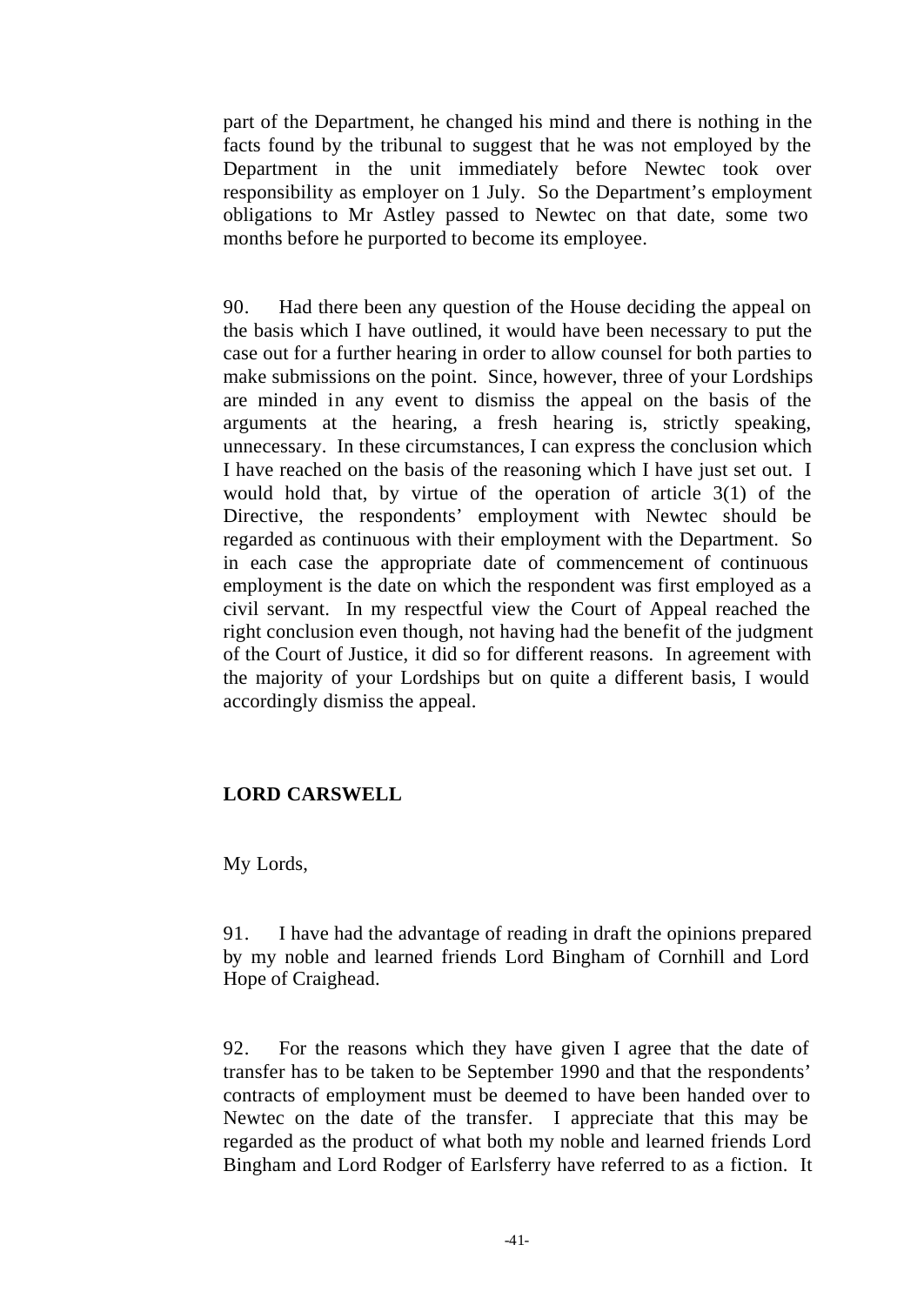is in many ways unsatisfactory: it fails to represent the commercial reality of the arrangement and very probably is the opposite of what the respondents themselves thought to be the case at the time. I am also conscious of the force of the arguments put forward by Lord Rodger and his concern about the obliteration of reality in relation to such matters as the respondents' pension rights. I nevertheless am compelled by the reasons given by Lord Bingham and Lord Hope to agree that the consequence of the decision of the ECJ must be that the date of transfer is to be regarded as September 1990.

93. I would dismiss the appeal.

# **LORD MANCE**

My Lords,

94. This appeal concerns the respondents' claim, under Directive 77/187/EEC, that their employment with the appellant North Wales Training and Enterprise Council Ltd, trading as Celtec Ltd. ("Celtec") and its predecessor, the North East Wales Training and Enterprise Council ("Newtec") in training and enterprise activities in the 1990s is to be regarded as continuous with their prior employment in the same activities as civil servants with the Department of Employment. Celtec and Newtec can for present purposes be treated as one. For simplicity I shall use "Celtec" to embrace both. The problem which the claim has to meet is that the Department transferred responsibility for such activities ("the undertaking") to Celtec in September 1990, whereas the respondents remained, on the face of it, civil servants employed by the Department and on secondment to Celtec until summer 1993 when they elected to forego civil servant status and to become employees of Celtec. So, the appellant asserts, there was no change of employer "by reason of" the transfer of the undertaking within the language of articles 2 and 3 of the Directive, and any change occurred separately and voluntarily some years later. Other (indeed a majority) of the civil servants ostensibly seconded by the Department to Newtec from September 1990 never elected to become employees of Newtec, but retired or resigned or returned to other posts in the Department from 1992 onwards.

95. The respondents' claim succeeded in the employment tribunal, failed before the Employment Appeal Tribunal, but succeeded in the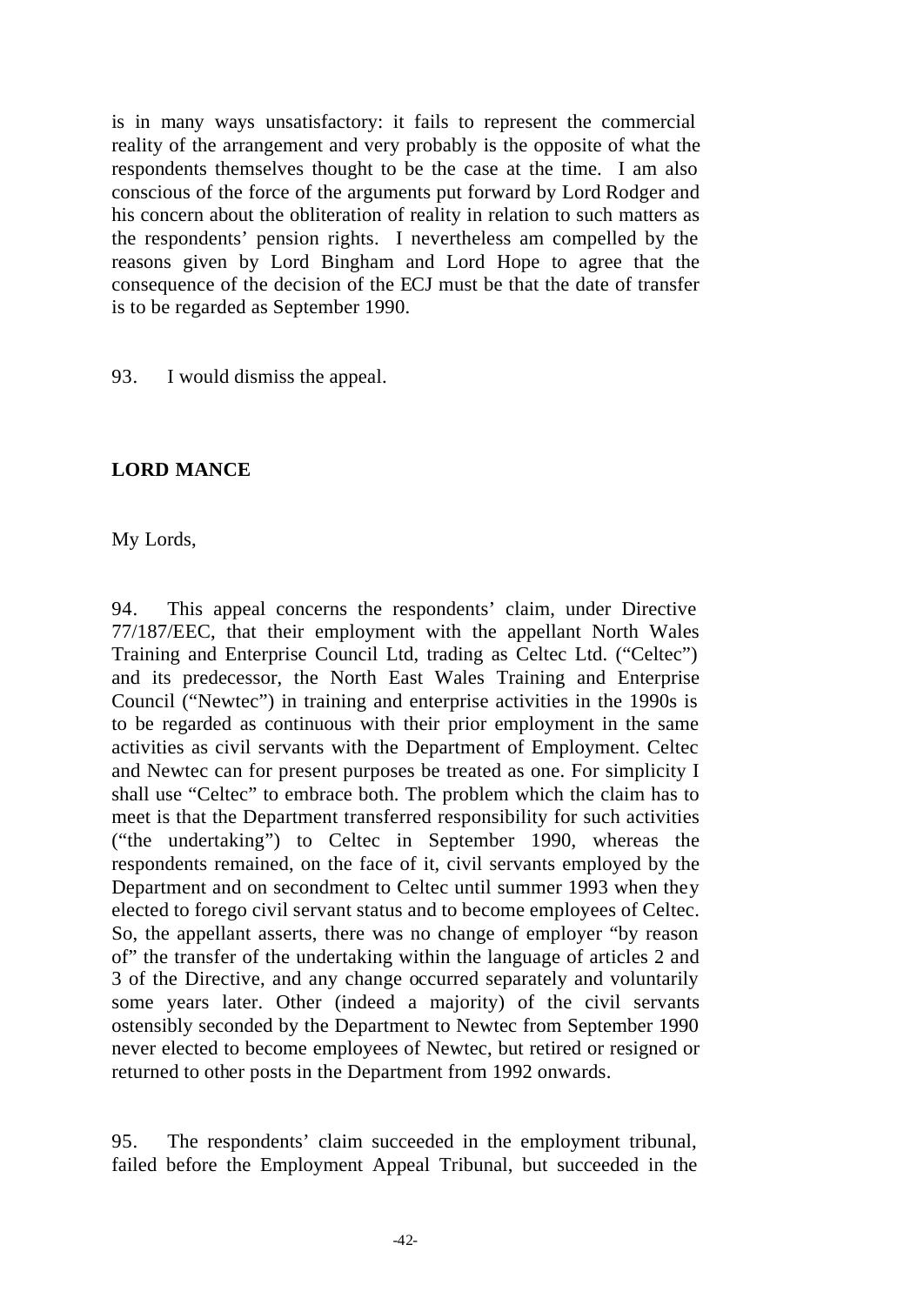Court of Appeal. Their claim was pursued through all these instances, brought to this House and referred to the European Court of Justice on the mutual assumption that its outcome depended upon whether the date of the transfer of an undertaking within the meaning of articles 1(1) and 3(1) of the Directive is a single point in time or can take place "progressively or in distinct stages". Celtec have always contended for the former analysis and the respondents for the latter. The respondents have accepted, at every instance and in their written observations to the European Court, that they "were seconded [by the Department of the Environment to Celtec] rather than directly employed in the period September 1990 to 1993". The European Court having held on 26 May 2005 in favour of the appellant that transfer of an undertaking takes place at "a particular point in time", the respondents now submit that they should have leave to advance a new argument. This is that they were neither seconded by the Department of Environment nor therefore civil servants in the period September 1990 to 1993, but were on the contrary employed by Celtec from September 1990 onwards.

96. The basis for this argument is that the European Court, having in paragraph 36 of its judgment determined that the 'date of a transfer' in article 3(1) of Directive 77/187 must be understood as referring to the date on which responsibility as employer for carrying on the business of the unit in question moves from the transferor to the transferee", went on in paragraphs 37 and 38 to state that, where there is a transfer of an undertaking, "contracts of employment or employment relationships existing on the date of the transfer ….. between the transferor and the workers assigned to the undertaking transferred are automatically transferred from the transferor to the transferee by the mere fact of the transfer of the undertaking (see *d'Urso* (Case C-362/89); [1991] ECR I-4105], paragraph 20 and case *Rotsart de Hertaing* (C-305/94) [1997] ECR I-5927, paragraph 18)" – "with the sole reservation, as regards the workers themselves, that, following a decision freely taken by them, they are at liberty, after the transfer, not to continue the employment relationship with the new employer (see case 105/84 *Danmol Inventar*  [1985] ECR 2639, paragraph 16, and *d'Urso*, cited above, paragraph  $11$ ".

97. Relying on this passage, the respondents wish to submit that, whatever they thought or said from September 1990 until the European Court's judgment on 26 May 2005, there was in September 1990 an automatic transfer of their employment relationship. This occurred because, they say, they were not offered any employment relationship with Celtec and because, on their reading of the European Court's words, such an offer must be regarded as an essential pre-requisite to or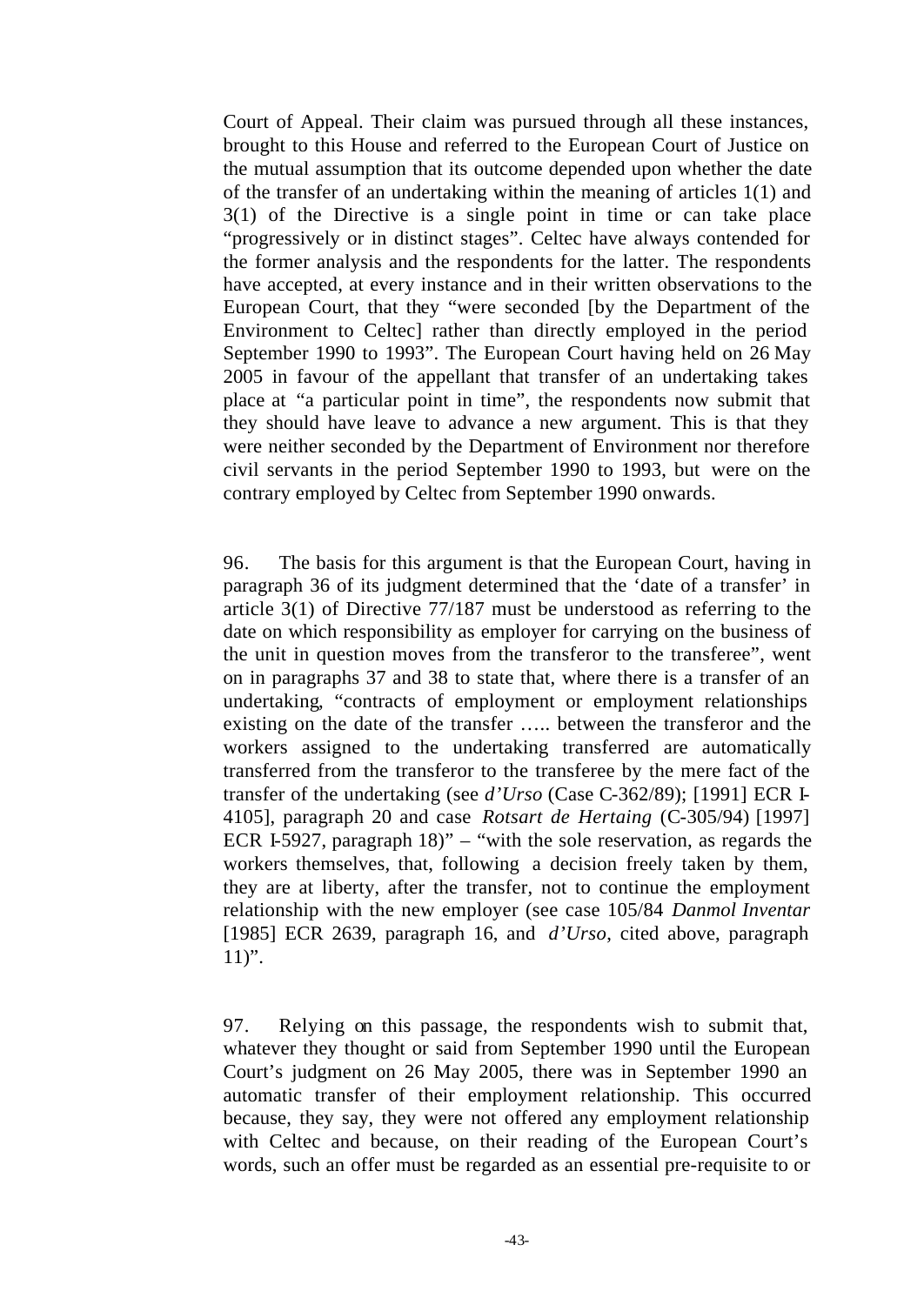element of any "decision freely taken …. not to continue the employment relationship with the new employer". The appellant resists the grant of leave to advance any such submission as well as challenging its basis and substance.

98. I make some preliminary observations. First, the European Court was not purporting to make new law, but based itself, as appears from its own paragraphs 37-38, on its previous decisions. The respondents thus concede "with hindsight" that they should have argued at previous instances in this case that there was continuity of employment throughout, even if transfer of the undertaking occurred at a single point in time in 1990. That they should have done is highlighted by the course of the submissions in the Court of Appeal when Mr Bowers QC for the appellant explained that on the appellant's case there had been no automatic transfer of the employment relationship in September 1990, because the respondents had freely opted to remain civil servants with the Department by volunteering for secondment (cf the judgment of Schiemann LJ at paragraph 20). This elicited no contrary argument (late though any would have been even at that stage) from the respondents.

99. Second, the circumstances in which the respondents came to be seconded to, rather than employed by, Celtec have not been investigated or adjudicated upon at any previous instance in this case. Third, if the respondents became (unwittingly) employees of Celtec in September 1990 (so that their continuity of employment continued in 1993, which is when they *thought* that they were choosing to become Celtec's employees), the larger number of other Department of Employment employees who thought in 1990 that they were choosing to remain civil servants and volunteering to be seconded to Celtec or another training and enterprise council ("TEC") must in law have ceased to be civil servants in September 1990; and their continuity of employment was broken in 1993, when, on this analysis, they chose to revert to being civil servants independently on any view of the transfer of any undertaking. A decision favourable to the respondents in this case might thus, in another case, prove unfavourable to a body of employees who thought that they had at all times maintained their employment status (in this case as civil servants) with their former employers. Fourth, I do not consider that the analysis adopted by my noble and learned friend, Lord Rodger of Earlsferry, is open, not only because it was not argued before the House, but also because, if the respondents freely chose to remain civil servants and to volunteer for secondment in September 1990, that seems to me the end of the matter, and to preclude any possibility of a later transfer of their employment relationship in connection with the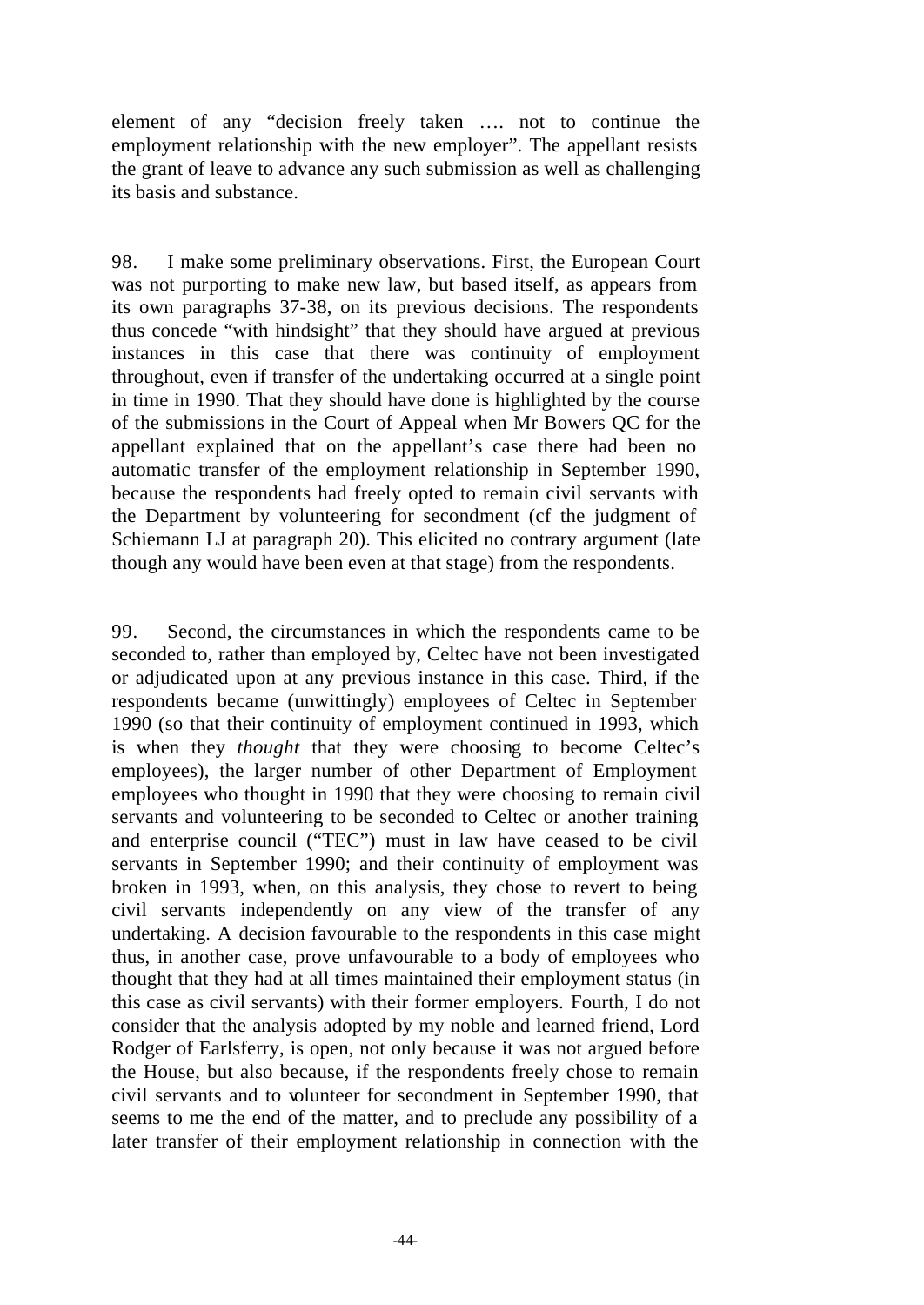transfer of the relevant TEC which on the European Court's analysis took place, once and for all, in September 1990.

100. There is substantial Employment Appeal Tribunal and Court of Appeal authority to the effect that, even in the Employment Appeal Tribunal, new points may only in exceptional circumstances be raised (cf the cases cited in *Leicestershire County Council v Unison* [2005] IRLR 920, paragraph 37). Quite apart from that, there is the authority of your Lordships' House in *North Staffordshire Railway Co v Edge* [1920] AC 254 that leave to advance a new point should be refused in this House, if there are any further matters of fact by reference to which there is "reasonable ground for supposing" that one party "might have been able to strengthen his case" (per Lord Birkenhead LC at p 263) or which "would affect the argument" (per Lord Dunedin at p 266) or which "could possibly and properly influence the judgment to be formed" (per Lord Buckmaster at p 270).

101. The present cases were however selected by the employment tribunal as lead cases and have been pursued not simply in the interests of these particular respondents, but to enable other former Department of Employment employees, who were on the face of it seconded to training enterprises from September 1990 to dates in or after 1992, to know their position. If leave is not given to raise the new point, other employees will have to bring fresh proceedings, and the three respondents to this appeal will also potentially suffer from allowing their names to be used. In these circumstances, if the new point raises no new factual matters for investigation (as the respondents submit), then I consider that the respondents should have leave to raise it. Even if the new point raises new factual matters, I think that the House can and should, exceptionally, be prepared to contemplate both allowing it to be raised, on appropriate terms as to costs, and if appropriate remitting the matter to the employment tribunal to investigate and make findings regarding the relevant facts. I would not accept Mr Bowers' submission that the facts must by now be so obscure that even this would be unfair to the appellant.

102. Does the new point raise new factual matters? The respondents submit not. They point to paragraphs 45-46 in the opinion of Advocate General Poiares Maduro, addressing Celtec's submission that there was a single specific date of transfer in September 1990 (a submission that the Advocate General actually rejected, but the European Court accepted). The Advocate General said: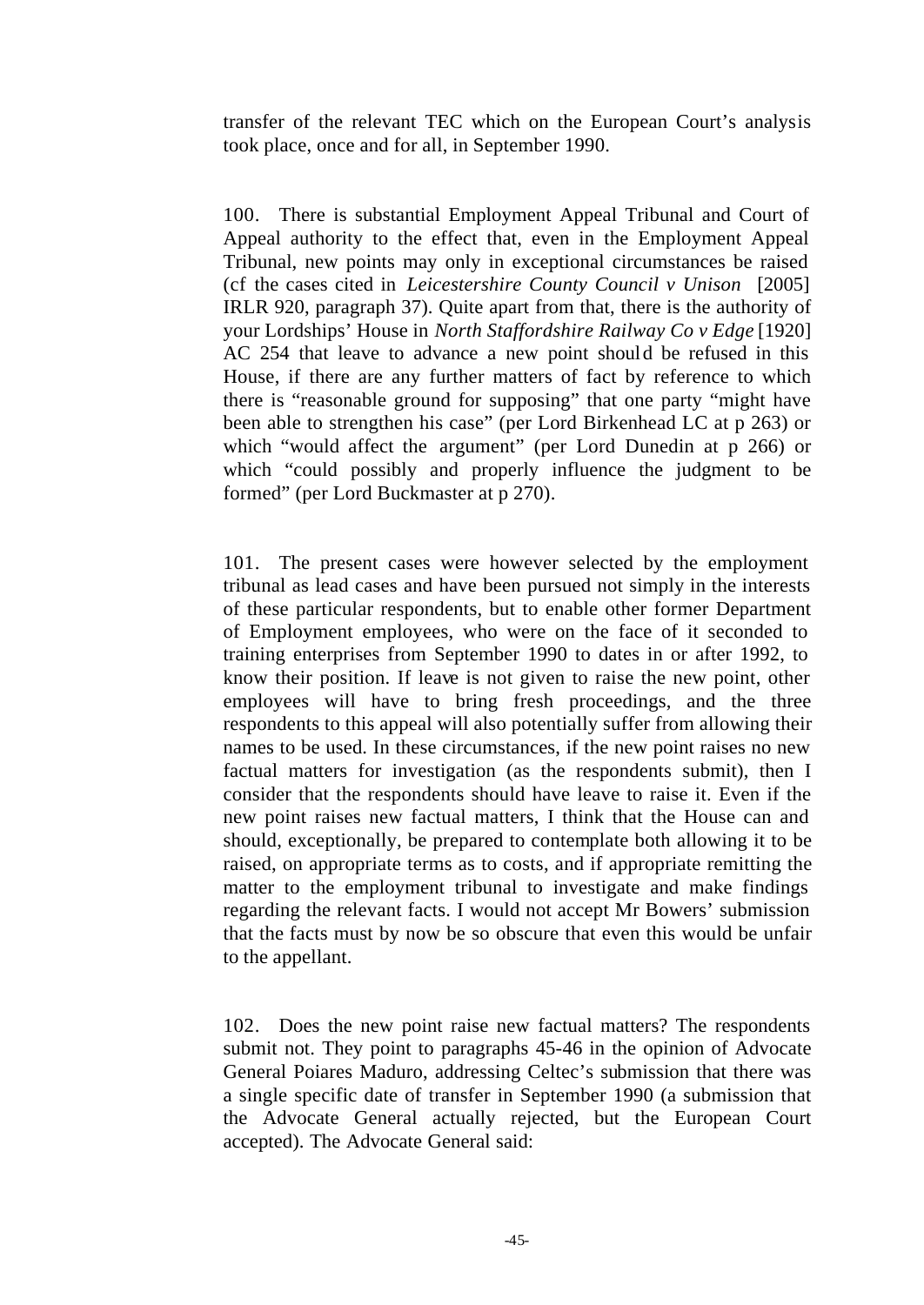"45 In this case, Celtec's interpretation results in the date of transfer being set at September 1990. It follows that the applicant employees could have claimed protection of the rights arising from their contracts of employment at that time. However, according to Celtec, the Department of Employment employees implicitly refused to allow their contracts of employment to be transferred. Their decision to agree to be seconded to the TECs whilst remaining Department of Employment employees must be taken as a refusal to transfer their contracts of employment to the TECs.

46 Such an analysis cannot be accepted, since Celtec acknowledged at the hearing that the Department of Employment employees had not been offered a contract of employment with the TECs in September 1990. In any event, to accept that employees can tacitly refuse to transfer their contracts of employment would run counter to the spirit of Directive 77/187, which instead provides for the automatic transfer of contracts of employment as the consequence of the transfer of an undertaking.

47 Accordingly, were Celtec's interpretation of the date of transfer for the purposes of article 3(1) of Directive 77/187 to be accepted, the necessary conclusion would be that the Department of Employment employees' contracts of employment would be transferred to the TECs with effect from September 1990. More generally, that interpretation would require the automatic transfer of the contracts of employment on a single date, unless the employees had made clear their refusal."

103. The European Court did not expressly endorse these paragraphs, but instead identified the general principles which I have quoted in paragraph 96 above. The Advocate General focused on the question whether the respondents could be said to have "refused to allow their contracts of employment to be transferred", while the European Court spoke of "a decision freely taken" by employees "not to continue the employment relationship with the new employer". Mr Millar QC submits that neither test could be met when or if the respondents were not positively offered the opportunity of employment by Celtec in September 1990. Mr Bowers QC submits that the circumstances in which the respondents volunteered for secondment to Celtec call for evidential investigation, and that no conclusions can on present material safely be reached as to the voluntariness of the respondents' apparent choice to continue to be employed by the Department of Employment and to be seconded to Celtec.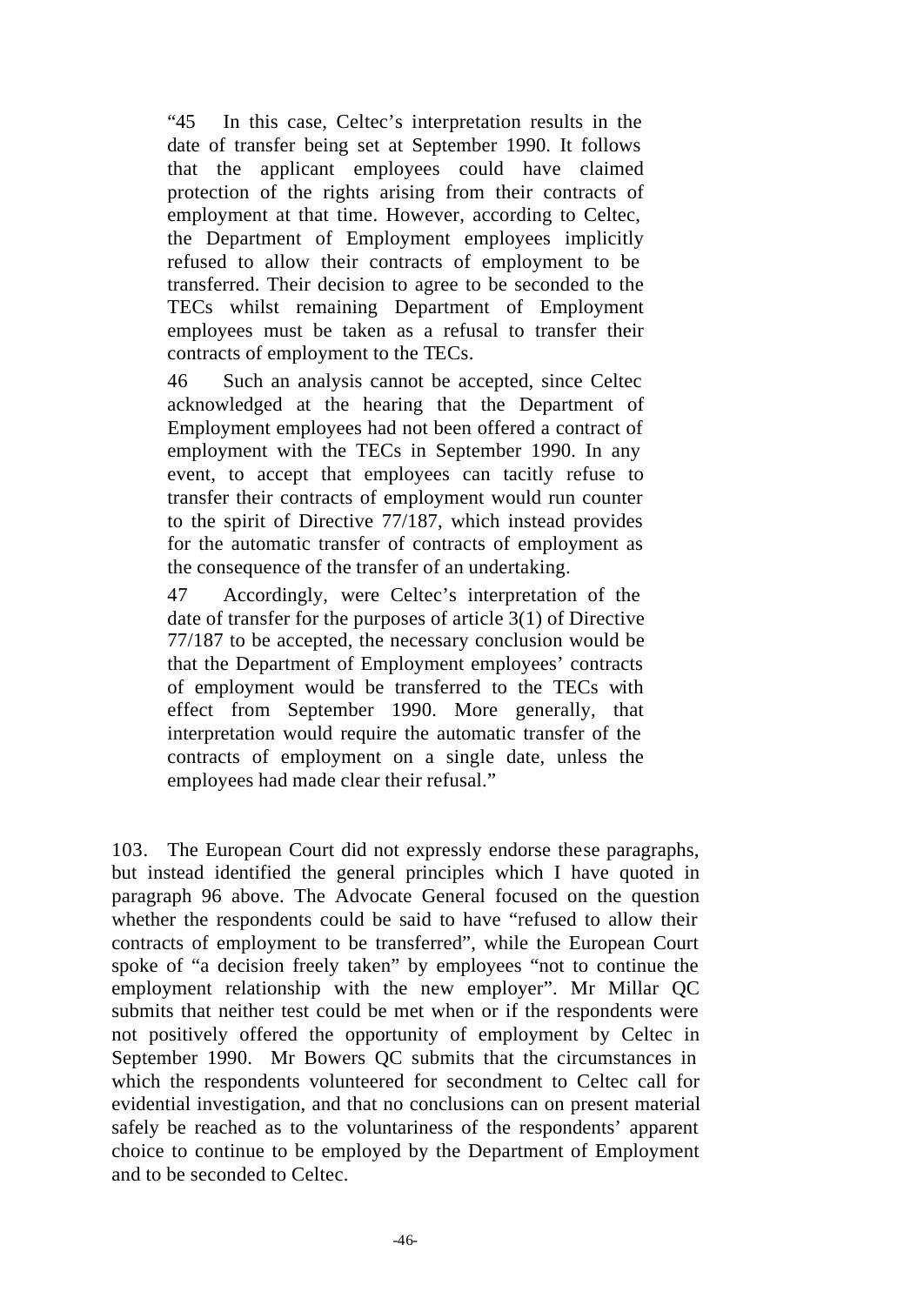104. I would accept Mr Bowers' submission. As a preliminary point, I note that - whatever may have been said at the (doubtless very) short hearing before the European Court of Justice on a point which was not in issue before that court  $-$  it is not even certain that the respondents could not have been employed by Celtec if they had wanted. The unchallenged evidence of Mr Tabor (which was before the employment tribunal and is quoted in paragraph 25 of the Employment Appeal Tribunal's decision) was that:

"8 As private companies TECs were entitled to recruit their own staff and most, if not all, did so the day they became operational. The Department of Employment wished to assist TECs to become operationally effective as quickly as possible. As TECs were new organisations, and the work to be undertaken required an understanding of the government policy that contracts were designed to deliver, the Department, with the agreement of TECs, issued an invitation to staff in its area offices and elsewhere seeking volunteers for secondment to TECs. This invitation was initially for a three year period. ..."

105. Second, I note that there were considerable potential advantages for employees in keeping civil service status – particularly in retaining their membership of the Principal Civil Service Pension Scheme (Mr Tabor's statement, paragraph 9), which they could not retain if they became employees of Newtec (cf. article 3(3) of the Directive). The documentation before the House shows that civil service trade unions supported secondment and resisted the decision eventually taken to phase it out. Mr Bowers informed the House that, although no evidence had been called on this aspect because it was not then material, the appellant's case would be that the original arrangements for secondment were the outcome of a long period of discussion, with trade unions representing the interests of the Department's employees resisting any suggestion that such employees should lose their civil service status.

106. Third, Mr Bowers pointed out that there had been no investigation of the basis on which the respondents were engaged as civil servants. Civil servants are traditionally engaged on a mobile basis, "to serve wherever the Crown directs", in the language of the Industrial Tribunal in the early decision of *Moloney v Hampshire Training & Enterprise Council Ltd* (Case No 9172/96) paragraph 40. On this basis, the Department had the right to deploy the respondents in any other appropriate situation, and it is clear that, if the respondents had not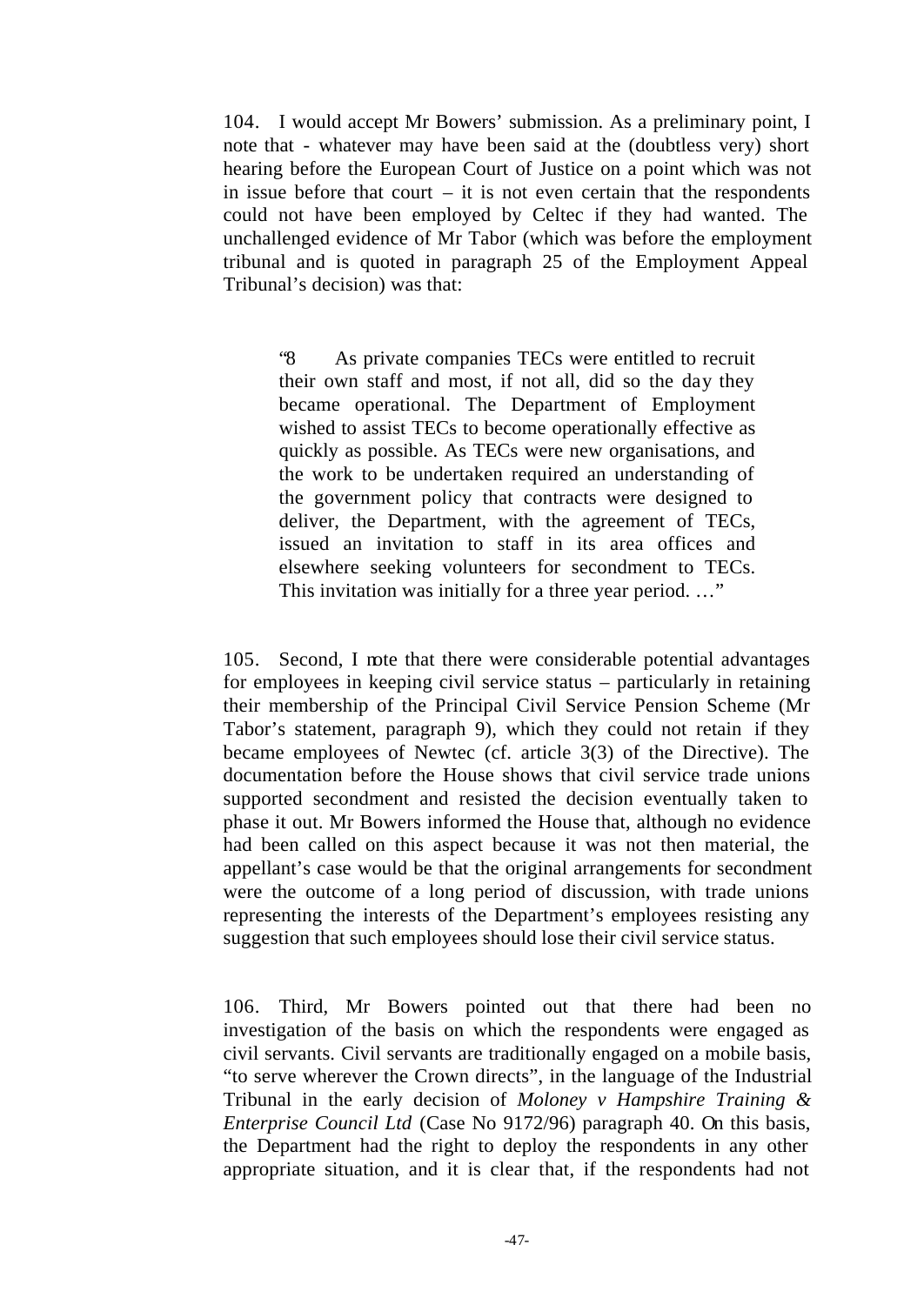volunteered for secondment to a TEC in September 1990, the Department would have arranged to deploy them elsewhere. Further, those respondents who wished to maintain their civil service status when the arrangements for secondment were gradually ended in and after 1992 were also offered alternative situations by the Department.

107. Fourth, neither the Advocate General nor the European Court can have had the potential implications of the third point in mind, since it was not raised by the questions put to them, was not in issue and was not even mentioned, at least until brief reference must have been made to it during the oral submissions before the court. On the respondents' submission, the European Court must nonetheless be taken to have laid it down as an absolute and inflexible rule of European law that an employee of the transferor of an undertaking can never retain his or her employment status with the transferor or elect to be seconded to the transferee unless he or she has been offered and refused an employment relationship with the relevant transferee – even if the transferor would otherwise have had and exercised the right to deploy the employee in another situation. But the concern of the Directive is to protect employees and to preserve continuity of employment on the same terms. It is not to give employees rights which they would not otherwise have, in particular a right to work in a particular situation, if he or she did not previously have this. These general propositions are supported by the reasoning in the previous European Court authorities to which I refer in paragraphs 108-113 below, and I do not find in the reasoning of the present European Court decision anything which suggests a different purpose. If an employer is entitled to and would otherwise deploy an employee in another post which would preserve continuity of employment, I can no see no reason why the Directive should prevent the employer from inviting the employee and the employee from agreeing, as an alternative, to stay in the same post and work on a seconded basis with the transferee of the undertaking. The civil servant employee had no previous right or obligation to work in that undertaking. His secondment, if he accepts the invitation, is freely undertaken, in circumstances where he would otherwise be employed elsewhere in accordance with his employer's contractual entitlement.

108. Fifth, since the precise scope and application of the exception to the principle of automatic transfer of employment relationships on the transfer of an undertaking was never in issue or argued before the European Court, I do not consider that the European Court's formulation of its "sole reservation" can or should be read as providing any axiomatic or definitive answer to it. Nothing in the underlying authorities, the effect of which the European Court said that it was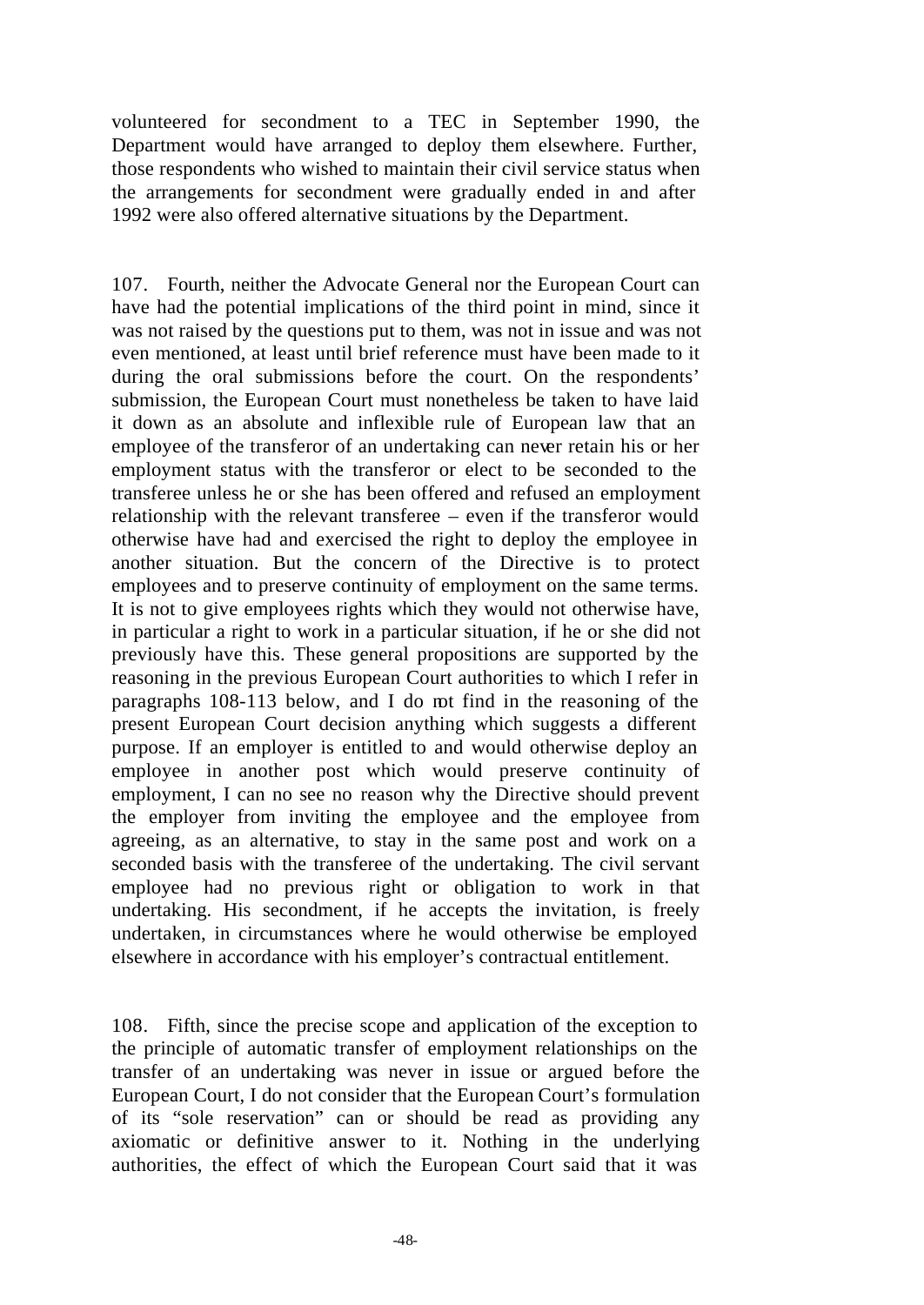simply restating, supports so rigid or formulaic an interpretation. Indeed, in *Foreningen af Arbejdsledere i Danmark v A/S Danmols Inventar* (Case 105/84) [1985] ECR 2639, there was no suggestion that the question whether Mr Mickelson ceased to have continuity as an employee depended on whether or not he was offered employment with the transferee company. Advocate General Slynn said that there would be no transfer of employment:

"if an employee of one employer whose business is transferred genuinely and willingly agrees with that employer or the transferee of the business, that he will not be engaged under a contract of employment, or in an employment relationship with the transferee" (pp 2641-2)

or, put another way, that the question was whether he had "genuinely agree[d] to accept a status with the transferee which is not that of an employee" under an agreement which was "genuine and not tainted by duress" (p.2642). These formulations would both embrace secondment by a transferor to a transferee. The European Court spoke of a case "where the employee in question terminates the employment contract or employment relationship of his own free will with effect from the date of the transfer, or where that contract or relationship is terminated with effect from the date of the transfer by virtue of an agreement voluntarily concluded between the worker and the transferor or the transferee of the undertaking" (paragraph 16).

109. If it is open to an employee who is not offered a contract of employment with the transferee to conclude a voluntary agreement for some different relationship with the transferor or transferee, no reason is apparent why it should be impossible for an employee, who is not offered such a contract and whose employment relationship with the transferor allows the transferor to deploy him or her otherwise than in the undertaking transferred, to conclude a voluntary agreement with the transferor that he will be seconded to the transferee. Civil servants were given the choice in September 1990 whether or not to be deployed elsewhere in the Department rather than to volunteer for secondment to a TEC. A civil servant who, without any offer of a contract of employment from a TEC, chose deployment elsewhere in the Department would not have his or her contract of employment transferred to the TEC. The European Court's citation in paragraph 37 of the *Danmols Inventar* case shows that its reservation there regarding "a decision freely taken … not to continue the employment" covers those continuing to work in or be assigned to an undertaking, but in a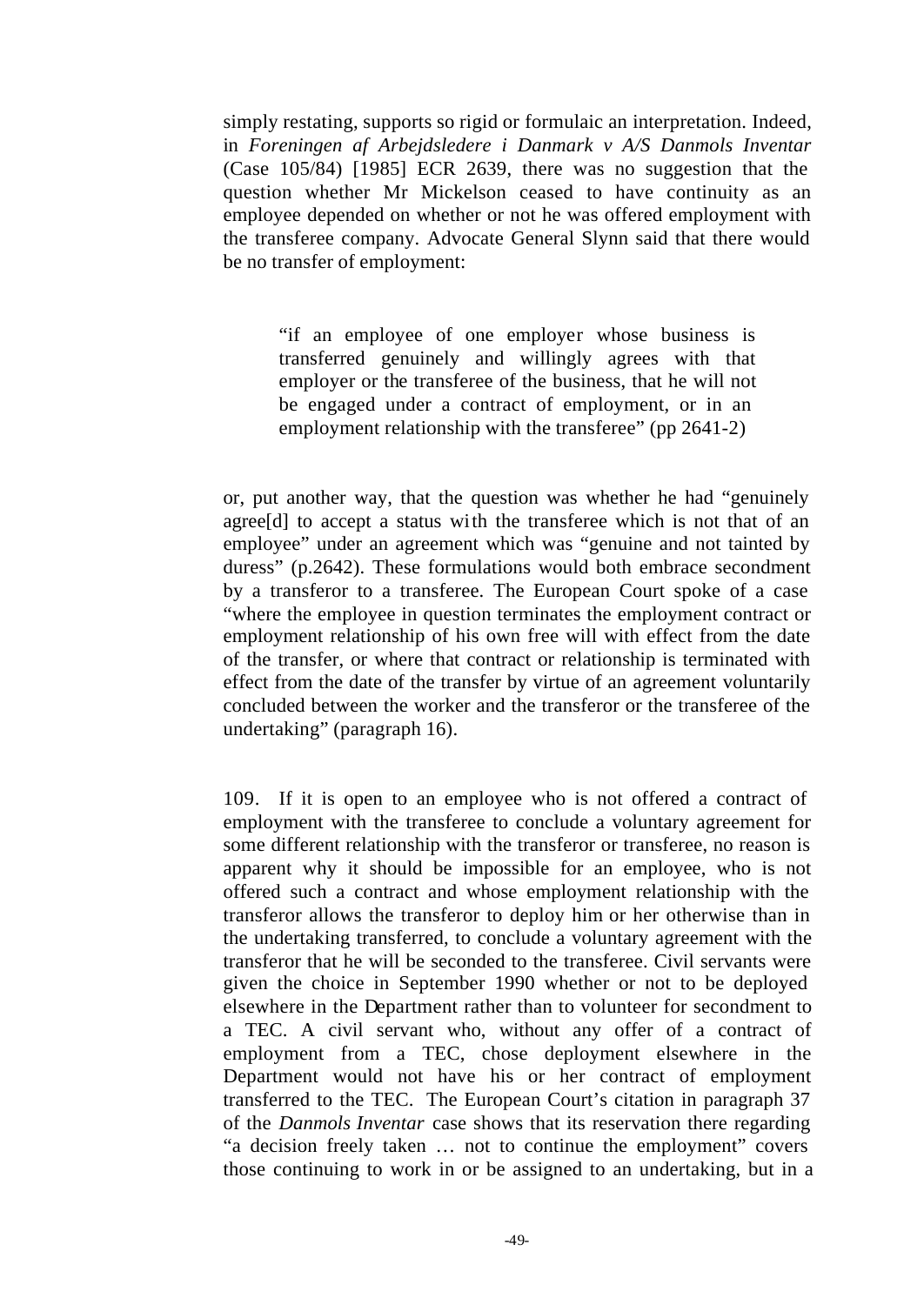different capacity to that of *employee* of the transferee. It is common ground that, were a contract of employment with a TEC to have been offered and refused by a civil servant, the reservation would cover the civil servant's continuing employment by the Department on secondment to the TEC. In these cases, European law pursues its aims of protecting freedom of contract and the interests of employees at the same time. Yet it is said that there is no freely taken decision within the European Court's reservation, in the situation where a civil servant volunteers to be seconded to a TEC, when the Department had the right and would otherwise have transferred the civil servant elsewhere within the Department, unless the civil servant has also formally been offered a new contract with the TEC which he or she almost certainly did not want and would have refused so as to retain civil service status. The enforced transfer of a contract of employment in this situation is inconsistent with both employee protection and ordinary contractual freedom.

110. Mr Bowers further submits, correctly in my view, that none of the other previous European Court decisions touches on a situation comparable with the present. In *d'Urso v Ercole Marelli Elettromeccanica Generale SpA* (Case C-362/81); [1991] ECR I-4105, the 518 employees who were ostensibly not transferred to the transferee (but whose employment relationship the European Court held was in law nevertheless automatically transferred) had been laid off (p I-4108), their employment relationship had been "suspended" and a third party, the Cassa Integrazione Guadagni Straordinaria (CIGS), had assumed "responsibility for their pay" instead of the transferor. Quite clearly there was nothing welcome or voluntary about any of that, as far as those employees were concerned. (One might add that their employment relationship with the transferor would also appear, effectively, to have been determined.)

111. In *Foreningen af Arbejdsledere i Danmark v Daddy's Dance Hall A/S* (Case 324/86) [1988] ECR 739 the European Court explained the rationale of the Directive as follows, at para 14:

"14 .…. the purpose of Directive 77/187/EEC is to ensure that the rights resulting from a contract of employment or employment relationship of employees *affected* by the *transfer* of an undertaking are safeguarded. Since this protection is a matter of public policy, and therefore independent of the will of the parties to the contract of employment, the rules of the Directive, in particular those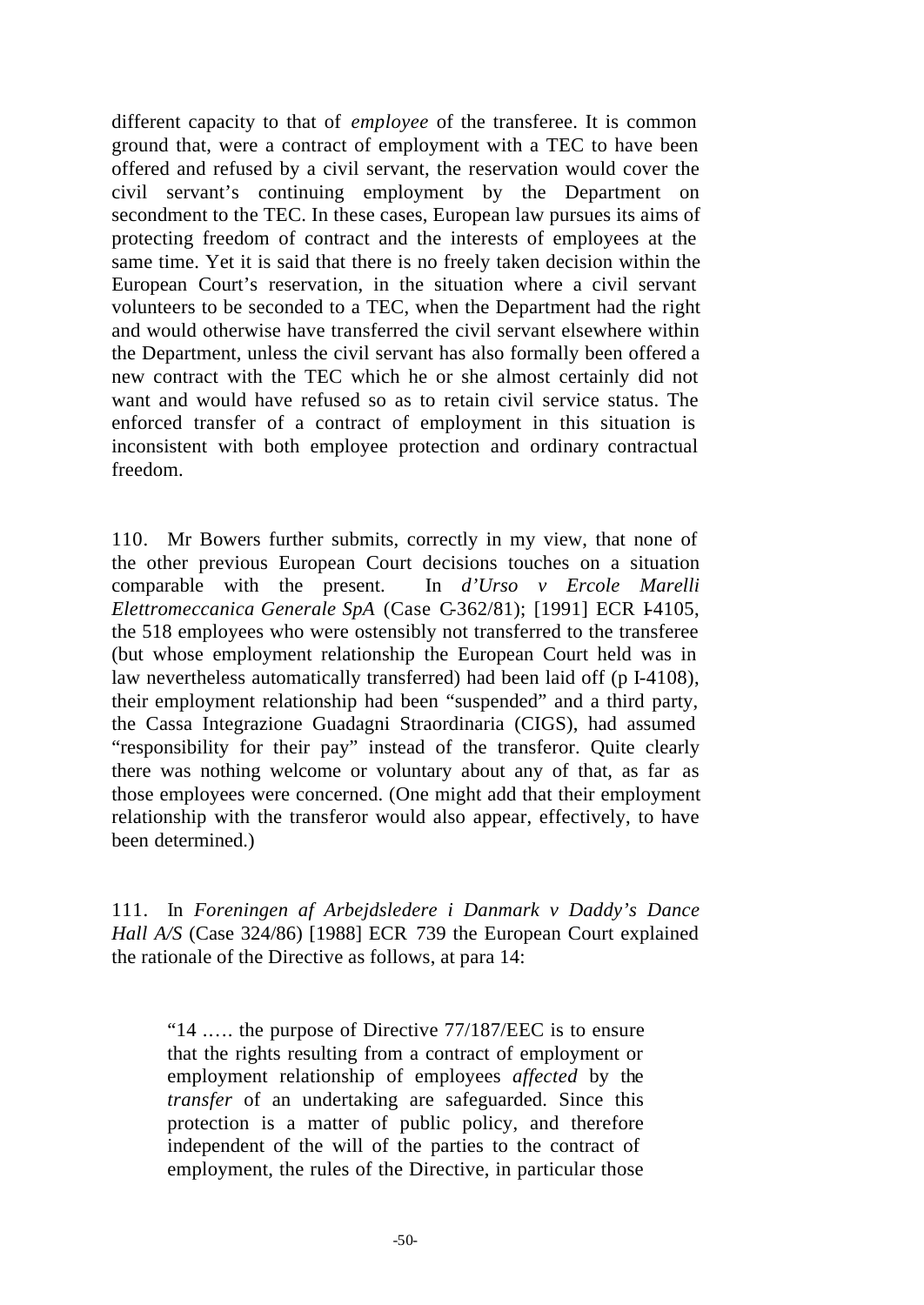concerning the protection of workers against dismissal by reason of the transfer, must be considered to be mandatory, so that it is not possible to derogate from them in a manner unfavourable to employees."

The Directive aims therefore to protect against dismissal by reason of the transfer of an undertaking. In the present case, the offer made to employees had the same purpose and effect of safeguarding the civil servants' rights arising from their employment relationship with the Department, and of protecting against dismissal by reason of the transfer. Employees were to be deployed elsewhere in the Department (as Celtec maintains was the Department's right) or, if they wished, they could choose to continue to work in training and be seconded to Celtec. On neither basis was there any question of cessation of their continuous employment or of dismissal. The European Court also held that, although "employees are not entitled to waive the rights conferred on them by the Directive" (paragraph 15), nevertheless "the Directive can be relied on only to ensure that the employee is protected in his relations with the transferee to the same extent as he was in his relations with the transferor under the legal rules of the Member State concerned" (paragraph 16). So, the court concluded, "the Directive does not preclude an agreement with the new employer to alter the employment relationship, in so far as such an alteration is permitted by the applicable national law in situations other than the transfer of an undertaking". Nothing in the Directive was therefore aimed at removing or varying any right which the Department had under the terms of the relevant employment relationships to deploy civil servants in different situations outside the training and enterprise activities transferred to the TECs. That being so, it is again difficult to see why employees should not instead volunteer for secondment to a transferee of the undertaking constituted by such activities, without thereby forfeiting their civil service status - contrary almost certainly to what would have been their will at the time.

## 112. In *Berg v. Besselsen* (Joined Cases 144 and 145/87) [1988] ECR 2559, the European Court spoke in paragraph 12 of the Directive as:

"intended to safeguard the rights of workers in the event of a change of employer by making it possible for them to continue to work for the transferee under the same conditions as those agreed with the transferor. Its purpose is not, however, to ensure that the contract of employment or the employment relationship with the transferor is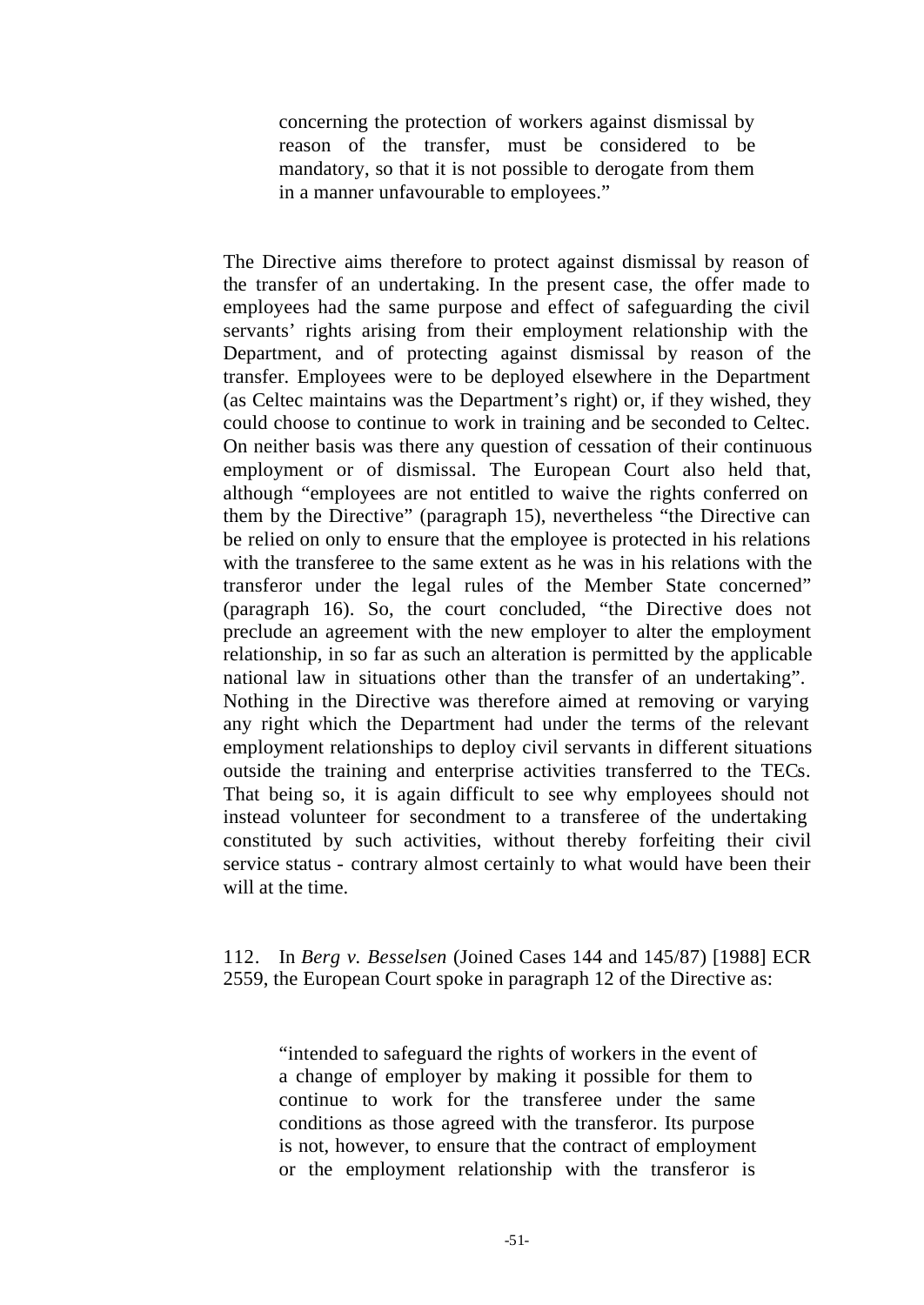continued where the undertaking's employees do not wish to remain in the transferee's employ."

In paragraph 13 it spoke also of the rules as "intended to safeguard, in the interests of the employees, the existing employment relationships which are part of the economic entity transferred". Neither of these statements was addressing a situation where the transferor was both entitled and willing to offer continuing employment elsewhere in its organisation, and would have done so but for the employee's voluntary offer to continue to serve on secondment in the same area as the undertaking transferred.

113. *Katsikas v. Kostantinidis* (Joined Cases C-132/91, C-138/91 and C-139/91); [1992] ECR I-6577 concerned employees who had objected to becoming employees of the transferee, an attitude which the transferor (who then dismissed them) argued was not open to them in the light of the Directive. Not surprisingly, the European Court held that the Directive did not have the purpose or effect of compulsorily transferring an employee's employment contract or relationship against his or her will, but that, in such a case, it was for the law of the relevant Member State to determine whether the contract or relationship was to be regarded as terminated by the transferor or transferee or to be maintained with the transferor. The case may explain references evidently made before the European Court in the present case to situations of "refusal" to be employed by a transferee, but its facts were far removed from the present.

114. In summary, I consider that the respondents should have leave to argue their new point, but that it raises potentially both factual matters which it would require further investigation to resolve and legal issues which would merit further argument, at least before there could be any question of dismissing this appeal. The situation is not, of course, at all a happy one in a case which is already old. But the problem about its resolution now arises from the respondents' own admitted failure to argue the case at any previous stage on the new basis which they now belatedly seek leave to raise. One option open to the House would be to refer the matter yet again to the European Court for determination of the question of law whether - on the hypothesis that the facts are as the Department, in answer to the respondents' new point, maintain – the employment relationship of civil servants who volunteered for secondment in September 1990 was, contrary to their evident intention and belief, transferred willy-nilly to the relevant TEC to which they thought they were being seconded. But even that would not necessarily